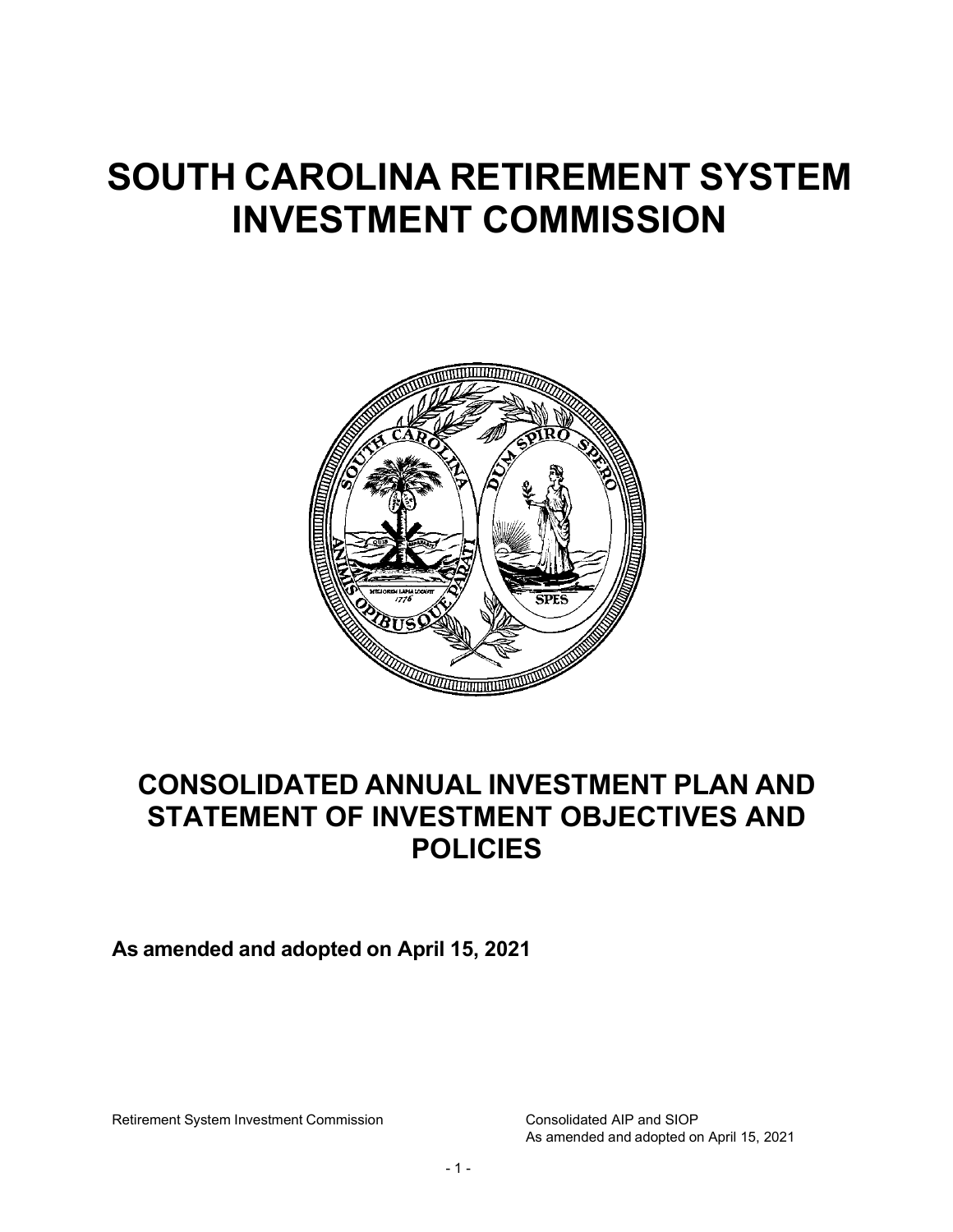# *Role of this Document*

The State of South Carolina administers five defined benefit pension plans: the South Carolina Retirement System ("SCRS"), the Police Officers Retirement System ("PORS"), the Retirement System for Members of the General Assembly ("GARS"), the Retirement System for Judges and Solicitors ("JSRS"), and the South Carolina National Guard Supplemental Plan ("SCNG") (together, the "Plan").

The South Carolina General Assembly established the Retirement System Investment Commission ("RSIC") as a state agency in 2005 and provided it with the exclusive authority to invest and manage the assets of the Plan which it doesin one group trust. RSIC is governed by an eight-member board (the "Commission"). The Commission is a co-fiduciary of the assets of the Plan along with the South Carolina Public Employee Benefit Authority Board ("PEBA").

State law requires the Commission to adopt a Statement of Investment Objectives and Policies ("SIOP") and to review it annually and to either amend it or reaffirm it. The SIOP establishes investment and performance objectives, policies and guidelines, roles, responsibilities, and delegation of authority for the management of plan assets. State law also requires RSIC's Chief Investment Officer ("CIO") to develop an Annual Investment Plan ("AIP") which must be presented to and adopted by the Commission prior to May 1<sup>st</sup> of each year. Pursuant to state law, relevant portions of the SIOP may constitute parts of the AIP.

In order to ensure consistency and agreement between the SIOP and AIP, the Commission has consolidated the requirements of both into one document which it will review annually prior to May  $1<sup>st</sup>$ . As part of the annual review, the Commission will amend or reaffirm, as it deems appropriate, those portions of this document intended to meet the requirements of the SIOP and the Commission will consider the CIO's recommendation of any necessary changes to those portions of this document intended to meet the requirements of the AIP. In order to assist the Commission and the CIO in meeting their respective annual requirements, RSIC's Chief Executive Officer ("CEO") will provide a guide that designates those portions of this document that are required by the SIOP and those that are required by the AIP.

The consolidated AIP and SIOP takes effect July 1, 2021.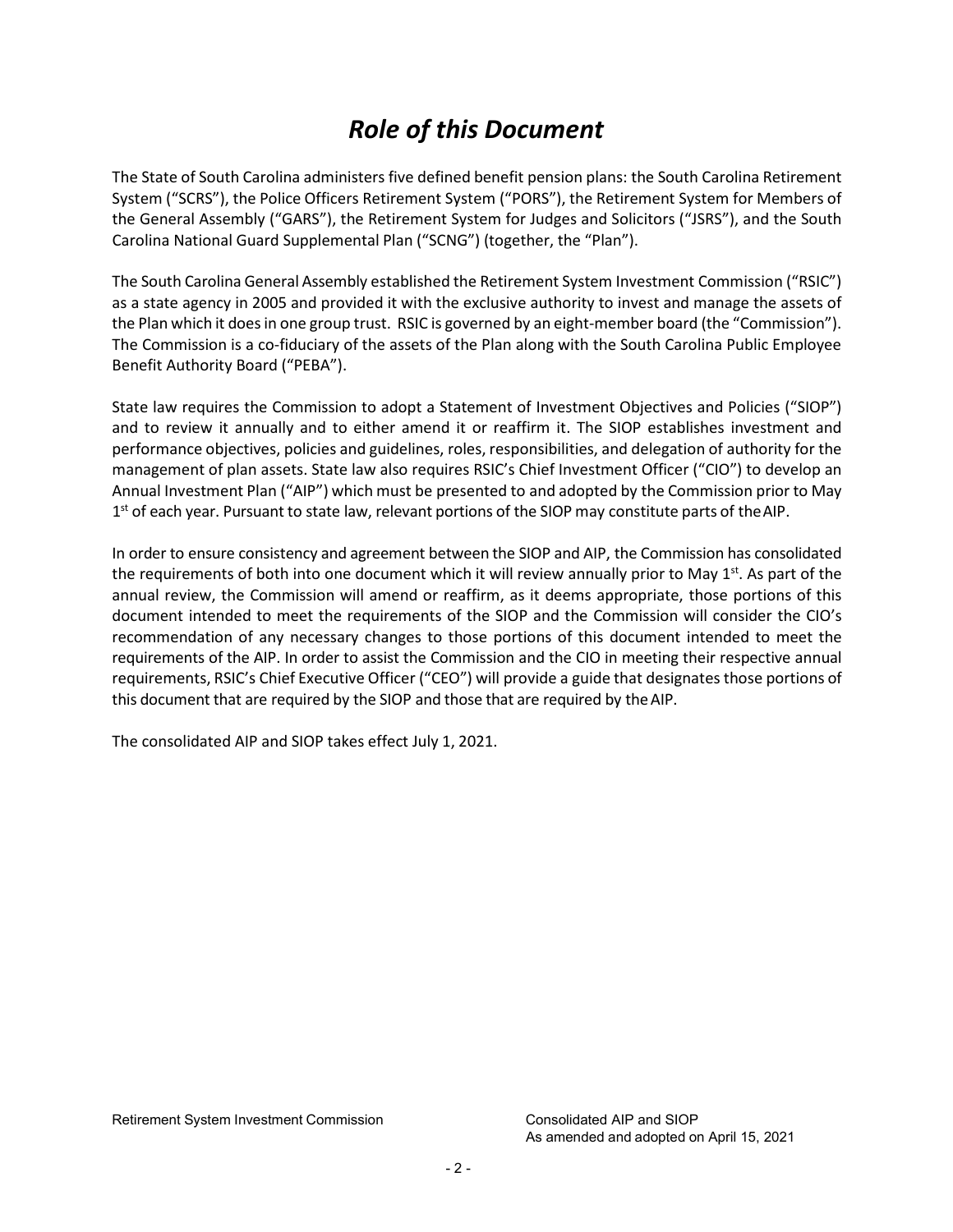# *TABLE OF CONTENTS*

| I. STRATEGIC PURPOSE, INVESTMENT OBJECTIVE, AND BELIEFS4       |  |
|----------------------------------------------------------------|--|
|                                                                |  |
|                                                                |  |
|                                                                |  |
|                                                                |  |
|                                                                |  |
|                                                                |  |
|                                                                |  |
|                                                                |  |
| X. LONG-TERM ANNUALIZED RETURN AND VOLATILITY EXPECTATIONS  47 |  |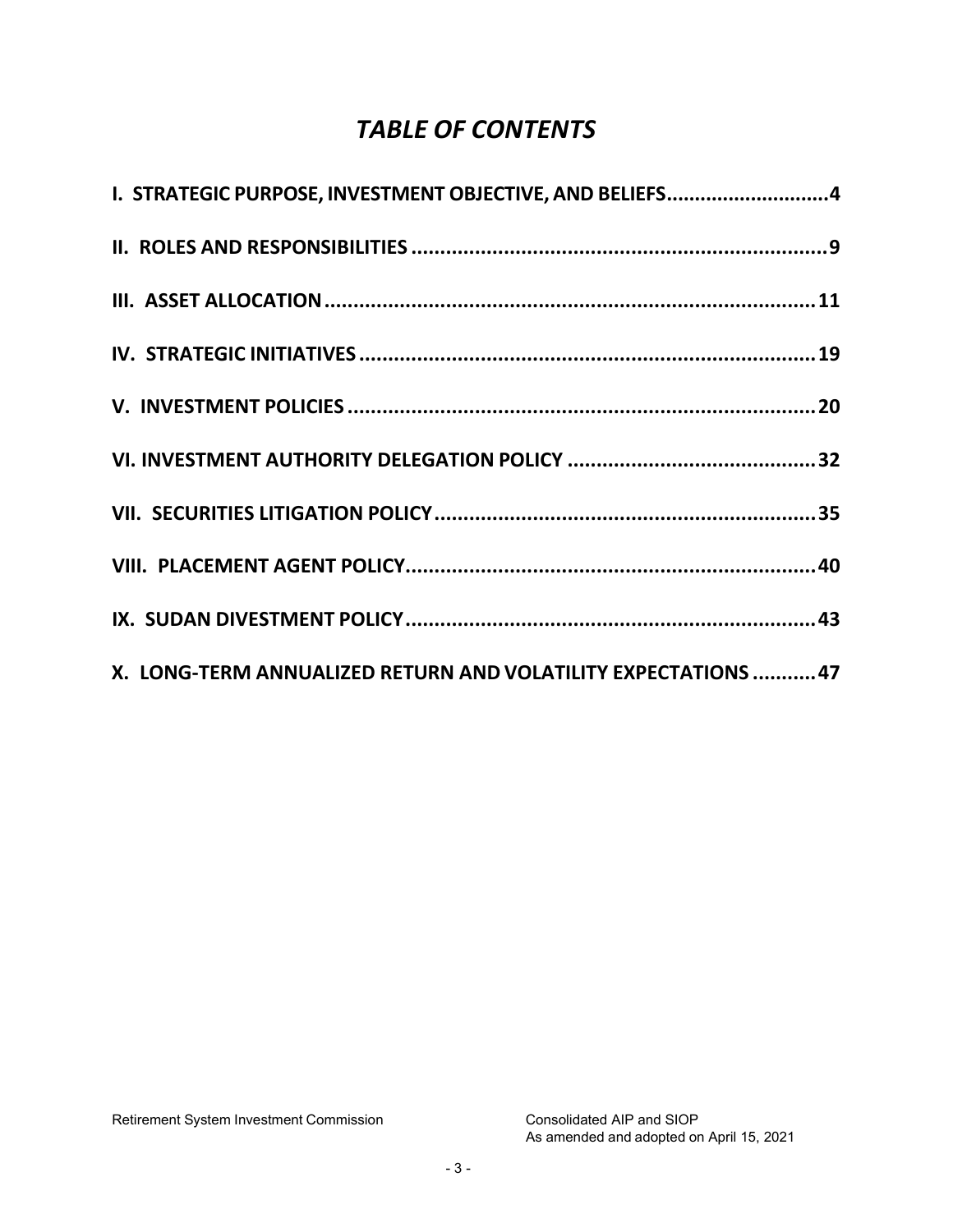# **I. STRATEGIC PURPOSE, INVESTMENT OBJECTIVE, ANDBELIEFS**

# <span id="page-3-0"></span>**A. Purpose**

The goal of the State's five defined benefit plans is to provide a lifetime of benefits in retirement to those who have dedicated a career of public service to the State and its political subdivisions. The funding to secure this promise of benefits comes from two sources - contributions made by the employee and employer and the investment return earned on the assets of the Plan. The General Assembly has provided the Retirement System Investment Commission with the sole authority to invest and manage the assets of the Plan. Thus, RSIC's purpose is to earn an investment return that aids in fulfilling the promise of benefit payments to our current and future retirees and their beneficiaries.

# **B. Investment Objective**

RSIC's primary investment objective is to design an investment program that produces a long-term rate of return that when added to contributions, funds current and future benefit payments. In doing so, RSIC must remain mindful that the Commissioners, CEO, and CIO are named fiduciaries to the Plan's beneficiaries and must carry out their respective responsibilities to invest and manage the Plan's assets in keeping with the highest duty of care the law recognizes. As a result, the return the investment program seeks to achieve should involve taking a prudent amount of investment risk.

Further, RSIC cannot design an investment program in isolation, but must instead design a program consistent with the realities of the Plan that is guided by the Plan's particular design, structure, and risk factors. An important guiding consideration is that the Plan is mature and as a result experiences net negative cash flows, in that the amount of annual contributions into the Plan is less than the annual amount of benefit payments flowing out of the Plan. As a result, the investment program must be designed in a way to provide sufficient liquidity to fund the net benefit payments to current retirees.

The investment program also must be guided by the consideration that the respective systems comprising the Plan are underfunded, in that the discounted liabilities of each system exceed the actuarial value of each system's assets. The 2020 Actuarial Valuation report from the Plan's actuaries shows the funded status of each system as:

| $_{\rm C}\cap_{\rm DC}$<br><u>suns</u> | <u>PORS</u> | <u>GARS</u> | <u>JSRS</u>    | <u>CNG</u> |
|----------------------------------------|-------------|-------------|----------------|------------|
| 54.1%                                  | 62.5%       | $1.6\%$     | c o/<br>42.O70 | 50.0%      |

The underfunded nature of the Plan presents the risk that Plan's assets will be insufficient to support future benefit payments. As a result, the investment program must also be designed in a way to grow the assets of the Plan to support payments to future retirees and their beneficiaries. The General Assembly did take significant action to address the underfunded nature of the Plan in the 2017 Pension Reform Bill. The 2017 Pension Reform Bill requires that the unfunded accrued actuarial liability ("UAAL") amortization period for SCRS and PORS be reduced by one year each fiscal year until each plan reaches a twenty-year amortization period. In order to support meeting this requirement, the General Assembly significantly increased contributions into the SCRS and PORS.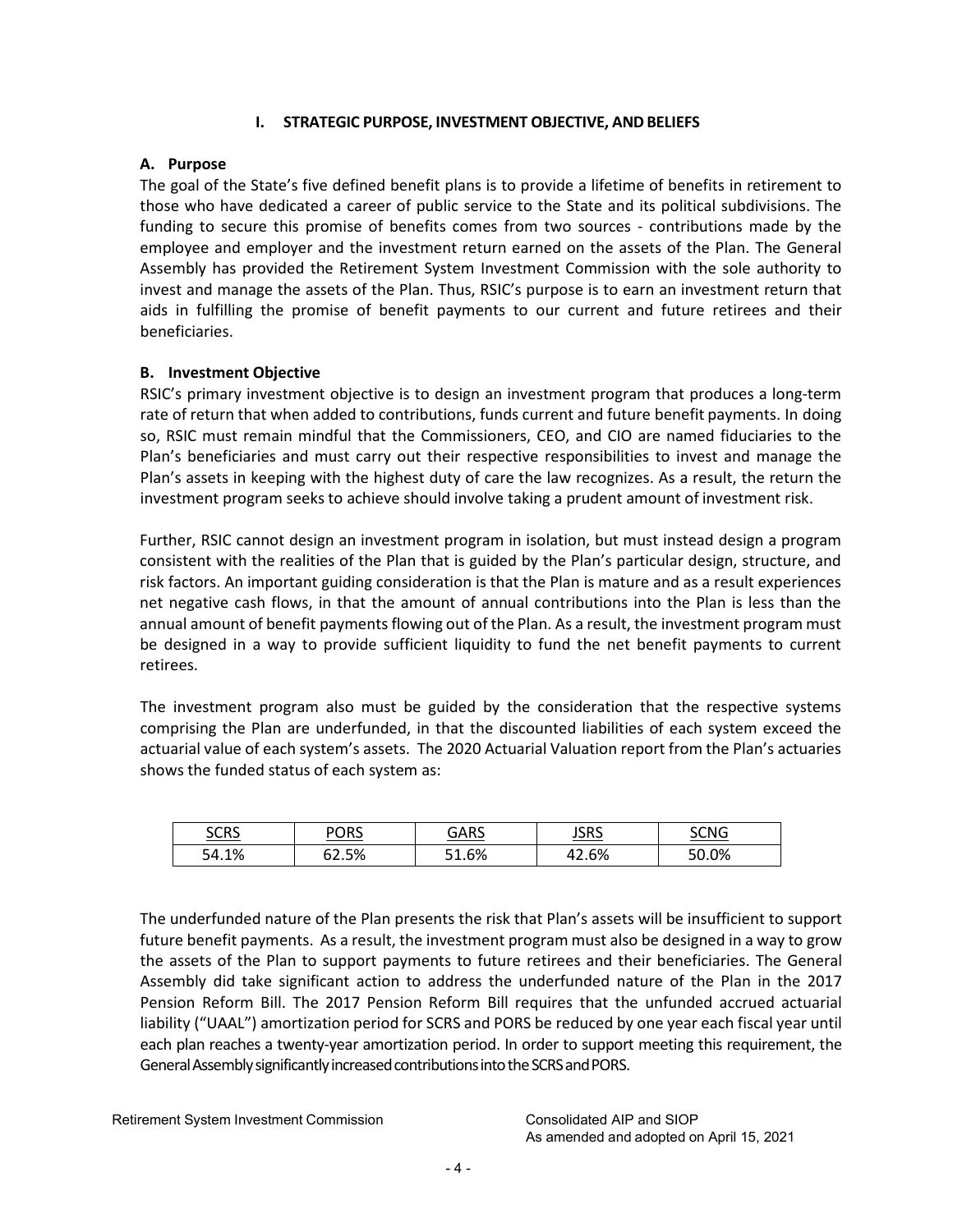Thus, RSIC is tasked with designing an investment portfolio that balances the need to provide sufficient liquidity to fund current net benefit payments while also growing the portfolio in order to aid in providing benefits to future retirees.

Another guiding factor is that the General Assembly has set 7.25 percent as the assumed annual rate of investment return on the Plan's assets. The assumed annual rate of return of is expected to decline to 7 percent at the beginning of the 2022 Fiscal Year. The assumed rate of return not only serves as the discount rate to determine the net present value of the Plan's liabilities, but also serves as the primary driver of the Plan's funding policy. Investment performance relative to the assumed rate of return determines whether contribution rates are sufficient to meet the funding goals and requirements of the Plan.

RSIC realizes that investment performance will not meet or exceed the assumed rate of return every year, but rather strives to construct an investment portfolio that will meet or exceed this rate of return over time at a prudent level of market risk, in keeping with itsfiduciary duty to the Plan's beneficiaries. Given the historically low interest rate environment, RSIC recognizes that achieving a long-term rate that exceeds the assumed rate of return requires investing the portfolio in a greater percentage of assets with higher expected volatility than would otherwise be required if interest rates were at historic average levels. As a result, the investment portfolio will experience greater market volatility which not only impacts the probability of the investment return exceeding the assumed rate over time, but also correspondingly impacts the probability of reaching the funded status goals of the Plan without requiring additional contribution rate increases.

As a result, RSIC works to design an investment program that maximizes the probability that the Plan will meet the General Assembly's funded status goals, but also given the high level of contribution rates, strives to minimize the probability that the Plan will require additional contributions above those already required. RSIC believes that it can design an investment program with a significant probability of meeting or making significant progress towards both concerns as demonstrated by the stochastic analysis of our funded status expectations for SCRS set out in Table 1 below and a similar analysis of our contribution rate expectations set out in Table 2 below.

Retirement System Investment Commission Consolidated AIP and SIOP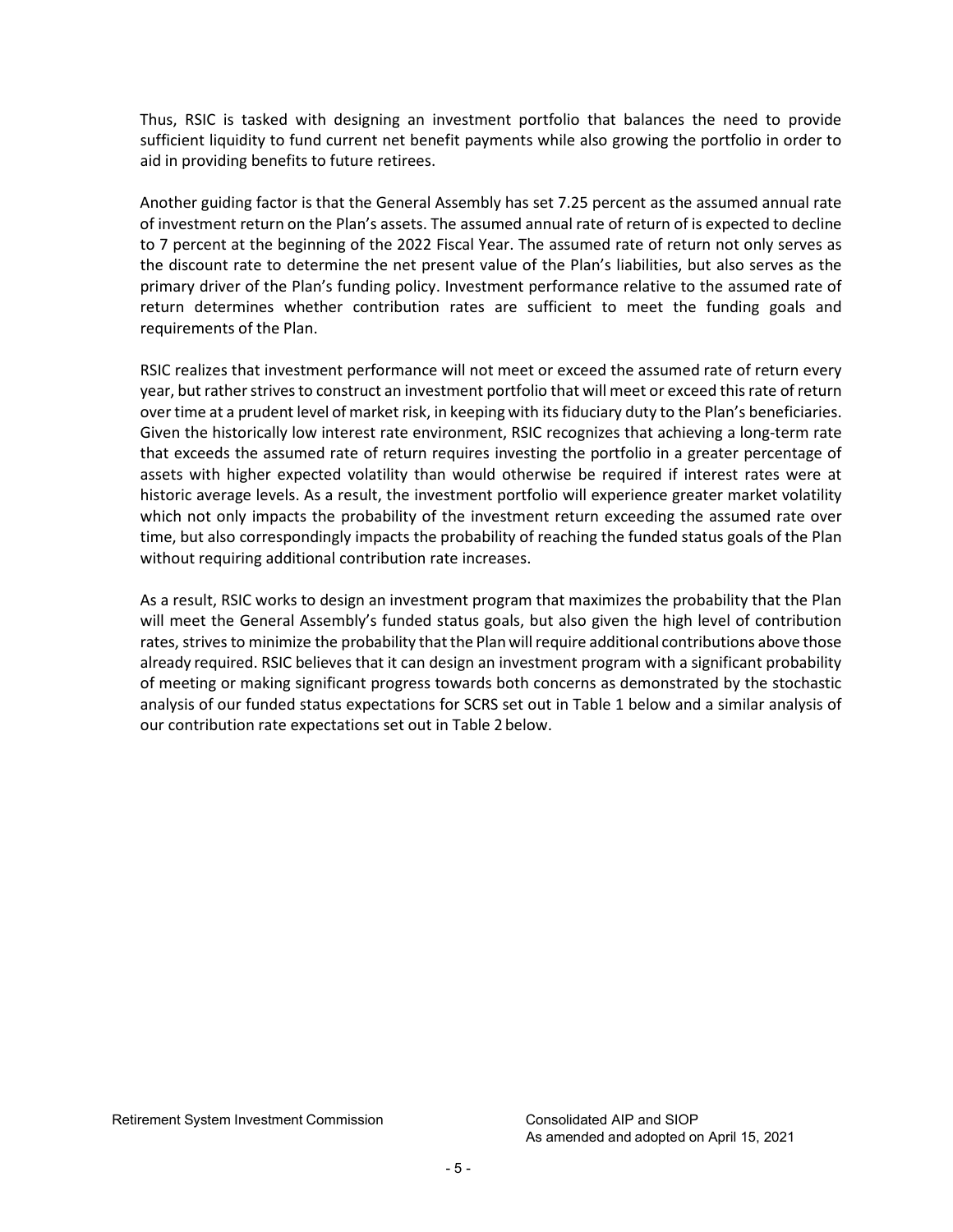



Table 1 tracks the actual, as well as expected, funded status of SCRS since 2016, the year prior to the passage ofthe 2017 Pension Reform Bill. SCRS is used asthe example because its assets comprise the greatest percentage of the total assets of the five systems. The reason for the stochastic approach to the expected funded status is to demonstrate the impact of market volatility on the probable funded status of SCRS through time. The model upon which the simulation is based incorporates the actual structure, components, and assumptions of SCRS, including the contribution policy put into effect by the 2017 Pension Reform Bill. The model uses the Commission's Policy Portfolio, described below, as the investment portfolio and includes thousands of iterations based on the 2021 long-term capital market and volatility expectations provided by the Commission's Investment Consultant. The long-term expected return and volatility for the Policy Portfolio is discussed in Section III(D) below.

As can be seen in this table, the base case scenario is that SCRS reaches fully funded status by 2046, which is within the funded status goals set by the 2017 Pension Reform Bill. However, if the Plan were to experience the unfavorable 95<sup>th</sup> percentile scenario, the funded status of the Plan would not improve and would be expected to be in approximately the same funded position in thirty years that is currently. The base case scenario to reach fully funded status has increased by four years over the base case scenario in the corresponding 2020 analysis.

The table also shows the actual improvement of the funded status of SCRS since 2016. The actual improvement shown on the table is attributable to additional contributions flowing into SCRS resulting from the 2017 Pension Reform Bill and better than forecast investment returns since the bill's passage. As of the 2020 Actuarial Valuation, the amortization period for SCRS is 22.6 years which is ahead of the 2017 Pension Reform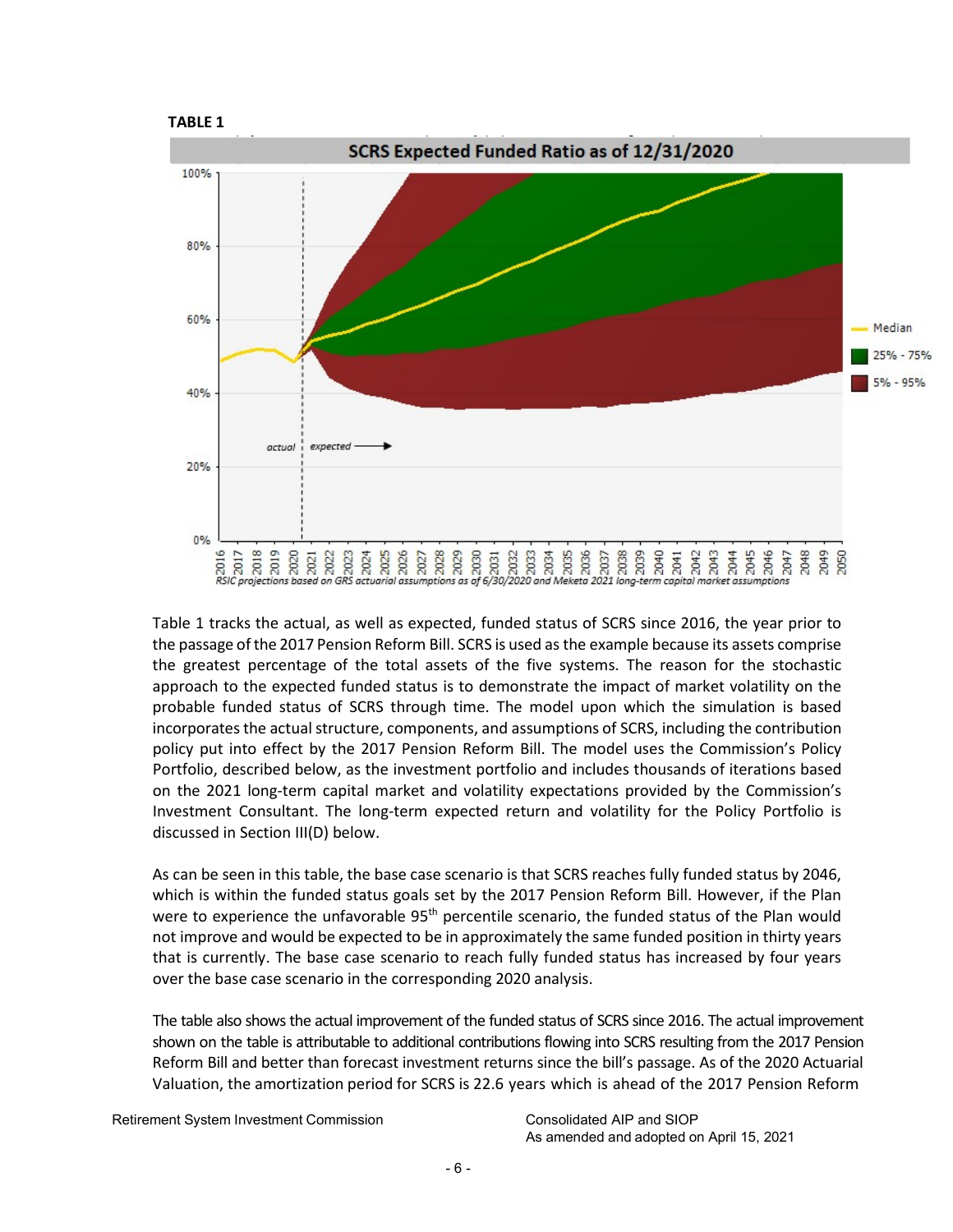Bill's requirement of 27 years. As for PORS, the amortization period is 20.3 years which is ahead of the Pension Reform Bill's requirement of 27 years.<sup>1</sup>



**TABLE 2**

Table 2 tracks the actual, as well as expected, total employer and employee contribution rates for SCRS since 2016. This table also employs a stochastic approach to the expected combined contribution rate to more accurately demonstrate a range of probable outcomes due to market volatility. This analysis is based on the same assumptions used to produce Table 1.

As indicated in this table, the base case scenario shows combined employer and employee contribution rates for SCRS increasing to 27.56 percent pursuant to the schedule required by the 2017 Pension Reform Bill. The contribution rates are then expected to level off and begin to decline in 2035 which is an increase of three years as compared to the 2020 analysis. The contribution rates are projected to decline to the 10 percent normal cost contribution rate by 2047, which is an increase of five years compared to the 2020 analysis. The table indicates that there is some probability that

<span id="page-6-0"></span><sup>&</sup>lt;sup>1</sup> The 2017 Pension Reform provides for a yearly employer contribution rate increase each year for SCRS and PORS, but the rate increase for Fiscal Year 2021 was suspended to ease some budgetary strain caused by the COVID-19 economic shutdown. As a result, the 2020 Actuarial Valuation provides two different amortization periods each for SCRS and PORS which depend upon whether the General Assembly limits the employer contribution rate increase to the rate provided for 2021 or if it allows the rate to increase to the rate provided for 2022, which would be a two rather than one percent increase. If the 2022 rate goes into effect, then the amortization period for SCRS would be 20.3 years and 18.4 years for PORS.

Retirement System Investment Commission Consolidated AIP and SIOP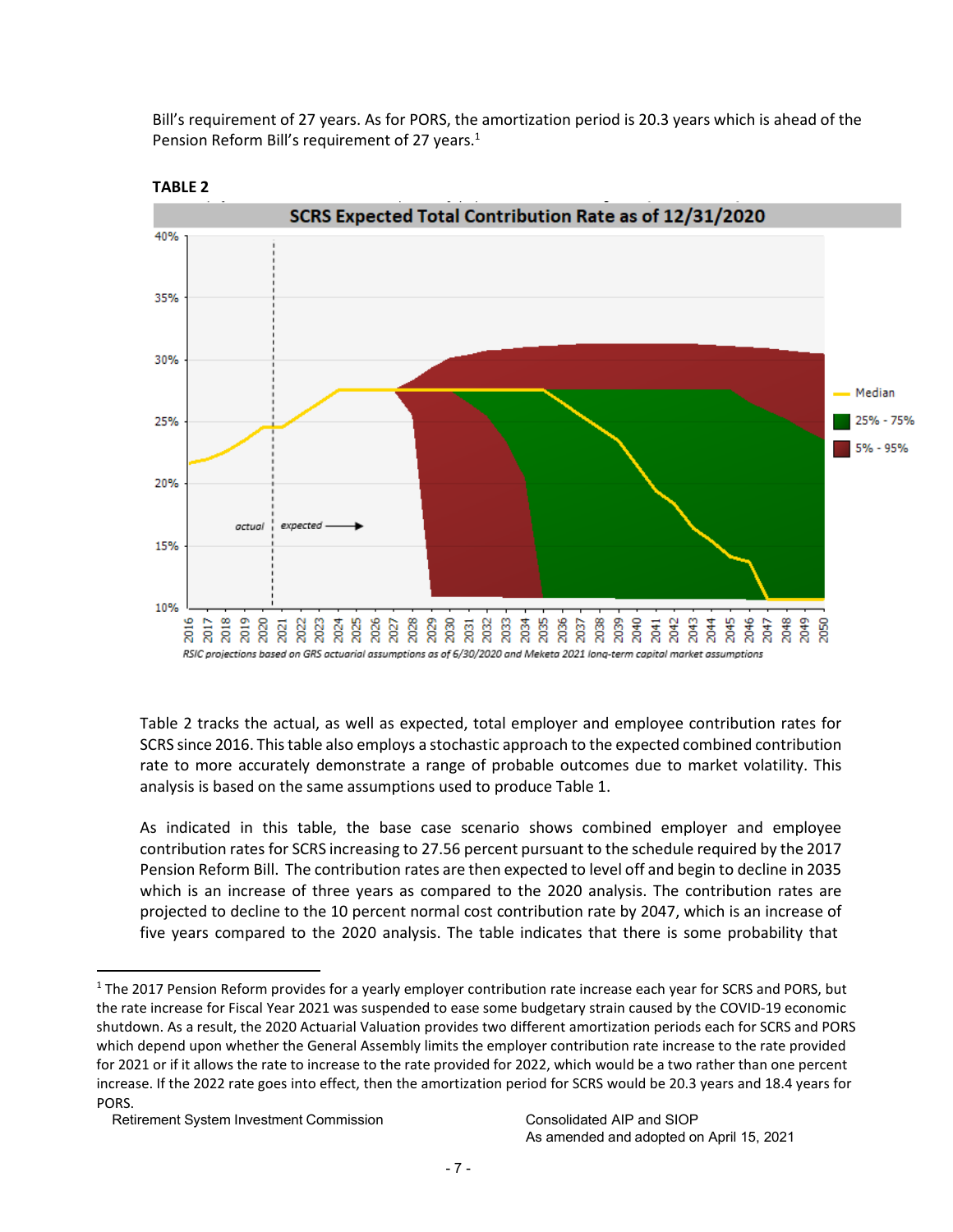contribution rates may increase above the 27.56 combined contribution rate required by the 2017 Pension Reform Bill.

The Commission recognizes that the base case scenarios for reaching fully funded status and for the decline in contribution rates has increased as compared to the 2020 analysis. As discussed below, the Commission attributes the increase to a decline in 2021 long term capital market expectations as compared to 2020 expectations. However, the Commission recognizes that the current base case scenario in both instances falls within the range of expected outcomes in the 2020 analysis and that the decrease in capital market expectations is the result of strong market performance coming out of the market decline associated with the COVID-19 pandemic. RSIC's portfolio benefited from this recovery and remains on the path to improving the Plan's funded status established in the 2017 Pension Reform Bill. (Appendix X contains historical versions of Tables 1 and 2 for each year since 2020 based on the corresponding year's capital market expectations).

# **C. Beliefs**

As fiduciaries, the Commission and staff of RSIC are charged with exercising their roles and responsibilities to the Plan's participants and beneficiaries with the highest duty of care that the law recognizes. In order to ensure consistency in approach to decision making that is commensurate with this fiduciary duty and focused on achieving the investment objective, the Commission and RSIC staff have adopted a set of core beliefs to ensure that we are collectively guided by a unifying set of principles.

**Belief 1 –** We believe that asset allocation isthe main driver of an investment portfolio's risk, return, and cost.

**Belief 2 –** We believe that investors must be rewarded for incurring additional risk, cost, and complexity.

**Belief 3 –** We believe that we are long-term investors which requires us to instill *discipline* and *patience* into our investment decision making and assessment process.

**Belief 4** – We believe that achieving our investment objective requires an organization with strong governance, that maintains core values, and employs talented professionals. In order to do this, we must:

1. establish a governance structure with clear lines of authority and means to assess the quality of decision making and resulting performance;

2. recruit and retain a talented investment and operational staff consistent with our Core Values of:

- a. Humility,
- b. Intellectual Curiosity, and
- c. Team Player
- 3. achieve a deep understanding of value creation through the investmentprocess;
- 4. emphasize risk awareness and focus on mitigating investment and enterprise risk;and
- 5. provide the foundation, infrastructure, and systems necessary to meet the investment objective and mitigate risk.

Retirement System Investment Commission Consolidated AIP and SIOP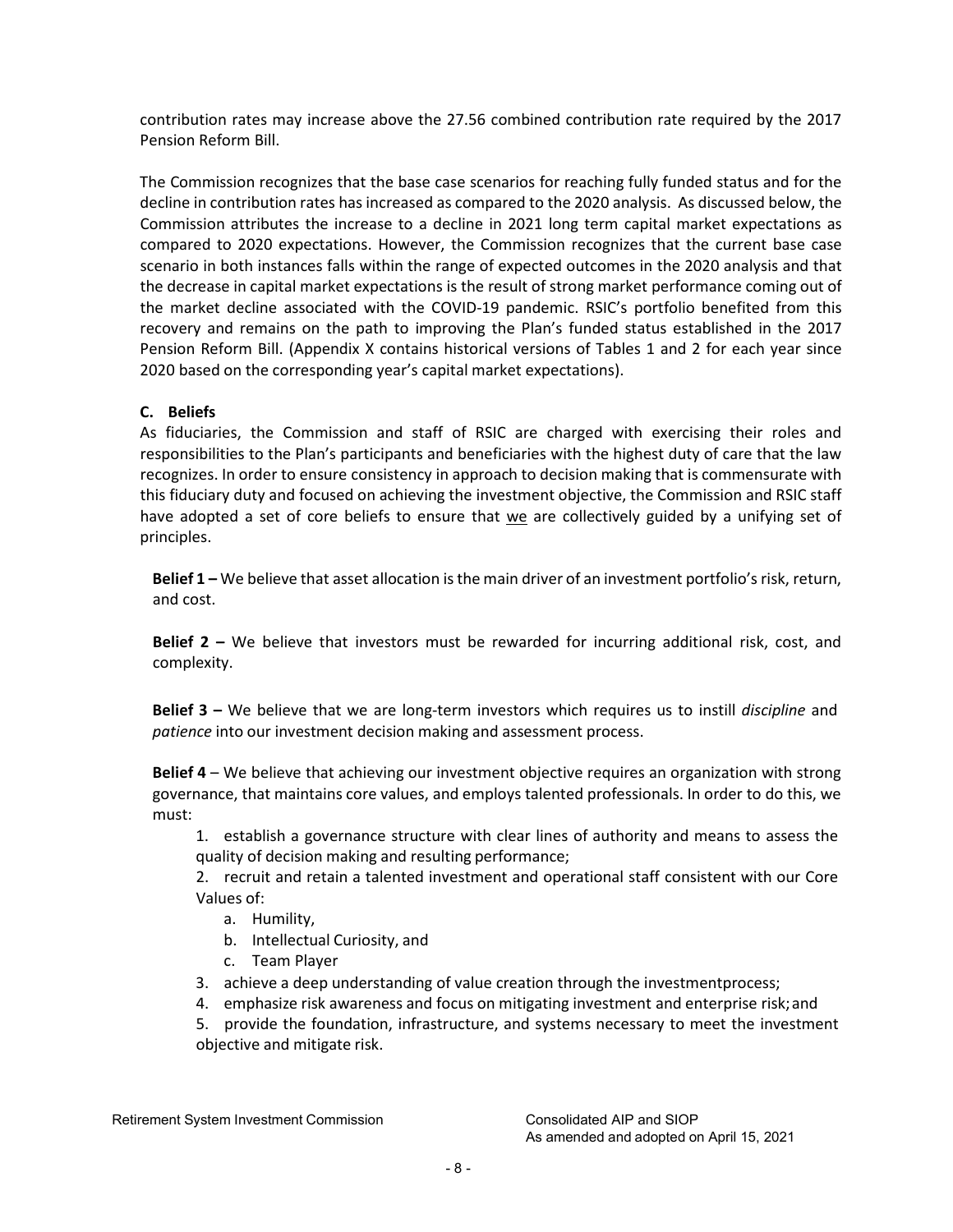# **II. ROLES AND RESPONSIBILITIES**

<span id="page-8-0"></span>1. In 2005, RSIC was established by South Carolina law to invest and manage the assets of the State's five defined benefit retirement plans. RSIC invests and manages the assets of all five plans in one group trust. RSIC is governed by an eight-member Commission. The Commission's primary purpose is to set the strategic direction for an investment program that is consistent with its fiduciary duty and strives to earns an investment return that when combined with contributions fulfills the promise of benefit payments to the Plan's current and future retirees and their beneficiaries. This includes setting a long-term asset allocation that meets the Commission's investment objective, oversight of the implementation of the investment portfolio and the business affairs of RSIC, approving certain investments, ensuring legal and ethical integrity, and maintaining accountability. The Commission also adopts a series of governance policies that define the roles and responsibilities of Commissioners and staff and provide general guidance for the operation of RSIC as an agency. (RSIC Governance Policies can be found at:

[https://www.rsic.sc.gov/\\_documents/2017.07.14%20Governance%20Policy%20Manual.pdf\)](https://www.rsic.sc.gov/_documents/2017.07.14%20Governance%20Policy%20Manual.pdf).

2. The Commission employs a CEO, who serves as the primary figure of accountability for RSIC. The CEO serves as the chief administrative officer of RSIC as an agency and is charged with the affirmative duty to carry out the mission, policies, and directives of the Commission. The CEO is delegated the Commission's authority necessary, reasonable, and prudent to carry out the operations and management of RSIC as an agency and to implement the Commission's decisions and directives. The CEO also serves as the chief risk officer for the organization. The CEO is charged with employing a CIO and all other agency staff who serve at the will of the CEO. The CEO is also delegated the final authority to close all investments and must certify that investments made pursuant to the Commission's Investment Authority Delegation Policy meet the requirements of the policy (*see* SECTION VI for the Investment Authority Delegation Policy).

3. The CIO manages RSIC's investment functions subject to the oversight of the CEO. RSIC primarily invests Plan assets by allocating capital to external investment managers who implement specific investment strategies in order to provide the exposures necessary to meet the requirements of the Commission's strategic asset allocation. The Commission has implemented an Investment Authority Delegation Policy which provides the CIO with the final authority to invest with external investment managers subject to the limits of the policy. For a proposed investment that exceeds the delegation policy, the CIO determines whether the investment is presented to the Commission for final approval. The CIO is also granted certain authority to manage the implementation and exposure of the portfolio. The CIO through the management of the investment staff also oversees investment risk management, investment manager oversight, and other related activities.

4. The Executive Team is currently comprised of the CEO, CIO, Chief Operating Officer ("COO"), and Chief Legal Officer ("CLO") and serves as RSIC's primary management committee and aids the CEO in making strategic organizational and operational decisions.

5. The Internal Investment Committee ("IIC") is a committee of senior staff appointed by the CEO and is chaired by the CIO. The IIC's responsibilities are provided by the IIC Charter but the IIC is primarily responsible for serving as the committee that vets and recommends new investments to the CIO for approval and execution, or recommendation to the Commission for its approval.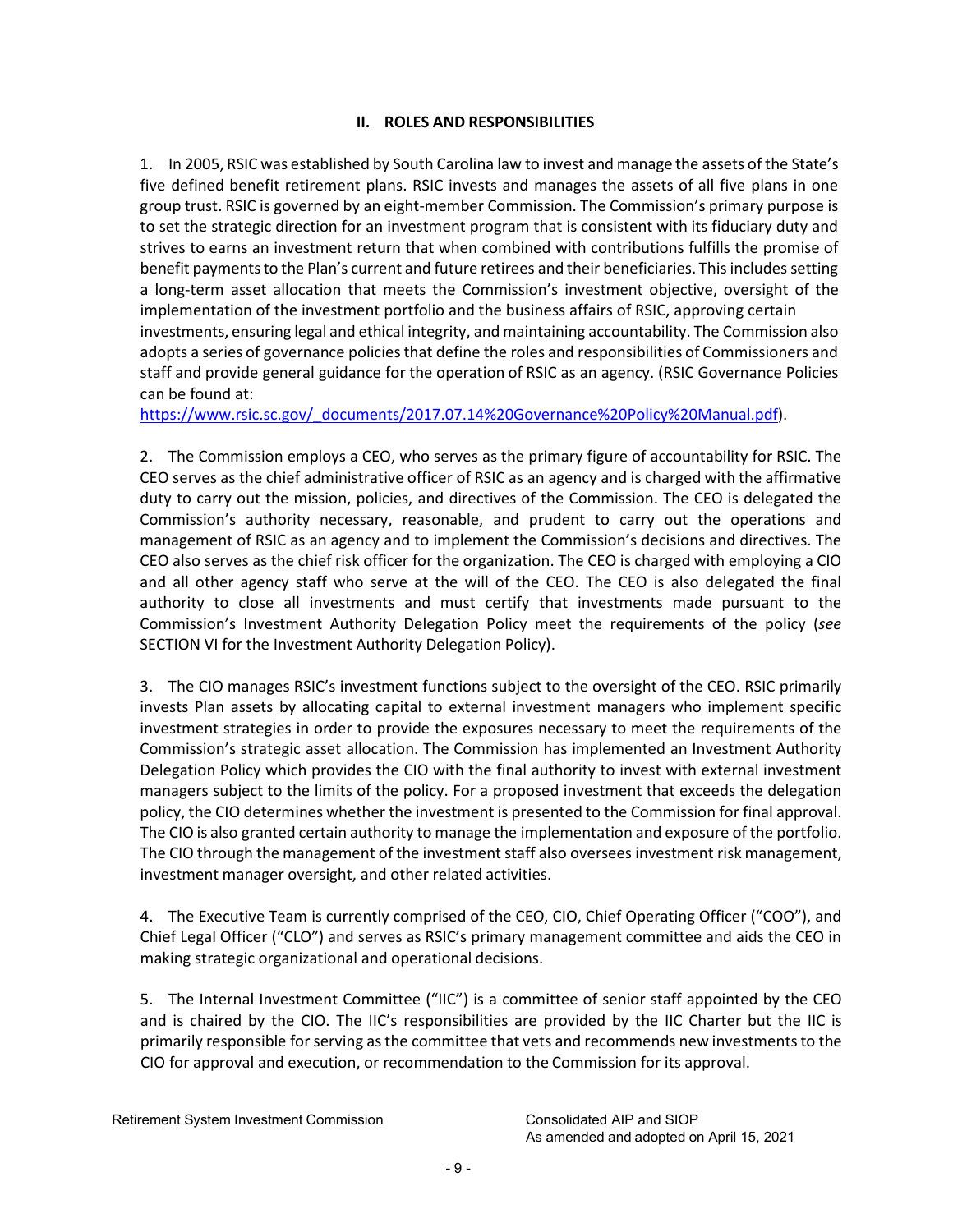6. The Commission engages a general investment consultant ("Investment Consultant"), who reports to the Commission and assists and advises the Commission on asset allocation, asset/liability study, performance reporting, benchmarking/peer group comparisons, and general investment education and advice. The CEO manages the day-to-day relationship with the Investment Consultant. RSIC Staff may rely on the Consultant for data resources, external analyst inputs, and access to educational materials. The CEO may also retain specialty consultants to serve as an extension of RSIC Staff in Private Equity, Private Debt, Real Estate, Infrastructure, and Hedge Funds.

7. The Internal Audit function is governed by the Commission's Audit and Enterprise Risk Management Committee and is primarily provided through external service providers. An internalstaff member coordinates the relationship with external service providers and assists the committee with performing its duties and functions. The purpose of the Internal Audit function is to provide independent, objective assurance and recommendations designed to add value and improve RSIC operations. It assists the entity in accomplishing its objectives by bringing a systematic, disciplined approach to evaluate and improve the effectiveness of risk management, control, and governance processes.

8. The Enterprise Risk Management and Compliance ("ERM and Compliance") function reports to the CEO and serves as the primary staff to aid the CEO in fulfilling the role of chief risk officer. The ERM and Compliance function coordinates with the Executive Team and otherstaff on the assessment of, and provides oversight related to the identification and evaluation of, major strategic, operational, regulatory, informational, and external risks inherent in the business of RSIC. ERM and Compliance is also responsible for overseeing the process for monitoring compliance with RSIC policies and applicable laws.

9. The Public Employee Benefit Authority ("PEBA") is a separate agency that administers a comprehensive program of retirement benefits, performing fiduciary duties as stewards of the contributions and disbursements for the Plan. PEBA is responsible for producing GAAP basis financial statements for the Plan and maintains a general ledger to support that process. The financial statements that are produced by PEBA contain information regarding the investments made by the Commission and as such contain the official accounting records for Plan investments. The financial statements are presented in accordance with GAAP and comply with the Governmental Accounting Standards Board standards. The financial statements are audited annually by an independent audit firm hired by the State Auditor's Office.

10. The Commission and the PEBA Board serve as co-trustees of the Plan's assets. PEBA is the custodian of the Plan's assets and RSIC is responsible for the Plan's custodial banking relationship.

11. Subject to the approval of the State Fiscal Accountability Authority, PEBA designates the Plan's Actuary. The Commission is a third-party beneficiary to the contract with the Plan's Actuary, with full rights to all actuarial valuations prepared by the actuary.

12. The South Carolina General Assembly has the authority to control budget and staffing for RSIC and to set the actuarial annual assumed rate of return for the Plan. Starting in early 2021, and every four years thereafter, in consultation with the Commission and the Retirement System's Actuary, PEBA will propose an assumed annual rate of return to the General Assembly that will take effect at the beginning of the 2021-2022 fiscal year unless the General Assembly acts to amend or reject the recommendation. The General Assembly also conducts periodic legislative oversight hearings of RSIC.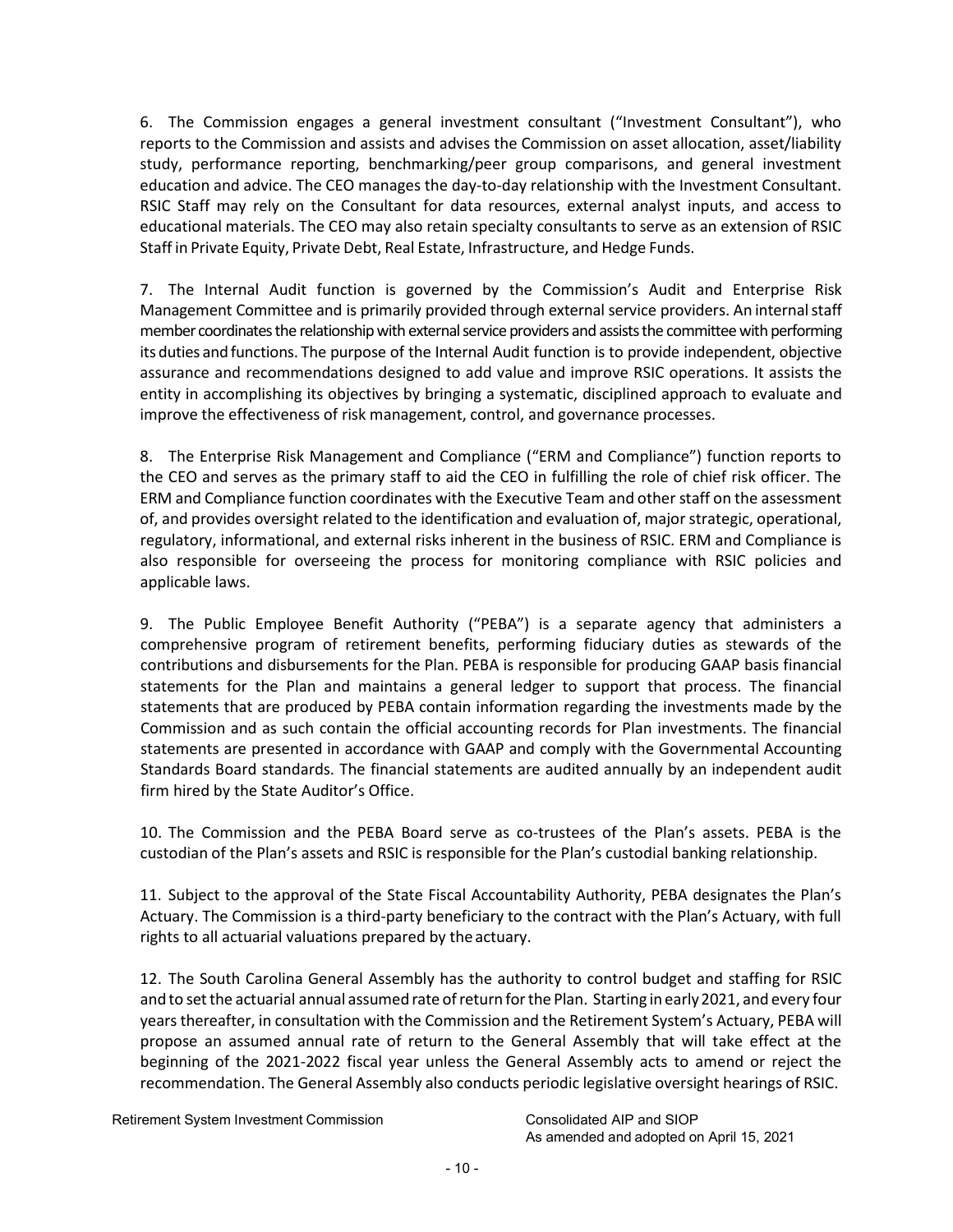# **III. ASSET ALLOCATION**

#### <span id="page-10-0"></span>**A. Purpose**

The Commission's primary responsibility is to establish an investment program that is designed to meet the Commission's investment objective. The most significant action the Commission takes in fulfilling this responsibility is by setting the long-term asset allocation. The Commission designs a portfolio that includes a mix of assets that it believes will likely generate a long-term rate of return that meets its investment objective which is conditioned by its fiduciary duty to only expose the Plan's assets to a prudent level of market risk. The target, or Policy Portfolio, is established with a long-term perspective and the Commission does not expect to change the portfolio to react to short-term market conditions or frequent fluctuations in capital market expectations.

The Commission recognizes employing a long-term perspective has certain risk management benefits. Most notably, this discourages the temptation to react to short-term market trends, which can lead an investor to chase returns in asset classes that have become expensive due to recent appreciation. The Commission believes that adherence to this long-term perspective will produce its greatest benefits during periods of adverse market conditions, during which time the Policy Portfolio will serve as a stabilizing force for the investment program.

State law also requires the Commission to diversify the assets of the investment portfolio and to consider: (i) general economic conditions; (ii) the possible effect of inflation or deflation; (iii) the role that each investment or course of action plays within the overall portfolio; (iv) the needs for liquidity, regularity of income, and preservation or appreciation of capital; and (v) the adequacy of funding for the Plan based on reasonable actuarial factors.

# **B. Background**

The Commission undertook a review of the existing Policy Portfolio in early 2019. At the time the Commission began this process, the Policy Portfolio was comprised of eighteen separate asset classes with twenty-one different benchmarks. Many of the asset classes had small target weights – several with less than three percent. Both the CIO and the Investment Consultant expressed concern that the Policy Portfolio was over diversified and required a high level of complexity to exist in the Actual Portfolio without a clear improvement in risk or return. The Commission found this to be inconsistent with its investment belief that investors must be rewarded for incurring additional risk, cost, and complexity. The Commission also believed that the existing Policy Portfolio established the wrong balance between its role as setting the strategic direction of the investment program and investment staff's role in implementing the portfolio. As a result, the Commission determined that a more consolidated Policy Portfolio was in order which valued simplicity and required complexity in the Actual Portfolio to prove its value. The Commission determined that key to this effort was developing a series of benchmarks that would collectively form a Portfolio Framework to clearly determine the value of investment decisions.

# **C. Reference Portfolio**

The Commission decided that it would begin the development of this framework by setting a Reference Portfolio. The Reference Portfolio would be a simple two asset class benchmark portfolio comprised of stocks and bonds. The point of the Reference Portfolio was not to limit the portfolio to a simple mix of stocks and bonds, but rather to set a risk reference for establishing the Policy Portfolio. The Reference Portfolio would not serve as a risk limit for the Policy Portfolio, but rather a barometer

Retirement System Investment Commission Consolidated AIP and SIOP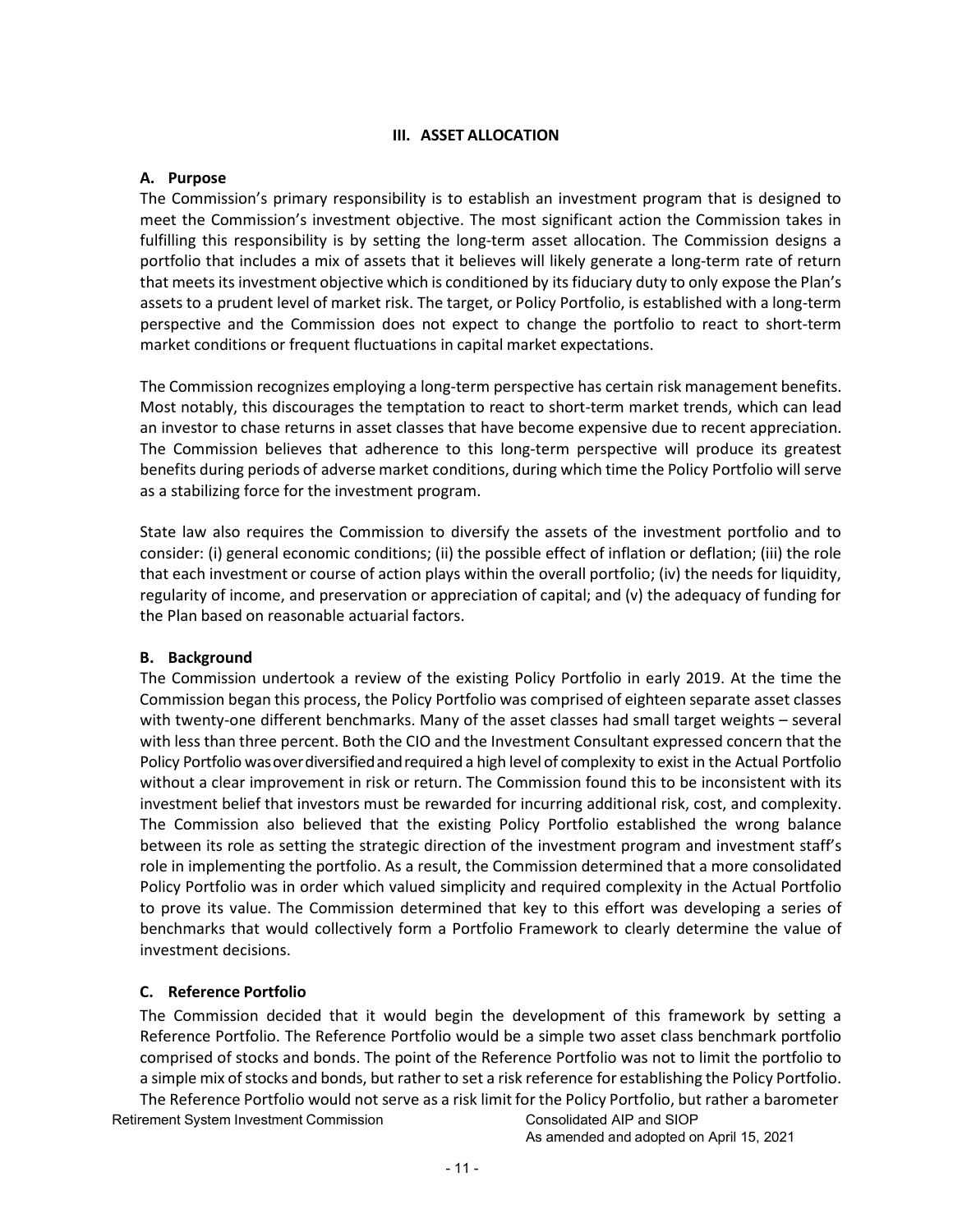to measure the value over time of diversifying into a multi-asset class portfolio.

The Commission attempted to set the allocation of the Reference Portfolio to one consistent with a portfolio that most closely expressed the risk required to earn a return that is expected to exceed the assumed annual rate of return while also avoiding a greater than 5 percent probability of requiring additional contributions increases in the next five years (other plan risks were also contemplated but would also be avoided because these risks would either fall along the same line or to the right of the red risk line represented on Table 3 below). In setting the Reference Portfolio the Commission was mindful that South Carolina law provides that no more than seventy percent of the portfolio may be invested in equities. The law does not limit the types of assets that could make up the other thirty percent of the portfolio, which could conceivably include assets like high yield bonds which have an imbedded equity risk factor. However, the Commission believed it was prudent to constrain the Reference Portfolio to no more than seventy percent equity risk, as expressed by a seventy percent allocation to equities, and to mitigate the equity risk with a thirty percent allocation to bonds.

The Commission considered the appropriate Reference Portfolio at its April and June 2019 meetings. The Commission determined that a 70 percent Global Public Equities (*MSCI ACWI IMI Net*) and 30 percent Bonds (*Bloomberg Barclays Aggregate*) portfolio best represented the volatility of a diversified portfolio of assets that would be expected to earn a return that exceeds the assumed annual rate of return over time while also avoiding a greater than 5 percent probability of requiring additional contributions increases in the next five years. The Commission reached consensus on this allocation as the Reference Portfolio Benchmark. In reaching this consensus, the Commission accepted that a Reference Portfolio with a risk level associated with a seventy percent allocation to equities was prudently necessary to meet its investment objective.



#### **Table 3**

Retirement System Investment Commission Consolidated AIP and SIOP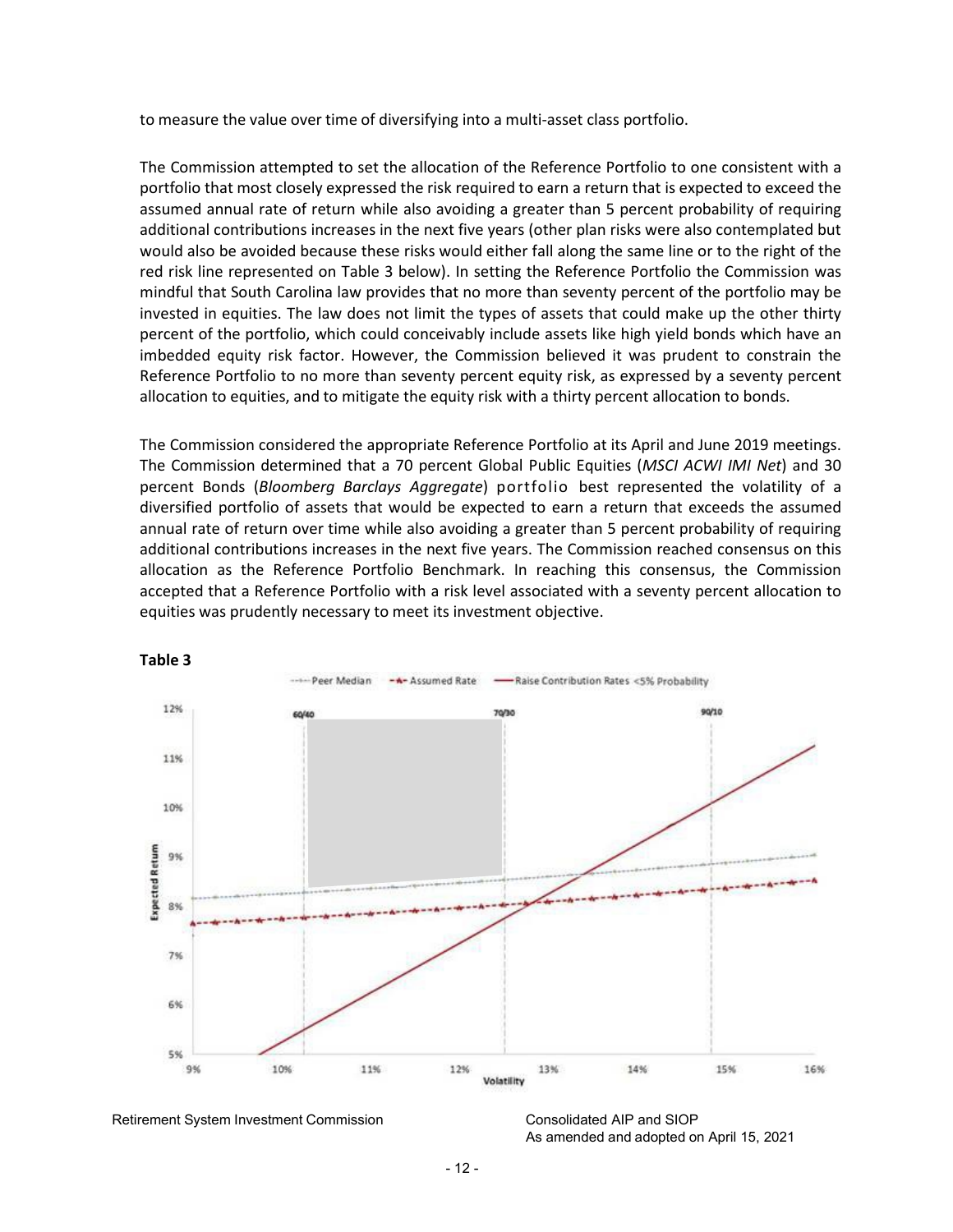# **D. Policy Portfolio**

The Commission then began establishing a Policy Portfolio that would serve as the Commission's longterm asset allocation. The Policy Portfolio would be a multi-asset class portfolio with similar expected volatility as the Reference Portfolio. The Policy Portfolio would be expected to consolidate the existing eighteen asset class Policy Portfolio into a more simplified allocation without substantially impacting the expected return, but with a similar level of risk as the Reference Portfolio. The purpose of setting the Policy Portfolio's risk target to that of the Reference Portfolio was to reveal the performance impact gained through diversification.

However, unlike the Reference Portfolio, the Policy Portfolio would be a portfolio that could be held and, in any respect, would serve as the gravitational pull to a more simplified Actual Portfolio.

The Commission considered the transition to a more simplified Policy Portfolio at its April and June 2019 meetings and reached consensus on the transition to the simplified target allocation in Table 4 below.



# **Table 4**

The Commission also analyzed whether the Policy Portfolio would meet the Commission's long-term investment objective in that it would likely exceed the assumed rate of return and avoid risks particular to the plan including not meeting the General Assembly's funded status objectives and avoiding a significant probability of requiring additional contribution increases. This analysis was based on the Investment Consultant's 2019 Capital Market Expectations.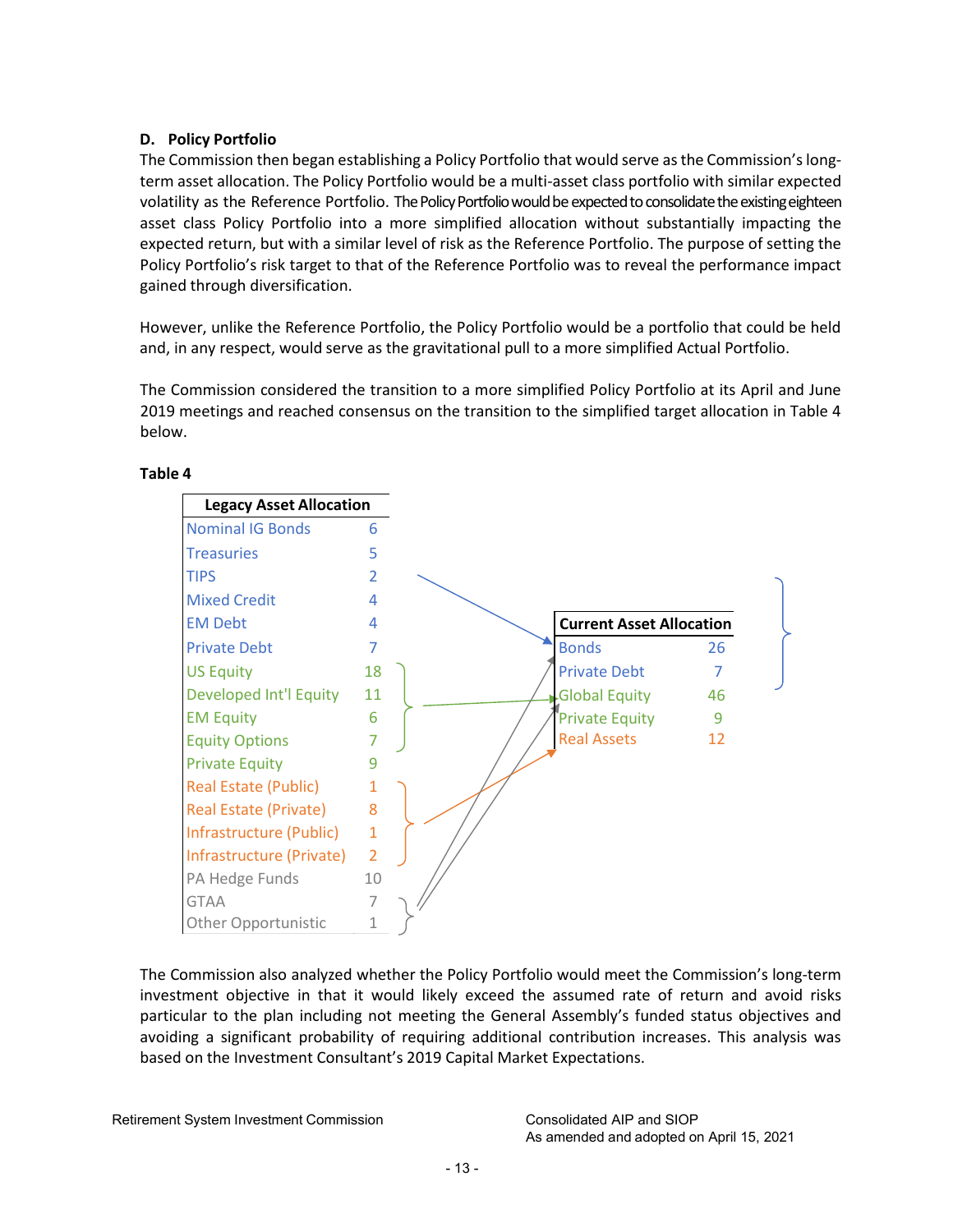As demonstrated in Table  $5<sup>2</sup>$  the Policy Portfolio would be expected to:

- 1. exceed the assumed rate of return,
- 2. compare favorably to the simple frontier<sup>3</sup>,
- 3. compare favorably to the risk of the Reference Portfolio Benchmark; and

4. experience a less than 5 percent probability of requiring additional contributions increases in the next five years (again other plan risks were also contemplated but would also be avoided because these risks would either fall along the same line or to the right of the risk line represented on thetable).



In reaching consensus on the asset allocation, the Commission also considered what role each asset class would play in the overall portfolio with each asset class performing the primary role of growth, diversification, or yield:

Public Equity: This asset class includes investments in the stock of publicly traded companies. The purpose of public equity in the portfolio is growth. The excess return expectations for this asset class are low. The asset class is highly liquid and can be accessed with minimal implementation cost.

<sup>&</sup>lt;sup>2</sup> Although the Investment Consultant's long-term capital market expectations are based on projected asset class returns over twenty years, the Reference and Policy Portfolios' risk and return were calculated using these expectations to produce thirty-year results.

<sup>&</sup>lt;sup>3</sup> The simple or efficient frontier comprises investment portfolios that offer the highest expected return for a specific level of risk. In this case, the investment portfolios along the simple frontier are limited to a mix of the five asset classes from the simplified portfolio shown in Table 4.

Retirement System Investment Commission Consolidated AIP and SIOP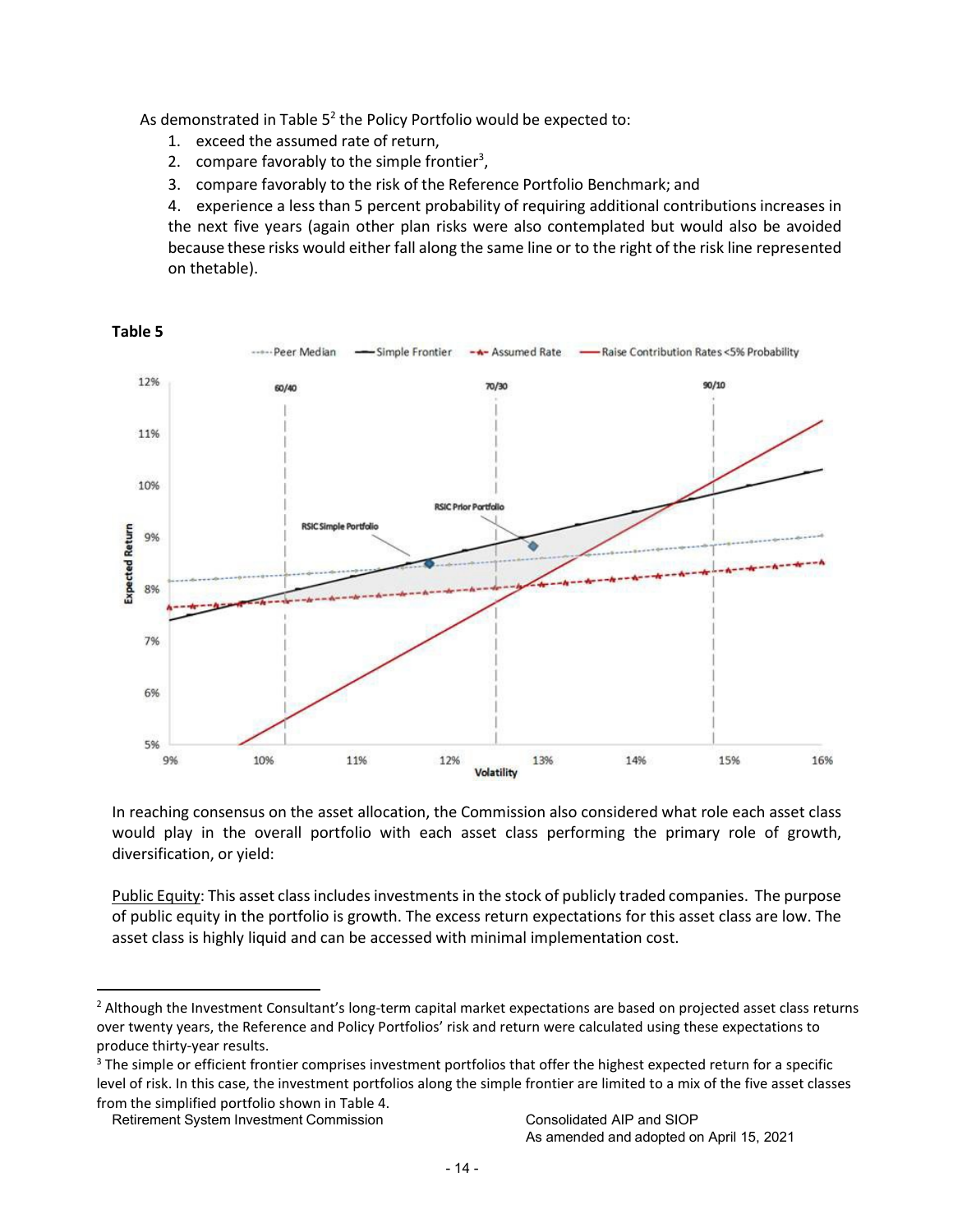Bonds: This asset class includes investments in debt securities issued by governments, corporations, or other issuers. The primary purpose of bonds in the portfolio is diversification and the secondary purpose is to provide yield. The excess return expectations for this asset class are low and the asset class is expected to provide a persistent source of return while remaining highly liquid. Bonds are expected to serve a stabilizing purpose in times of market stress.

Private Equity: This asset class includes equity investments in privately-held companies. Investors have historically been compensated with incremental return over comparable public equity investments in exchange for lower liquidity and increased business risk as compared to the public markets. The primary role of private equity in the overall portfolio is growth with an expected long-term return that exceeds public equity. The excess returns of this asset class are a source of magnitude of return for the portfolio the value of which is expected to exceed the higher cost of implementation as compared to public equity.

Private Debt: This asset class includes investments that provide alternative financing to businesses or assets and are in competition with traditional capital market or bank financing. Investors are compensated with incremental return over what can be achieved through traditional forms of lending in exchange for lower liquidity as compared to liquid credit markets and for serving as a solutions provider to these businesses. The primary role of this asset class in the portfolio is yield. The expectations for the consistency of return above what can be achieved through bonds or the liquid credit markets is high.

Real Assets: This asset class includes investments in physical assets like real property and infrastructure, as opposed to financial assets like stocks and bonds. The primary role of this asset class is diversification with the secondary purposes of providing inflation protection and yield. Although the expected liquidity for this asset class is low, the expectations for excess return are high.

The Commission believes that this change in approach to a five asset-class Policy Portfolio shifts the paradigm to one which values simplicity and holds a more complex portfolio accountable for improving risk-adjusted returns. A crucial component to ensure this accountability is having the appropriate benchmarks for the Policy Portfolio. The Commission was guided by the CFA Institute's recommendations that benchmarks are (i) specified in advance, (ii) appropriate, (iii) measurable, (iv) unambiguous, (v) reflective of investment options, (vi) owned, and (vii) investable. At its September 2019 meeting, the Commission reached consensus on the benchmarks in Table 6 for the Policy Portfolio.

# **Table 6**

| <b>Asset Class</b>    | Benchmark <sup>4</sup>              |
|-----------------------|-------------------------------------|
| <b>Public Equity</b>  | <b>MSCI ACWI IMI Net</b>            |
| <b>Bonds</b>          | <b>Bloomberg Barclays Aggregate</b> |
| <b>Private Equity</b> | <b>Burgiss Private Equity</b>       |
| Private Debt          | S&P LSTA +150 bps                   |
| <b>Real Assets</b>    | <b>NCREIF ODCE Net</b>              |

<sup>4</sup> *The Private Equity and Private Debt portfolios and benchmarks will be reported on a 3-month lag. MSCI ACWI IMI Net - Morgan Stanley Capital International All Country World Index Investable Market Index; S&P LSTA - Standard & Poor's Loan Syndication and Trading; and NCREIF ODCE – National Council of Real Estate Investment Fiduciaries Open End Diversified Core Equity.*

Retirement System Investment Commission Consolidated AIP and SIOP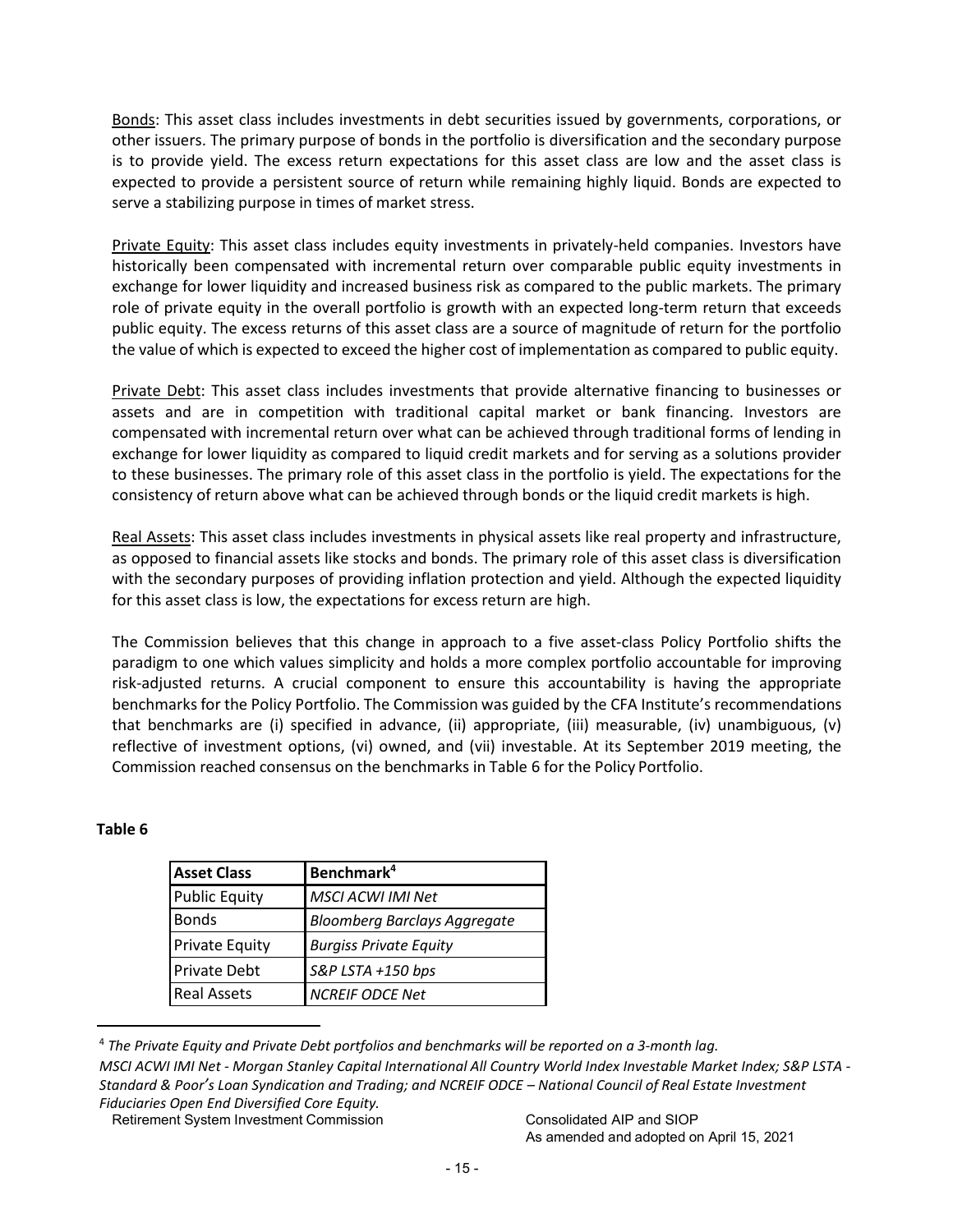Based on the 2019 Capital Market Expectations provided by the Commission's Investment Consultant that the Commission utilized when reaching consensus on the Policy Portfolio, the Policy Portfolio would be expected to achieve a twenty-year annualized rate of return of a 7.83 percent with an expected volatility of 11.69 percent. The portfolio would be expected to have a 58.41 percent probability of earning a twentyyear annualized rate of return that meets or exceeds the assumed rate of return of 7.25 percent.

However, strong market performance during 2019 resulted in a meaningful adjustment to long-term capital market expectations which impacted the long-term expected return of the Policy Portfolio. Based on the 2020 Capital Market Expectations provided by the Commission's Investment Consultant in January of 2020, the Policy Portfolio would be expected to achieve a twenty-year annualized rate of return of 7.22 percent with an expected volatility of 11.7 percent. Based on the revised expectations, the portfolio would be expected to have a 49 percent probability of earning a twenty-year annualized rate of return that meets or exceeds the annual assumed rate of return of 7.25 percent in effect in 2020.

As discussed above, the 2021 Capital Market expectations have declined further, and the Policy Portfolio now would be expected to achieve an annualized rate of return of 6.56 percent with an expected volatility of 12.5 percent. Based on the 2021 expectations, the portfolio would be expected to have a 43.12 percent probability of earning a return that meets or exceeds the assumed rate of return that is set to be reduced to 7 percent at the beginning of the 2022 Fiscal Year.

In considering the impact of the decline in capital market expectations, the Commission was mindful that inter-year market volatility can result in dramatic shifts in long term expectations year over year and spur investors to take action to adjust their portfolio's long-term asset allocation. In many instances, this action can lead to an investor to either add or reduce risk at a time that proves to be most disadvantageous to the portfolio. The decline in 2021 Capital Market expectations is directly attributable to the unprecedented rally in financial markets following the sell-off associated with the COVID-19 global shutdown from which RSIC's portfolio also benefited. The positive impact of this rally on achieving the Commission's investment objective would be ignored if the Commission constrained itself to forward looking expectations only. The Commission believes that adding risk after markets have enjoyed significant appreciation would involve buying assets when they have become expensive which prudent long-term investors seek to avoid.

Thus, the Commission believes that long-term investors should resist the temptation to adjust their longterm asset allocation in response to short term volatility in capital market expectations. As a result, the Commission believes that there is no interim asset allocation change to the Policy Portfolio that is absolutely critical to meeting its long-term investment objective and the Commission will not depart from the asset allocation review schedule established in Subsection H.

#### **E. Implementation Portfolio Benchmark**

<span id="page-15-0"></span>The Commission recognizes that the CIO and investment staff may add value by structuring the Actual Portfolio in a manner that deviates from the Policy Portfolio target weights or may also pursue a strategy that causes the composition of an asset class to differ from the policy benchmark. As a result, the Commission provides the CIO and the investment staff with the discretion to structure the portfolio within the asset class and sub-asset class ranges in Table 7. In order to measure the risk and return impact ofthese portfolio structure decisions, the Commission employs an Implementation Portfolio Benchmark that aggregates the underlying benchmarks of each asset class and sub-asset class strategy according to their actual weights. Providing this discretion while establishing a structure that measures the value of these

<span id="page-15-1"></span>Retirement System Investment Commission Consolidated AIP and SIOP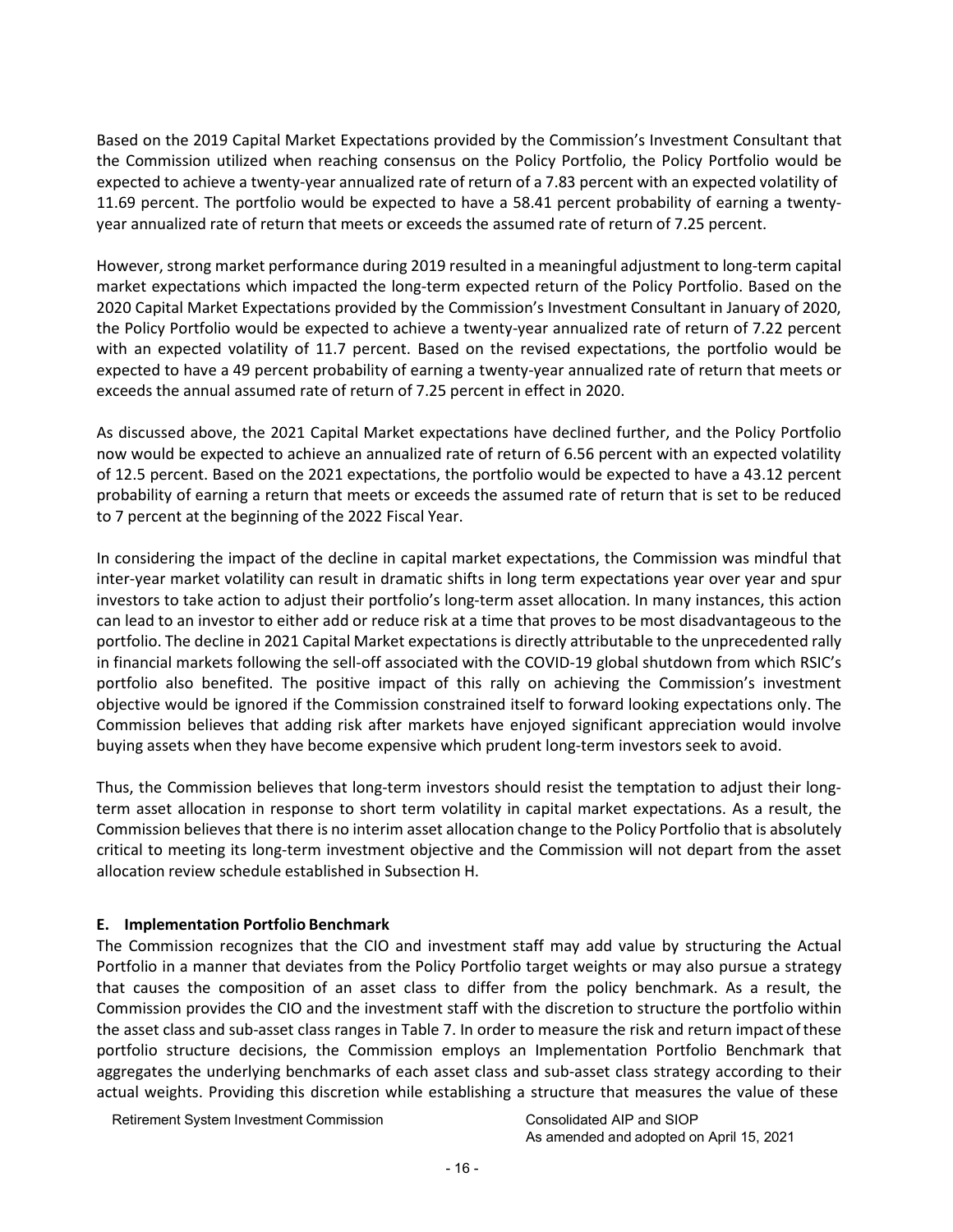decisions also sets the right balance of accountability for Commission decisions and those of the CIO and investment staff.

# **Table 7**

| <b>Asset Class</b>             | <b>Target</b><br>Range |                |                |
|--------------------------------|------------------------|----------------|----------------|
| <b>Public Equity</b>           | 46%                    | 30%            | 60%            |
| Domestic                       | Index                  | Index $+/- 6%$ |                |
| Developed Non-US               | Index                  | Index $+/- 6%$ |                |
| <b>Emerging Market</b>         | Index                  |                | Index $+/- 4%$ |
| <b>Equity Options</b>          | 0%                     | 0%             | 7%             |
| <b>Bonds</b>                   | 26%                    | 15%            | 35%            |
| Core Bonds (IG)                | 26%                    | 10%            | 35%            |
| Inflation-linked (IG)          | 0%                     | 0%             | 5%             |
| Mixed Credit (non-IG)          | 0%                     | 0%             | 8%             |
| <b>EM Debt</b>                 | 0%                     | 0%             | 6%             |
| <b>Net Cash/Short Duration</b> | 0%                     | 0%             | 7%             |
| <b>Private Equity</b>          | 9%                     | 5%             | 13%            |
| <b>Private Debt</b>            | 7%                     | 3%             | 11%            |
| <b>Real Assets</b>             | 12%                    | 6%             | 18%            |
| <b>Real Estate</b>             | 9%                     | 5%             | 13%            |
| Infrastructure                 | 3%                     | 0%             | 5%             |

# **F. Manager Selection**

The Commission also recognizes that the CIO and investment staff strive to add additional value through manager selection. In September 2017, the Commission through the adoption of the Investment Delegation Policy delegated investment manager selection decisions to the CIO and investment staff within clearly defined limits and exceptions. The Investment Authority Delegation Policy is set out in Section VI. The value of manager selection is discernable by comparing the Implementation Portfolio Benchmark and the Actual Portfolio.

# **G. Performance Reporting**

Essential to the Commission's oversight function is performance reporting that makes clear the value of three major investment decisions: diversification, portfolio structure, and implementation. The Commission charges staff with developing a Portfolio Reporting Framework that easily allows the Commission to judge the value of these three investment decisions by comparing the relative performance between the Reference Portfolio, Policy Portfolio<sup>5</sup>, Implementation Portfolio, and Actual Portfolio:

1. *Diversification (Policy Portfolio Benchmark vs. Reference Portfolio Benchmark):* The comparison of the Policy and Reference Portfolios Benchmarks reveals the value from

<sup>&</sup>lt;sup>5</sup> For purposes of calculating the Policy Portfolio return, the target weight to Private Equity will be the same as the as the percentage weight of Private Equity in the Actual Portfolio. Any difference between the nine percent Private Equity allocation and the actual weight of Private Equity will result in an adjustment to the Public Equity target weight.

Retirement System Investment Commission Consolidated AIP and SIOP

As amended and adopted on April 15, 2021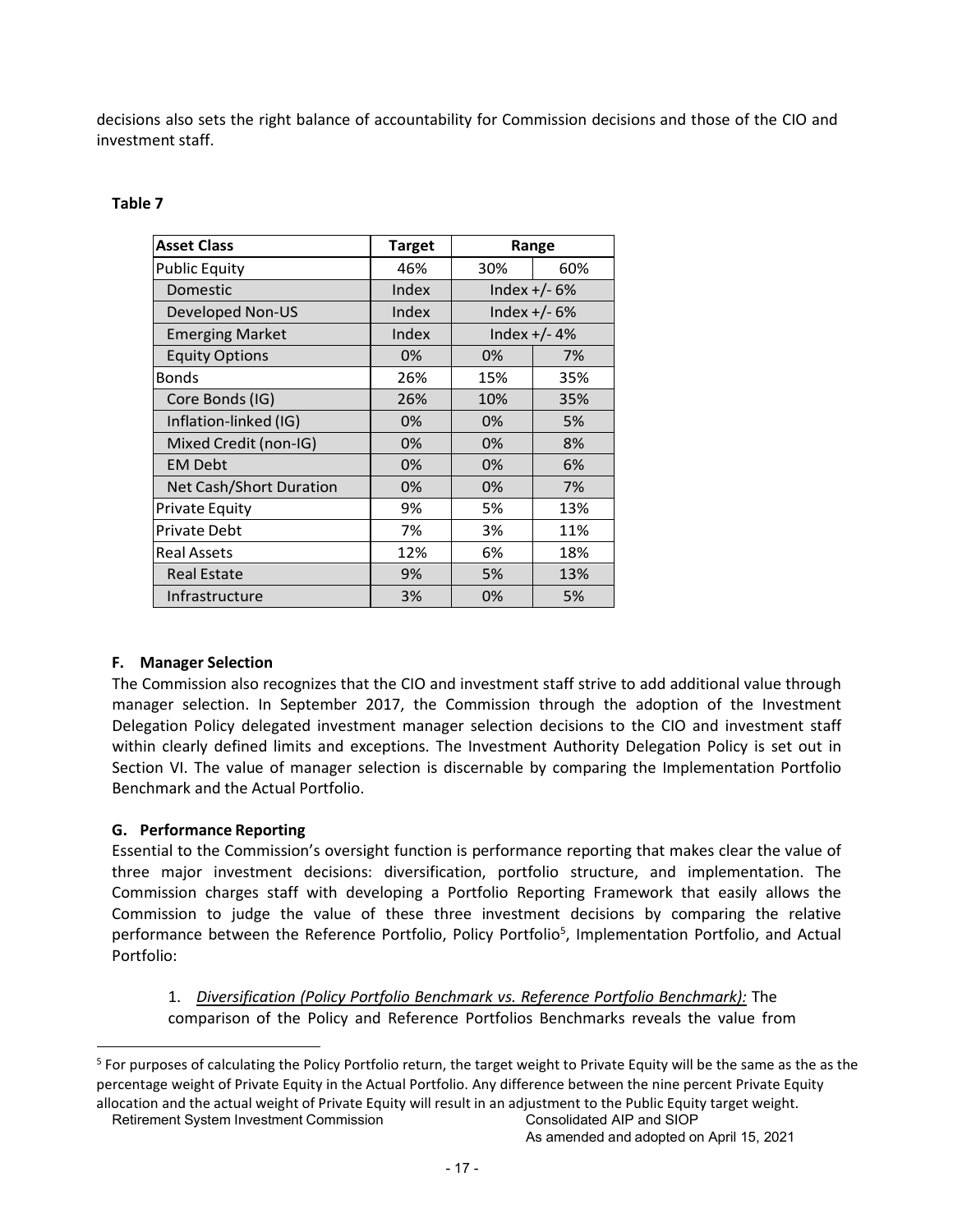diversification beyond a simple two-asset portfolio. The benefit of designing these portfolios with the same level of expected volatility is that the performance differential is an indication of the impact of diversification, rather than being a function of an expected risk differential. The Commission should expect to see the value of diversification in this comparison over rolling fiveyear periods. Although these portfolios were established with the same level of expected volatility, the risk of these portfolios is expected to diverge during discrete periods of time but would generally be expected to rise and fall together over time.

2. *Portfolio Structure (Implementation Portfolio Benchmark vs. Policy Portfolio Benchmark):* This comparison supports an assessment of the quality of the portfolio structure. It reveals the performance impact of the decisions to structure the portfolio differently than the Policy Portfolio Benchmark. These impacts can be broken down into those resulting from the *weights* of asset classes and those resulting from the *composition* of asset classes. The Commission should see the positive performance impact of implementation benchmark decisions over rolling three-year periods. The reporting framework also include risk reports to highlight whether and how changes in portfolio structure alter the risk characteristics of the portfolio.

3. *Implementation (Actual Portfolio vs. Implementation Portfolio Benchmark):* This comparison aids in the evaluation of the quality of implementation, a key component of which is the impact of manager selection. The Commission should expect to see differential individual manager performance as compared to the implementation benchmark over short periods of time, but the Commission should expect in aggregate to see consistent value added through managerselection. Providing this additional comparison between the Actual Portfolio and the Implementation Benchmarks also disaggregates the performance gained through portfolio structure and that gained through manager selection. As a result, the Commission may evaluate the quality of each of these portfolio decisions when previously the actual portfolio was simply compared to an individual policy benchmark that combined both portfolio structure and manager selection decisions. This additional look through provides the Commission with an enhanced ability to effectively exercise oversight over both portfolio structure and investment manager selection decisions made by the investment staff.

# **H. Asset Allocation Review**

The Commission will conduct an Asset-Liability Management Study and asset allocation review every five years. The Commission will continue to receive long-term capital market expectations from the Investment Consultant annually and assess the impact to the expected return and volatility of the Reference and Policy Benchmark Portfolios. However, consistent with its beliefs and long-term approach to asset allocation, the Commission intends to limit interim asset allocation changes to those the Commission determines are absolutely critical to meeting its long-term investment objective and are commensurate with its risk tolerance and fiduciary duties.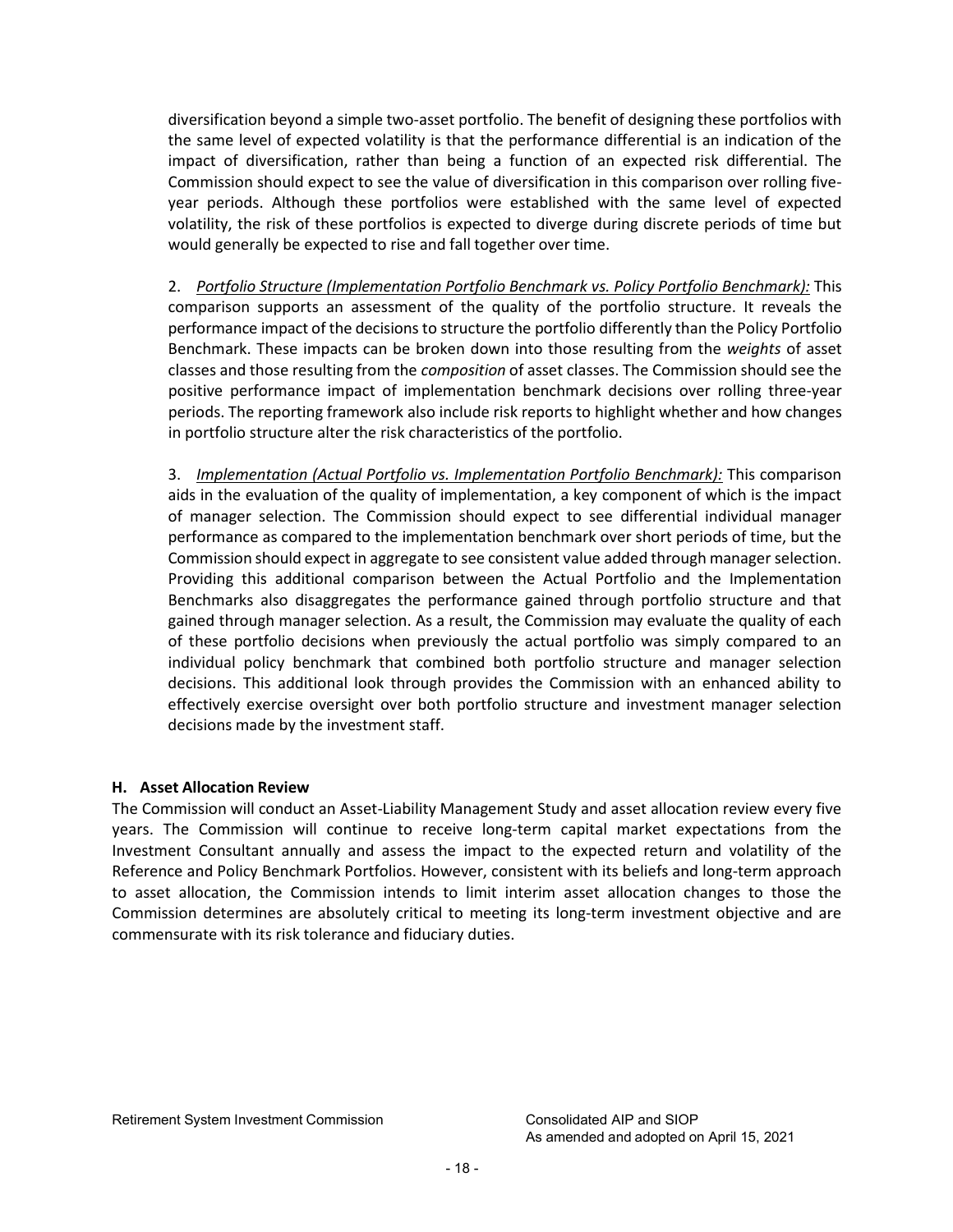# **IV. STRATEGIC INITIATIVES**

<span id="page-18-0"></span>The Strategic Initiatives described in this Section are major ongoing staff projects contemplated to last up to three years and are likely to have a more significant impact to the portfolio, asset class, or an investment strategy than typical decisions. The CIO will include changes to these initiatives as part of the annual AIP proposal and will provide a quarterly update on progress towards these initiatives at regular Commission meetings.

1. Portfolio Reporting Framework – The performance reporting team will continue to refine the Portfolio Reporting Framework required by Section III and will work with the Quantitative Solutions Group<sup>6</sup> to incorporate risk reporting into the framework.

2. Comprehensive Review of Implementation Cost – Staff will continue to examine the mix of structural and variable costs throughout the Portfolio and pursue opportunities (such as the coinvestment initiative outlined below) to improve the cost alignment of the investment program.

3. Secondaries Market – The Commission understands that the thoughtful use of secondaries opportunities can improve returns for a private markets portfolio. The Investment Team will design and execute a plan to incorporate the secondaries market into the investment strategy for private markets asset classes.

4. Risk Management – The Quantitative Solutions Group will continue to improve risk monitoring at the Portfolio, asset class, and manager levels. The team will place special emphasis on improving the quality of risk reporting at these levels.

<span id="page-18-1"></span><sup>&</sup>lt;sup>6</sup> The Quantitative Solutions Group is a subset of the Investment Team responsible for conducting deep quantitative analysis on prospective investment managers as part of the investment due diligence process, and also for monitoring and reporting on investment risk.

Retirement System Investment Commission Consolidated AIP and SIOP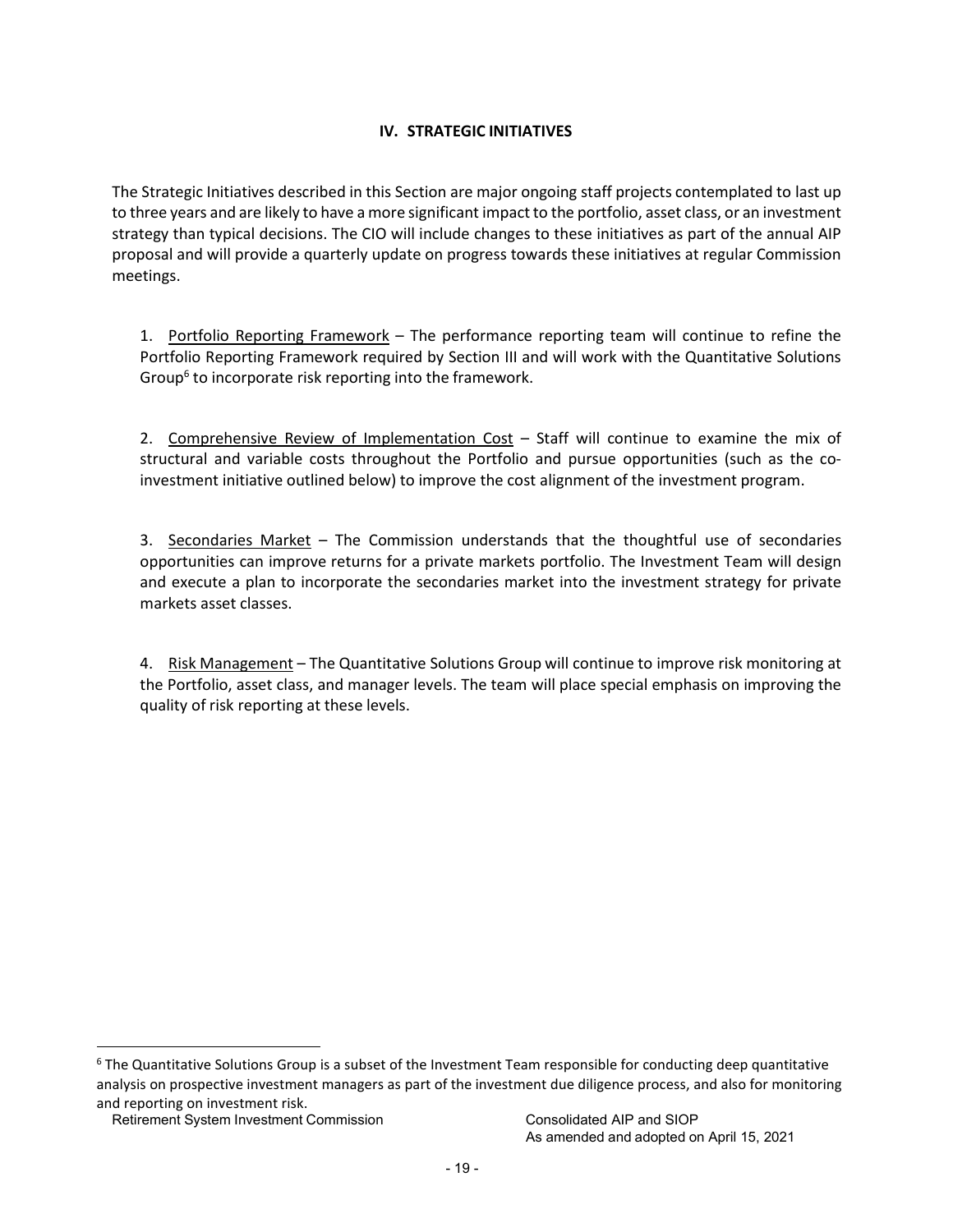# **V. INVESTMENT POLICIES**

# <span id="page-19-0"></span>**A. General**

1. IIC and Investment Approval Process - State law provides that the AIP is to be implemented by the Commission through the CIO. The RSIC employs a team of investment professionals that support the CIO in carrying out investment management duties and responsibilities. One key component of this infrastructure is the IIC. The IIC assists the CIO by reviewing and providing recommendations to the CIO regarding proposed investments. The IIC also routinely monitors the Portfolio's investment performance and reviews relevant policies and procedures as part of its oversight function. The Commission adopted an Investment Authority Delegation Policy which grants the CIO the ability to approve those investments which fall within the parameters of this policy, subject to the oversight of the CEO. Other investments are presented to the Commission for its approval.

2. Due Diligence – The Investment Team maintains investment due diligence policies to provide consistency and oversight to the investment process. The Initial Due Diligence Policy outlines the key tenets of the RSIC's decision-making process in hiring investment managers. The Ongoing Due Diligence Policy outlines the process and criteria used to evaluate the retention/termination of external investment managers. Both due diligence policies are tested annually by either an Agreed Upon Procedures review by an independent auditor or by the Director of Enterprise Risk Management & Compliance. The results of this review are provided to the Audit and Enterprise Risk Management Committee.

3. Counterparty Risk Management – The Quantitative Solutions Group monitors two sources of potential counterparty risk: (1) the overlay program and (2) the System's master custodial bank. While the risk arising from the overlay program is actively monitored by its external manager, as an added layer of oversight, the Quantitative Solutions Group is responsible for reviewing and reporting on the external manager's prudent management of these counterparty risks.

# 4. Investment Strategies, Objectives, and Performance Standards:

i. In accordance with State law, the AIP addresses the Commission's investment strategies, as well as its investment objectives and performance standards. The investment staff maintains a "Baseline" document designed to establish a clear, shared understanding of the rationale, goals, and characteristics for each asset class. In general, the annual plan for an asset class will often involve measures designed to improve its alignment with its Baseline. The following items are detailed in the Baseline document:

a. Rationale and purpose of the asset class in the broader Portfolio;

b. Target steady-state asset class exposures (including sub-strategies, geographies, or other relevant factors);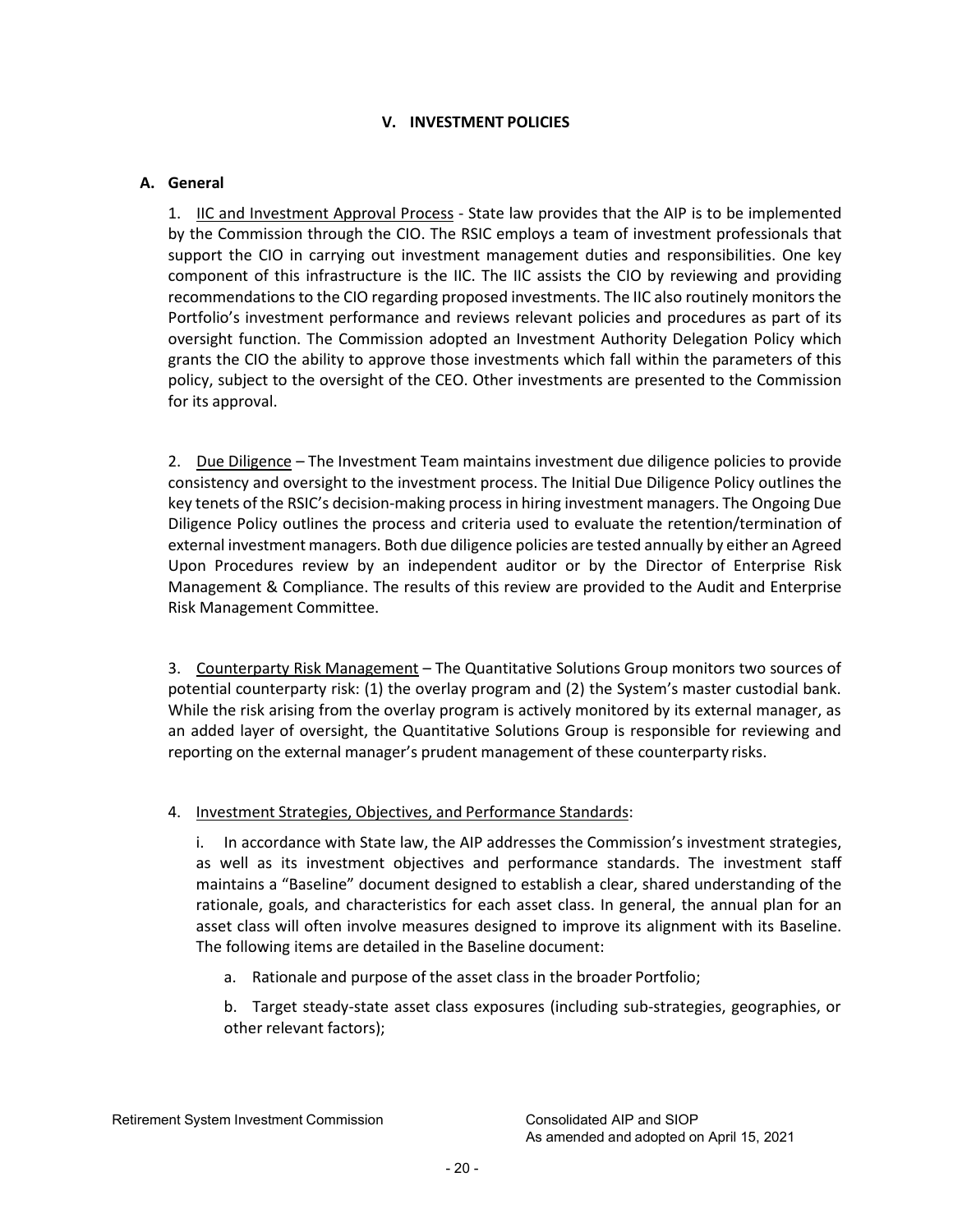c. The target return, characteristics (income vs. appreciation), and expected active vs. passive implementation breakdown; and

d. An estimate of normal cost to implement the portfolio, and an estimate of the flex cost which may be incurred when market conditions present compellingopportunities.

- ii. Baselines also address the following broader issues:
	- a. The role private investments play in the portfolio;
	- b. The mix of private vs. public market investments; and
	- c. How the portfolio is likely to change over time.

iii. The Baseline document is reviewed and updated, as necessary, at least annually, and all RSIC employees are encouraged to present suggested revisions to any Baseline. Proposed changes to the Baseline documents are presented to the IIC for review and to the CIO for approval. In addition to addressing the investment objectives and performance standards for each asset class, the Baseline also serves as a guide to workflow and portfolio management decisions. Investment decisions are reviewed against the Baseline for portfolio fit.

iv. As part of the individual asset class in-depth examination at each Commission meeting, the investment staff will also provide a review of the particular asset class Baseline, progress towards attaining the Baseline, and any material deviations from the Baseline.

v. The Commission will be informed promptly of any material change to a Baseline at the next Commission meeting following the change.

#### 5. Allowable Investments and Limitations:

i. With certain limitations discussed below, State law provides that RSIC may invest "in any kind of property or type of investment consistent with" Title 9, Chapter 16 of the S.C. Code and Section 9-1-1310. These investments include, but are not limited to, futures, forward contracts, swaps, and options, equities, bonds, loans, 144(A)'s, exchange traded funds, American Depository Receipts, real property, and real estate investment trusts. These investments may be listed, exchange traded, or over the counter, negotiated contracts or investments.

ii. In addition to the instruments outlined above, for every asset class, a variety of investment structures may be utilized depending on the nature of a particular investment. In accordance with the terms of the investment limitations outlined in this policy, these structures may include, but are not limited to, mutual funds, limited partnerships, limited liability companies, strategic partnerships, trusts, commingled vehicles, fund-of-funds, and separately managed accounts in which assets may be held by either the Retirement System's master custodial bank or an external custodian who is selected and monitored by the external manager or general partner.

iii. Any investment structure and the underlying instruments must be of a type generally expected to obtain exposure to an asset or sub-asset class contained in Table 7, SectionIII.

<span id="page-20-0"></span>iv. State law imposes certain limited restrictions on the investment of the Portfolio. The managers of the Portfolio's accounts **other than** index funds, commingled funds, limited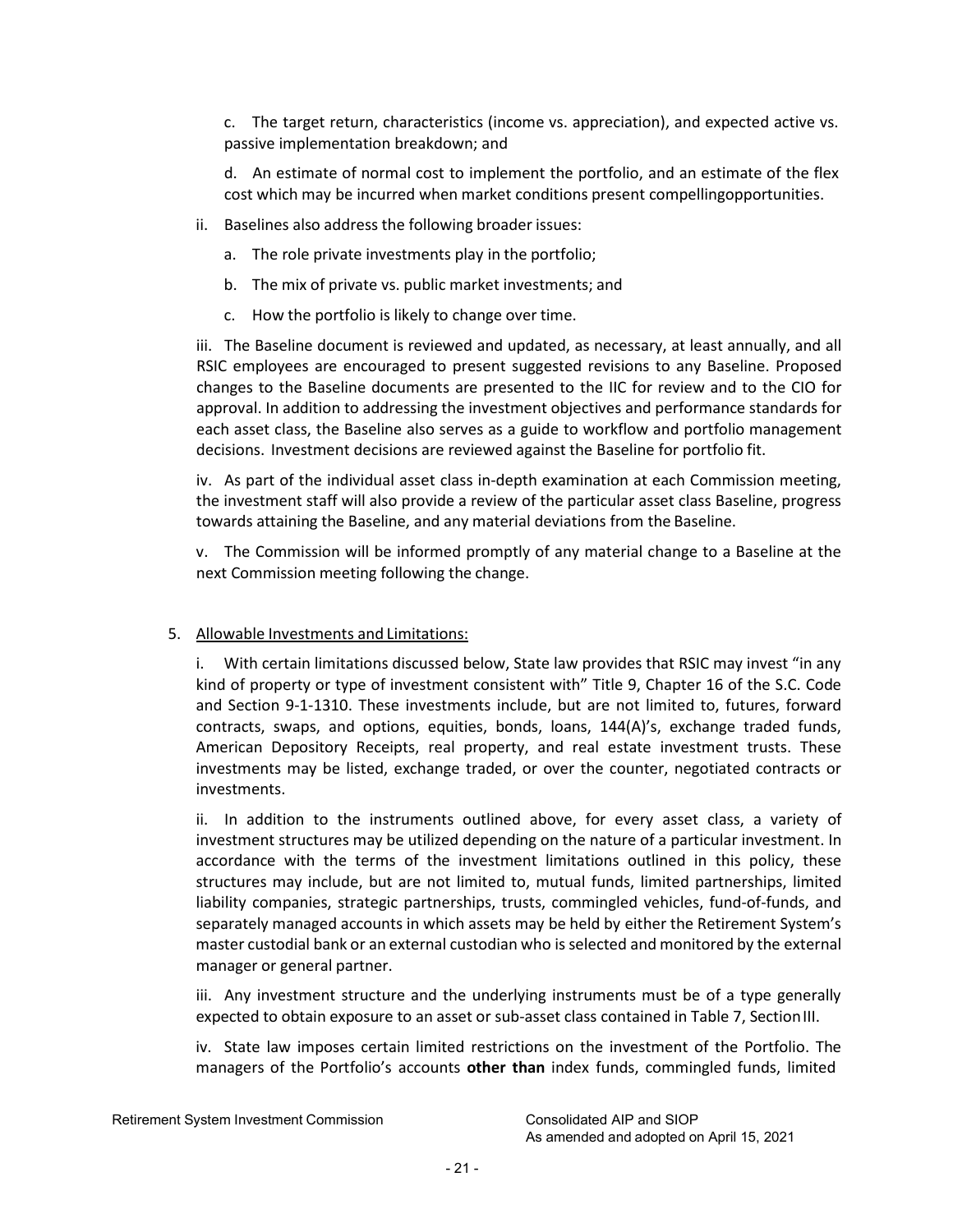partnerships, derivative instruments or the like are required to assist the Commission in meeting its obligations under S.C. Code Ann. §9-16-55, which sets forth limitations on investment in certain types of companies that are engaged in active business operations in Sudan. See Section IX for additional information.

v. The Commission has also established a policy prohibiting an investment in any security or obligation issued by a company or a corporation that is a known sponsor of terrorist organizations or of a company domiciled in a country that is a recognized sponsor of terrorism or terrorist organizations as based on reports from the Office of Terrorism and Financial Intelligence of the Department of Treasury and the Country Reports on Terrorism by the Office of the Coordinator for Counterterrorism of the U.S. Department of State.

6. Internal Management and Overlay Program – Currently, the investment staff actively manages certain Cash and Short Duration accounts, and performs distribution management (management and disposition of in-kind distributions received from external investment managers or third parties). In addition, the CIO has discretion to use synthetic instruments, derivatives, equity baskets, and exchange traded funds in order to implement the asset allocation or otherwise manage the portfolio in accordance with the ranges established by the Commission. The Overlay program functions as a means by which the CIO and Investment Staff manage exposures and manage risk in an efficient manner using synthetic instruments, exchange-tradedfunds/notes, equity or fixed income baskets, options, futures, swaps, and forward currency contracts.

7. Portable Alpha – The Commission provides the CIO with the discretion to use Portable Alpha Strategies not to exceed 12 percent of total plan assets. The use of Portable Alpha is an implementation decision that is reflected in the Implementation Portfolio Benchmark. The benchmark for Portable Alpha Strategies is *HFRI Conservative Fund of Funds less LIBO[R7](#page-25-0)* .

8. Alternative Investments – The Commission has established guidelines applicable to its alternative investments, which include Hedge Funds and Private Markets Assets:

i. The Commission's initial commitment to a fund will not exceed 25 percent of the committed capital of that fund, unless the Commission specifically waives or suspends this restriction (a) in order to take advantage of a new firm or product that has not yet built an asset base or (b) in the case of a fund that has been created specifically for RSIC (e.g., a single LP fund);

ii. Unless otherwise approved by the Commission, no more than 15 percent of an alternative asset investment allocation may be invested with a single manager, general partner, or single fund, with the exception of Funds of One and Strategic Partnerships;

iii. Staff will notify the Commission if the collective exposure to Private Equity, Private Debt, Private Real Assets exceeds 30 percent of total plan assets; and

iv. Hedge funds may not exceed 15 percent of total planassets.

Retirement System Investment Commission Consolidated AIP and SIOP  $<sup>7</sup>$  HFRI – Hedge Fund Research Performance Index</sup>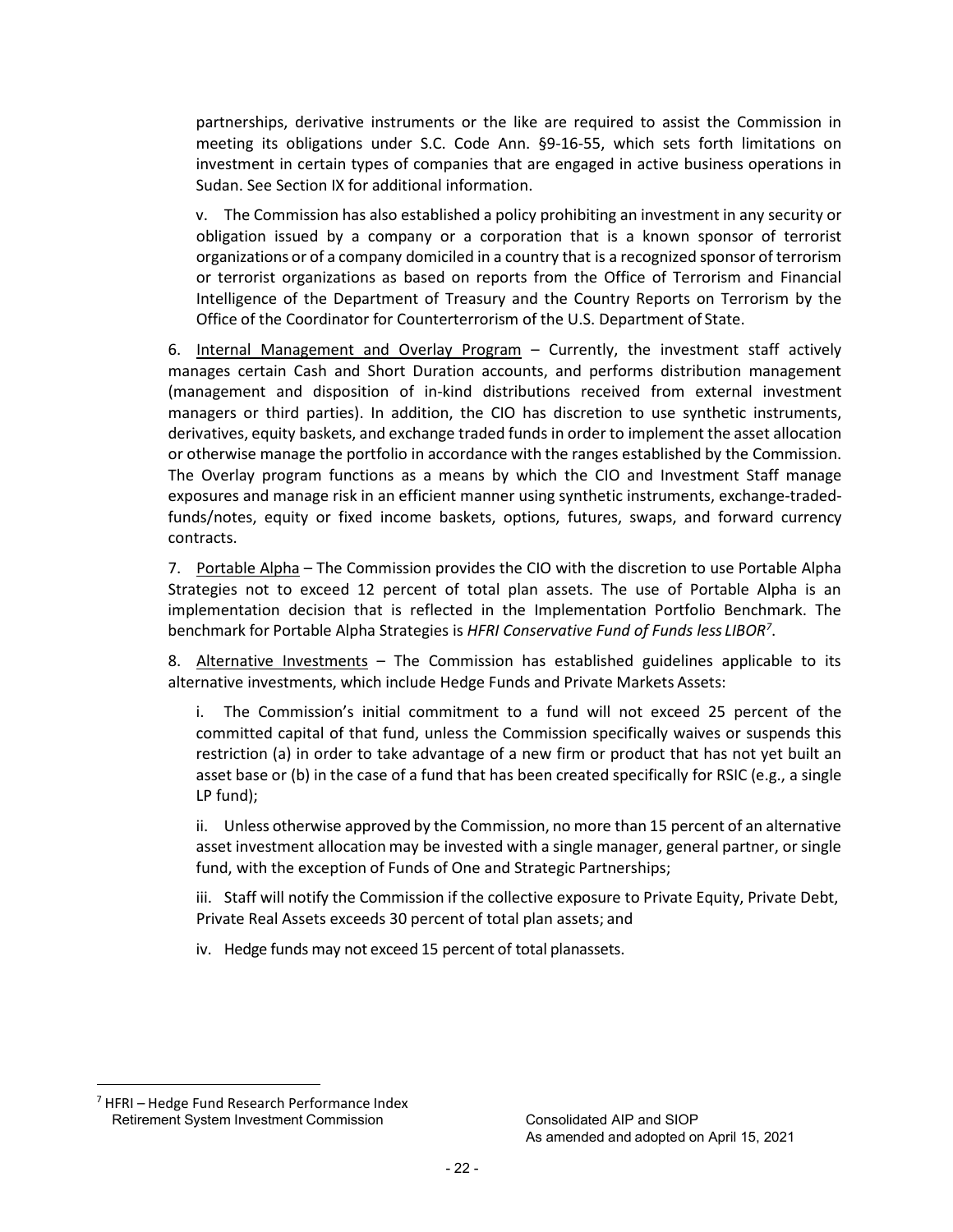9. Equity investments not to exceed 70 percent - State law provides that the AIP must also include the minimum and maximum allocations to equity investments on an ongoing basis, not to exceed 70 percent. The allowable rangesfor equity investments are set forth in Table 7, Section III. While State law does not stipulate whether the limitation of 70 percent is based on cost or market value, the Commission manages this limitation on a market value basis. Therefore, if the allocation to equity investments exceeds 70 percent of the total market value of the Portfolio, the CIO is required to rebalance thePortfolio.

10. Managing Cost – In accordance with State law, the AIP addresses methods for managing the costs of RSIC's investment activities. RSIC strives to earn the highest risk-adjusted return on a net of fees basis and recognizes that cost is an important variable to consider. The Investment Team actively engages in an array of strategies to reduce the cost of the Portfolio, including the following:

i. Increasing the initial investment size;

ii. Seeking aggregation discounts from firms with which we have multiple investment strategies;

iii. Utilizing co-investments in private markets;

iv. Quantifying and monitoring the effectiveness of active implementation across public market asset classes; and

v. Requesting reductions to, or elimination of, management fees, as appropriate.

#### 11. Risk:

i. All investments carry some degree of risk. The focus of the RSIC risk function is managing and monitoring these risks to ensure that the Portfolio's risks are appropriate and that the overall level of risk taken is consistent with meeting the Commission's investment objective. Key risk initiatives are:

a. Incorporating the Plan's liability structure into the investment decision process; and

b. Developing and refining tools to facilitate the incorporation of System liabilities into portfolio management.

ii. RSIC Staff monitors risk levels both in absolute terms, but also in relation to the Reference Policy benchmark established by the Commission's asset allocation. This is accomplished using a mix of proprietary and third-party systems and tools.

- iii. At the Portfolio level, Staff will:
	- a. Maintain the Portfolio's asset allocation within the limits established by thispolicy;

b. Employ an appropriate level of diversification and adhere to the limits within this policy or as contracted with the manager;

<span id="page-22-0"></span>c. Adhere to policies and procedures established by the Commission; and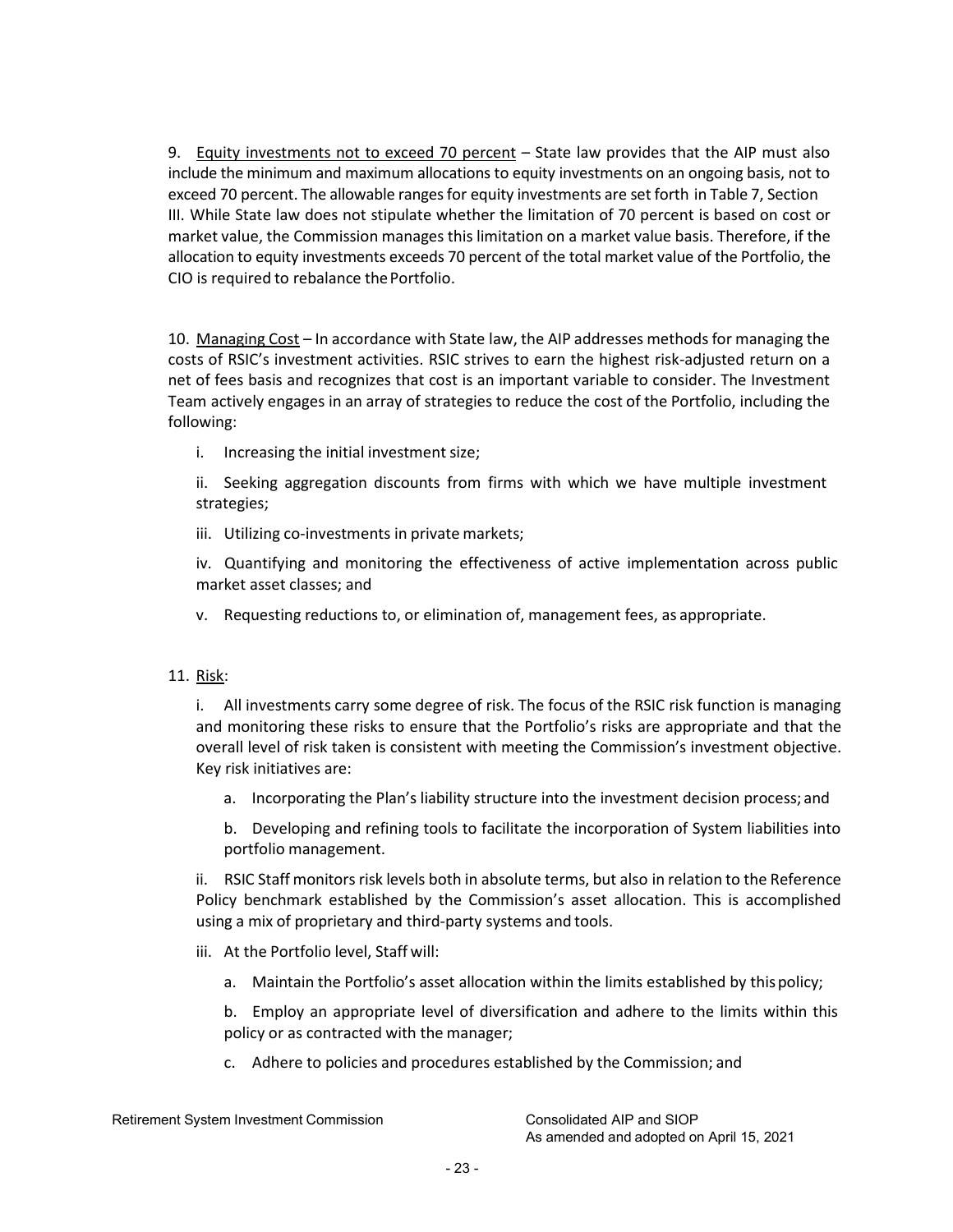d. Maintain adequate liquidity for benefit payments and capital calls.

iv. Staff provides the Commission with risk reporting as part of the Portfolio Performance Framework to ensure that risk remains within acceptable levels and to judge the value of portfolio structure and manager selection decisions on a risk adjusted basis.

12. Manager Monitoring Guidelines - RSIC Staff maintains an Ongoing Due Diligence Policy that outlines the manager monitoring requirements in detail. In summary, the Investment Team is required to perform periodic reviews of each active manager. These reviews contribute to the decision to either retain or terminate that manager. These reviews involve both quantitative and qualitative assessments in order to ensure that any decision is made fairly and consistently, and to avoid untimely or undisciplined decisions that may adversely impact returns. Additionally, the Investment Team reviews audited financial statements, compliance certifications, and investment fees on an annual basis. Compliance with the Ongoing Due Diligence Policy is reviewed annually through an Agreed Upon Procedures audit performed by an independent auditor.

13. Proxy Voting - Managers of separate accounts are authorized and directed to vote all proxies, or to direct the Physical Custodian to vote proxies, in keeping with the manager's duties under federal and state law to act in the best interest of the Plan and to maximize shareholder value, and generally to exercise any of the powers of an owner with respect to the assets under the manager's control, subject at all times to the absolute right of the Commission to direct the voting of proxies upon written notification to the manager. Those separate account managers which vote proxies must provide a written annual summary to RSIC summarizing proxy votes cast during the previous year. The report shall also detail any changes to the manager's proxy voting practices and explain any instance in which proxies were not voted in accordance with the best interests of the Plan.

# **B. Compliance**

1. Placement Agent Policy - State law prohibits RSIC from making an investment where a placement agent receives compensation in connection with RSIC's investment. The Commission' Placement Agent Policy is set out in Section VIII.

2. Investment Manager Sourcing and Conflict Disclosure Policy – In order to enhance transparency and avoid even the appearance of impropriety, before an investment recommendation is made to the Commission or CIO, any Commissioner or RSIC staff member involved in the sourcing or due diligence of a new investment completes a Sourcing and Conflict Disclosure Form. The CEO and CIO must complete a Sourcing and Conflict Disclosure form for each investment.

3. Annual Certification and Ongoing Testing of Guideline Compliance – The Ongoing Due Diligence Policy requires each manager to annually certify its compliance with the contractually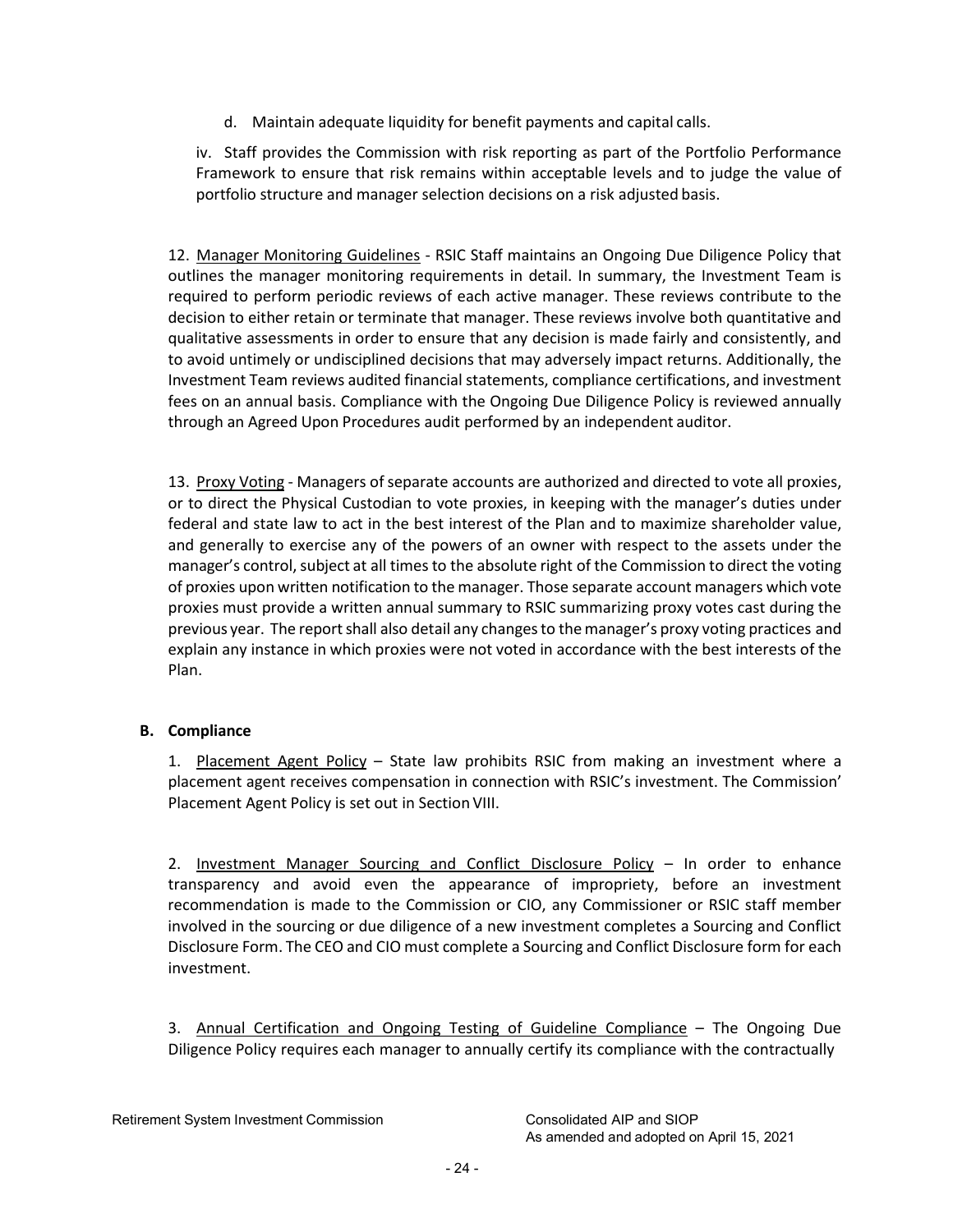specified guidelines. These certifications are reviewed by RSIC's Compliance function, as well as the Investment Team, and are subject to an annual audit. There is also ongoing testing of guideline compliance for those public markets mandates which are governed by an Investment Management Agreement and custodied with the master custodial bank.

# **C. Governance and Oversight**

1. Performance Standards and Reporting - As noted above, State law requires that the AIP address the Commission's performance standards. The performance standards and benchmarks are described in Section III. In addition, the Commission receives monthly performance reports from the custody bank and quarterly performance reports prepared by RSIC's performance reporting staff and the general investment consultant. The performance reporting prepared by RSIC performance reporting staff must incorporate the Portfolio Performance Framework required in Section III.

2. Diversification – State law requires that the AIP address the topic of diversification, including sectors, issues and other allocations of assets that provide diversification in accordance with prudent investment standards. The Commission provides the CIO with parameters regarding its diversification objectives through the asset allocation, asset and sub-asset allocation ranges, and performance standards set out in Section III. The Portfolio Reporting Framework required in Section III also provides the Commission the ability to oversee the implementation of the longterm portfolio strategy, as well as the actual implementation of the Commission's diversification directives.

# 3. Procedures regarding consultants, managers, service providers selections and terminations

i. Selection - State law requires that the AIP include procedures and policies for selecting, monitoring, compensating, and terminating investment consultants, equity investment managers, and other necessary professional service providers. Investment managers are primarily selected by the CIO, subject to the oversight of the CEO, pursuant to the Investment Authority Delegation Policy through an investment process that also complies with the Investment and Operational Due Diligence Polices. The CIO recommends to the Commission for its approval the selection of any manager of an investment that exceeds the limits of or falls into one of the exceptions to the investment delegation policy. Any investment recommended to the Commission for its approval must also comply with the Investment and Operational Due Diligence Policies. All other service provides are selected pursuant to the Commission's Service Provider Selection Policy which is included in the Commission's Governance Policies (RSIC Governance Policies can be found at: [https://www.rsic.sc.gov/\\_documents/2017.07.14%20Governance%20Policy%20Manual.pdf\)](https://www.rsic.sc.gov/_documents/2017.07.14%20Governance%20Policy%20Manual.pdf)

ii. Compensation, Fees and Expenses – Service providers, including consultants and investment managers, will be compensated commensurate with the services provided and

Retirement System Investment Commission Consolidated AIP and SIOP

.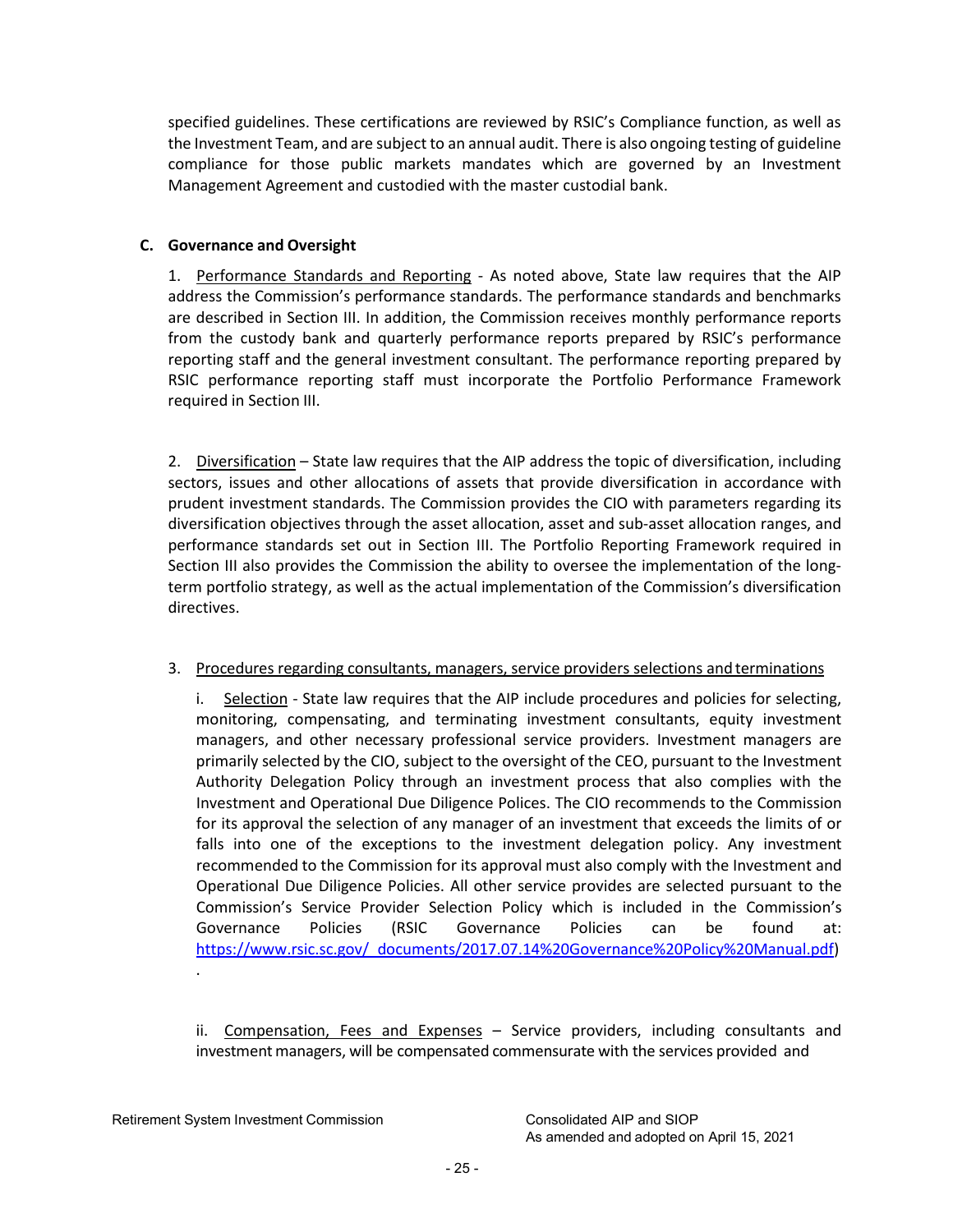<span id="page-25-0"></span>industry practices. The Commission will pursue cost savingsthrough structural efficiencies and will strive for fee reductions through negotiations. Investment management fees are evaluated utilizing several metrics or tests. First, fees are examined relative to industry/peer standards. Second, when it reviews potential new mandates or restructurings of existing allocations, the investment staff assesses fees based on the cost relative to other implementation options. For example, in global public equities, the fees charged by active managers (as well as their expected performance and risk) are compared to other methods of obtaining similar market exposure, while in the private markets, fees (as well as expected performance and risk) are compared to public market implementation alternatives. Lastly, to the extent practicable, fees will also be evaluated based on an assessment of the manager's ability to generate excess returns. Investment Staff gathers actual fees and provides annual public disclosure of all fees paid to external managers. The Commission receives an annual report on the cost of its investment program from an independent expert, and may also call upon its investment consultants for assistance in analyzing and addressing issues relating to investment fees. Operating expenses applicable to internal investment operations and the general business of the RSIC are managed by the CEO within the parameters of the annual budget approved by the General Assembly.

iii. Term and Termination -The Commission or the CIO, as applicable, may terminate an investment manager whenever the Commission or CIO determines that its objectives can more efficiently or effectively be met by the selection of another manager or under a different management mandate. The Commission and CIO retain the right to terminate a manager with or without cause and at any time. It should be noted that termination rights may not apply to certain types of investment structures (e.g., typical private markets funds). Circumstances which suggest an immediate review and a possible termination include, but are not limited to, the following:

- a. Manager changes strategy or investment style;
- b. Critical elements of the investment process have deteriorated;
- c. Transaction costs are unreasonable;

d. Management fees are higher than similarly styled managers for similarly sized portfolios;

e. Manager is unable to meet the performance expectations within the risk tolerance specified;

f. Material organizational or personnel changes;

g. Manager is not complying with the applicable provisions of the Commission's SIOP; and

h. Manager is not complying with the applicable provisions of the Commission's AIP.

4. Delegation of Authority to CIO - State law requires that the AIP and SIOP contain a detailed description of the delegation of final authority to invest made by the Commission. The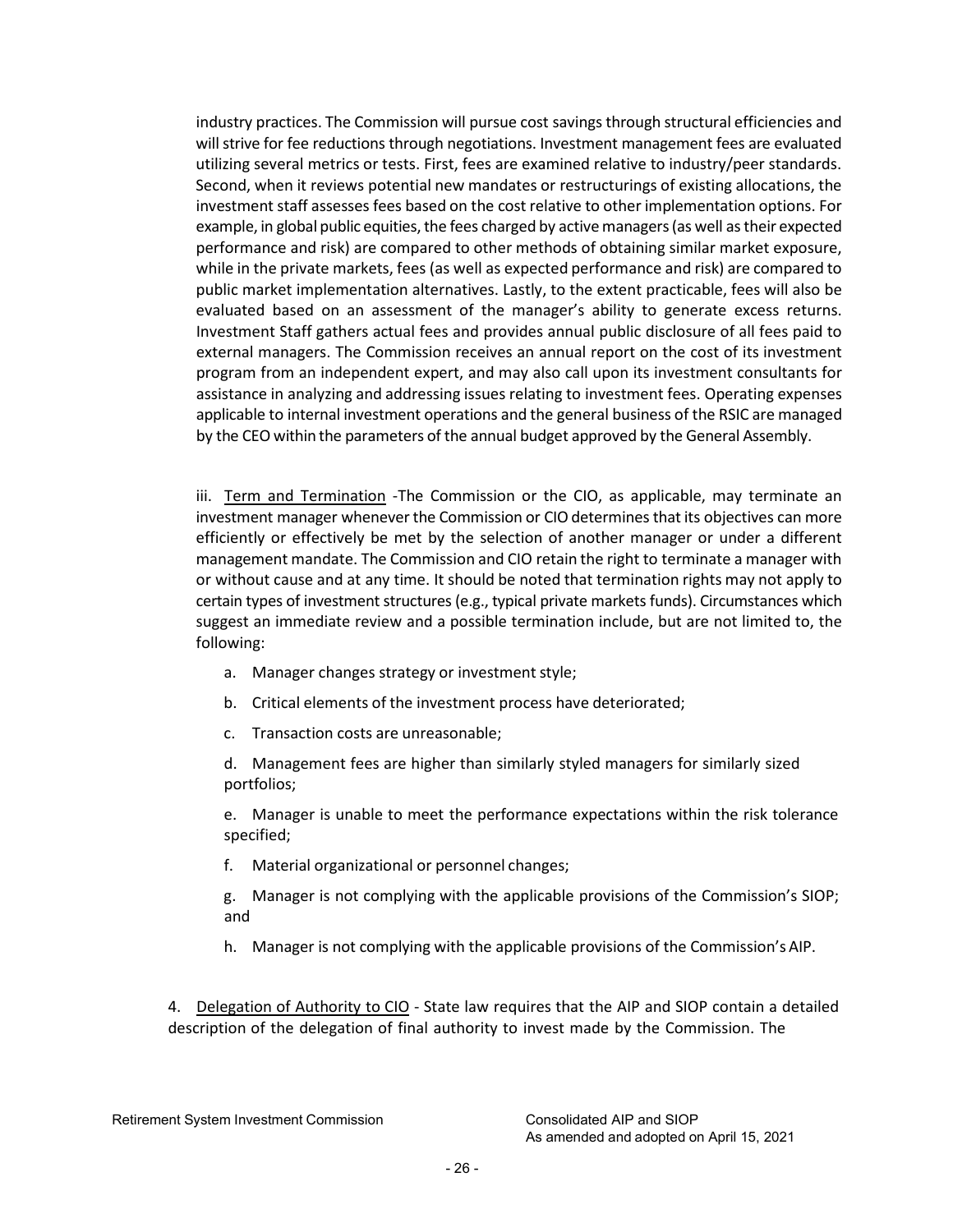Commission has delegated its final authority to invest to the CIO, subject to the oversight of the CEO, generally in the following amounts:

- i. not to exceed 75 bps of plan value per investment for illiquid structures; and
- ii. not to exceed 200 bps of plan value per investment for liquid structures.

The Commission's full Investment Authority Delegation Policy is set out in Section VI.

5. Policies and Procedures to Adapt Portfolio to Market Contingencies - State law requires that the AIP include policies and procedures providing flexibility in responding to market contingencies. The ranges included with the Commission's asset and sub-asset class allocation ranges established in Section III provide the CIO with extensive flexibility to adapt the portfolio to market conditions. Similarly, the Commission's Investment Authority Delegation Policy provides the CIO the ability to adapt the Portfolio to changes in market conditions. To the extent that the CIO deems the scope of the authority delegated to the CIO insufficient, the CIO with the approval of CEO may take action deemed necessary to protect the Portfolio in an extreme market environment. The CIO will promptly inform the Commission of any such actions.

6. Portfolio Rebalancing - The Commission delegates to the CIO or his designee the authority to execute manager and/or securities transactions to implement rebalancing, manage liquidity, or to otherwise manage exposures within the allowable ranges. As part of this delegation, the Commission expects the CIO to articulate, implement and provide reporting to the Commission regarding the Portfolio's rebalancing and exposure management activities as requested. A highlevel summary of the rebalancing and exposure management guidelinesinclude:

i. The asset allocation is reviewed on an ongoing (typically weekly) basis by Staff and the CIO to ensure that the Portfolio is within its allocation ranges and to identify appropriate actions necessary to maintain compliance and to provide for the Plan's liquidity needs.

ii. The goal of the rebalancing and exposure management activities is to implement the investment strategy at a reasonable cost within the targets and ranges established by the Commission, recognizing that constant rebalancing to the exact target may not be economically justifiable. The following guidelines are used:

a. Rebalancing is currently performed quarterly unless a case has been made *not* to rebalance. Potential rebalancing activity isflagged for consideration based upon exposure reporting that is updated by RSIC's performance reporting staff. Rebalancing the portfolio incurs costs (trading commissions, bid-ask spread, andmarket impact) which are taken into consideration when rebalancing the Portfolio;

b. When an asset class reaches its minimum or maximum allocation, Staff will initiate rebalancing transactionsto keep allocations within the approved ranges. Otherwise, Staff must seek Commission approval to remain outside the range; and

c. Concentration risk with respect to significant reliance on any single external manager is reviewed regularly by Staff. Mitigation of performance, operational,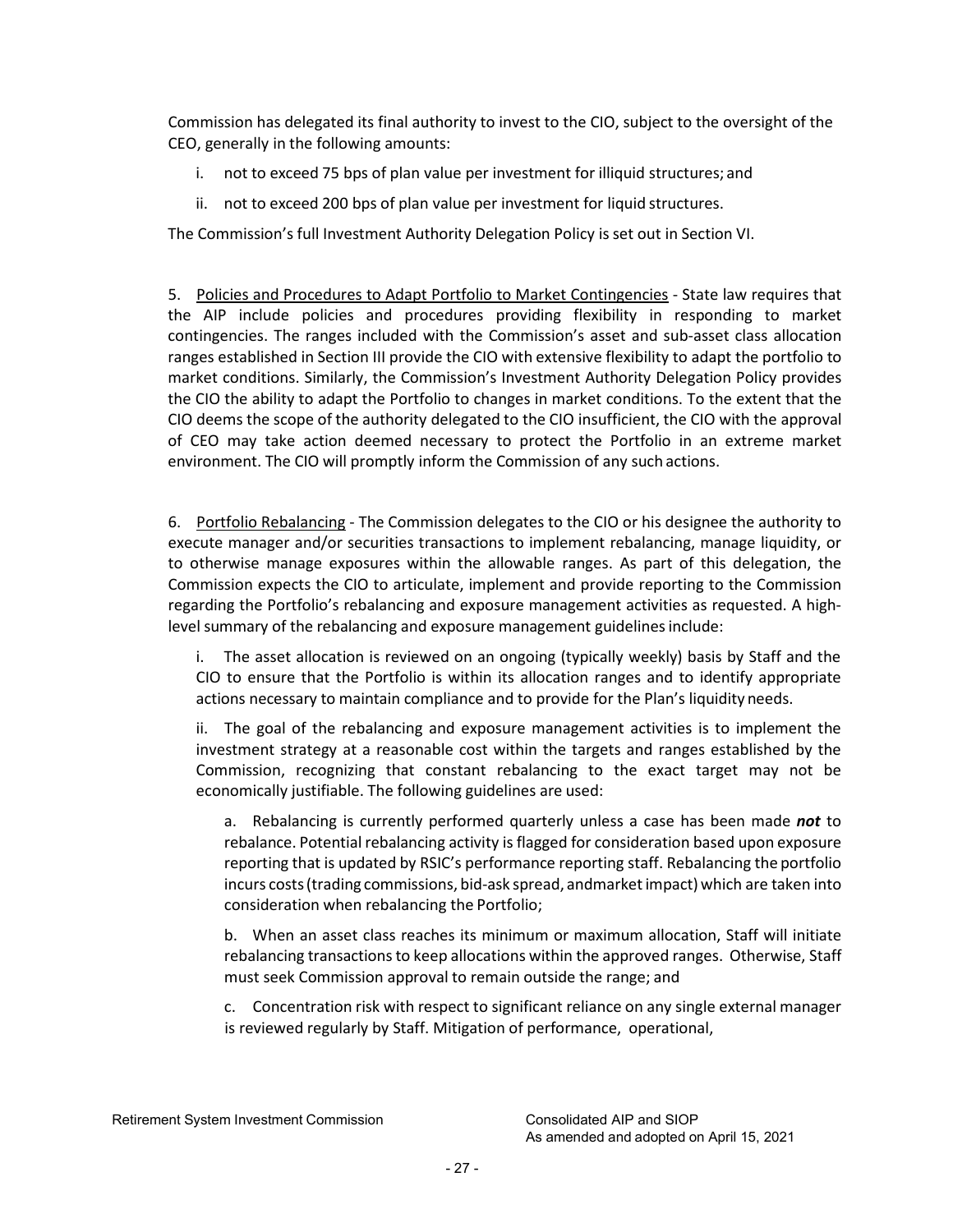headline/reputational, or other fiduciary risks is typically achieved by maintaining a diversified allocation approach both within and across asset classes.

iii. RSIC Staff must balance the risks noted above with the economic benefits associated with a streamlined approach that uses fewer, larger allocations. Additional analyses of the costs and benefits of passive vs. active market exposure are an important input in thesedecisions.

# **D. Investment Manager Guidelines**

1. General - In keeping with the responsibilities assigned to the CIO by State law and the Commission's Governance Policies, the Commission authorizes the CIO and his designees to develop and revise investment management guidelines for each internally and externally managed investment manager. In making this delegation, the Commission acknowledges that discretion in implementing the investment strategy, within the parameters of all applicable guidelines, will typically be granted to the Commission's investment managers. This discretion is usually limited to the selection of securities and the timing of transactions within the portion of the Portfolio allocated to each manager.

2. Funds of One - A Fund of One is an investment structure in which there is typically a majority investor in a specific vehicle or fund. The Commission or CIO as applicable may elect to use a Fund of One structure when the structure will have lower costs, customized exposure advantages, and/or other beneficial considerations. The CIO is responsible for the day-to-day investment responsibilities with respect to Funds of One, including providing affirmative or negative consent for underlying investments, as required.

# 3. Pooled or Commingled Funds:

i. Commingled investment vehicles can often provide lower costs and better diversification than can be obtained with a separately managed account pursuing the same investment objectives. However, commingled investment funds cannot customize investment policies and guidelines to the specific needs of individual clients. Recognizing these trade-offs, the Commission or the CIO, as applicable, may accept the policies of such funds in order to achieve the lower costs and diversification benefits of commingled vehicles, and exempt commingled investment vehicles from the requirements and guidelines of this policy if:

a. The investment practices of the commingled vehicle are consistent with the spirit of this policy and are not significantly different in letter; and

b. The benefits of using a commingled vehicle rather than a separate account are material.

ii. The Commission or CIO, as applicable, may structure a portfolio as a separate account that allows for the advantages of commingled vehicles, but with RSIC as the only investor. With international assets, commingled vehicles save the Commission from having to provide additional resources for currency and foreign custody issues as the manager will assume responsibility for these functions.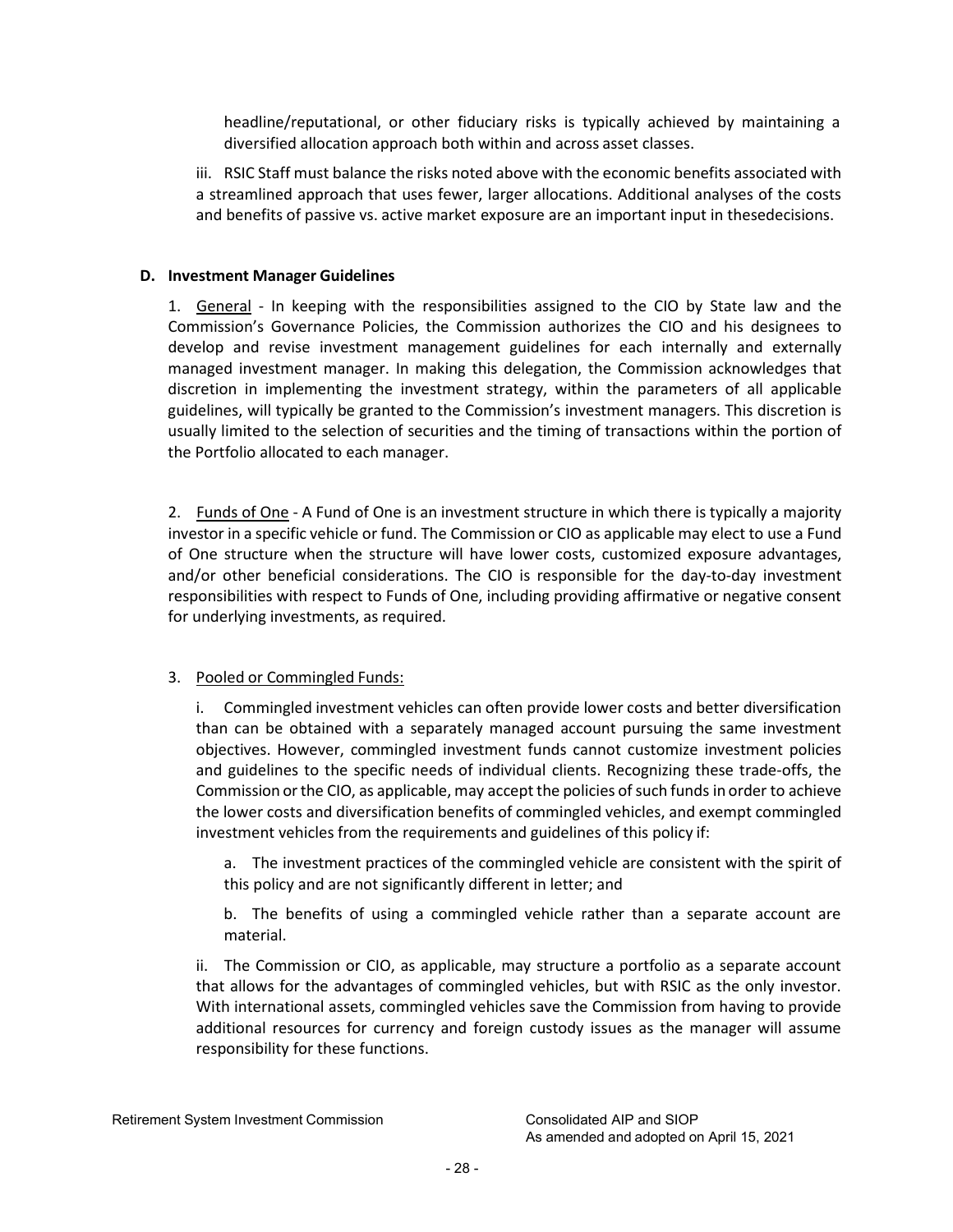iii. If an investment mandate is structured through a commingled vehicle, the investment policies of that vehicle will be the legal governing policies of the investment of assets allocated to that vehicle.

4. Strategic Partnerships - The Commission may elect to establish Strategic Partnerships with certain asset managers who are believed to possessspecific expertise, knowledge, and capabilities for a limited or broad range of investment strategies. The performance of each Strategic Partnership will be reviewed by the Commission periodically, with a more comprehensive review occurring approximately every 3 to 5 years. The investment approval and evaluation process within the Strategic Partnership is similar to that followed for other investments, however, in addition to passing RSIC's internal process, the investment must also be approved by the investment committee of the strategic partnership.

5. Trade Execution - For all accounts, the Commission expects the purchase and sale of its securities to be conducted in a manner designed to receive the best combination of price and execution. The Commission may evaluate policies that provide for the most efficient and effective trading process. The compliance with investment guidelines must be monitored by the investment managers on an ongoing basis and be based on then-current market values. Securities that, if purchased, would constitute a compliance violation may not be purchased. In the event of a compliance violation, the manager will be expected to promptly notify investment staff. If for some reason the manager does not believe that it is prudent to immediately bring the account back into compliance, the manager will be expected to present a justification as well as a proposal for bringing the account composition back into compliance.

# **E. Compliance with Section 9-16-320 of South Carolina Code:**

1. S.C. Code Section 9-16-320 requires the Commission to meet at least once each fiscal quarter for the purpose of reviewing the performance of investments, assessing compliance with the annual investment plan, and determining whether to amend the plan.

2. The Commission has adopted a strategic calendar that sets a meeting schedule of five meetings per year with a least one meeting every fiscal quarter. The strategic calendar also contains standing agenda items for each meeting to ensure compliance with this Section to include:

i. Quarterly Investment Performance Review – at each meeting the Commission receives a report and presentation on the quarterly, fiscal year to date, one, five, and ten-year plan investment performance. The quarterly performance reports and presentations are based on the Portfolio Performance Reporting Framework described in Section III and are designed to provide the Commission with the ability to judge the absolute value of performance as well as the relative performance between the benchmark portfolios and actual portfolio's performance. The Commission also receives risk reports to judge the absolute and relative risk of the of these portfolios.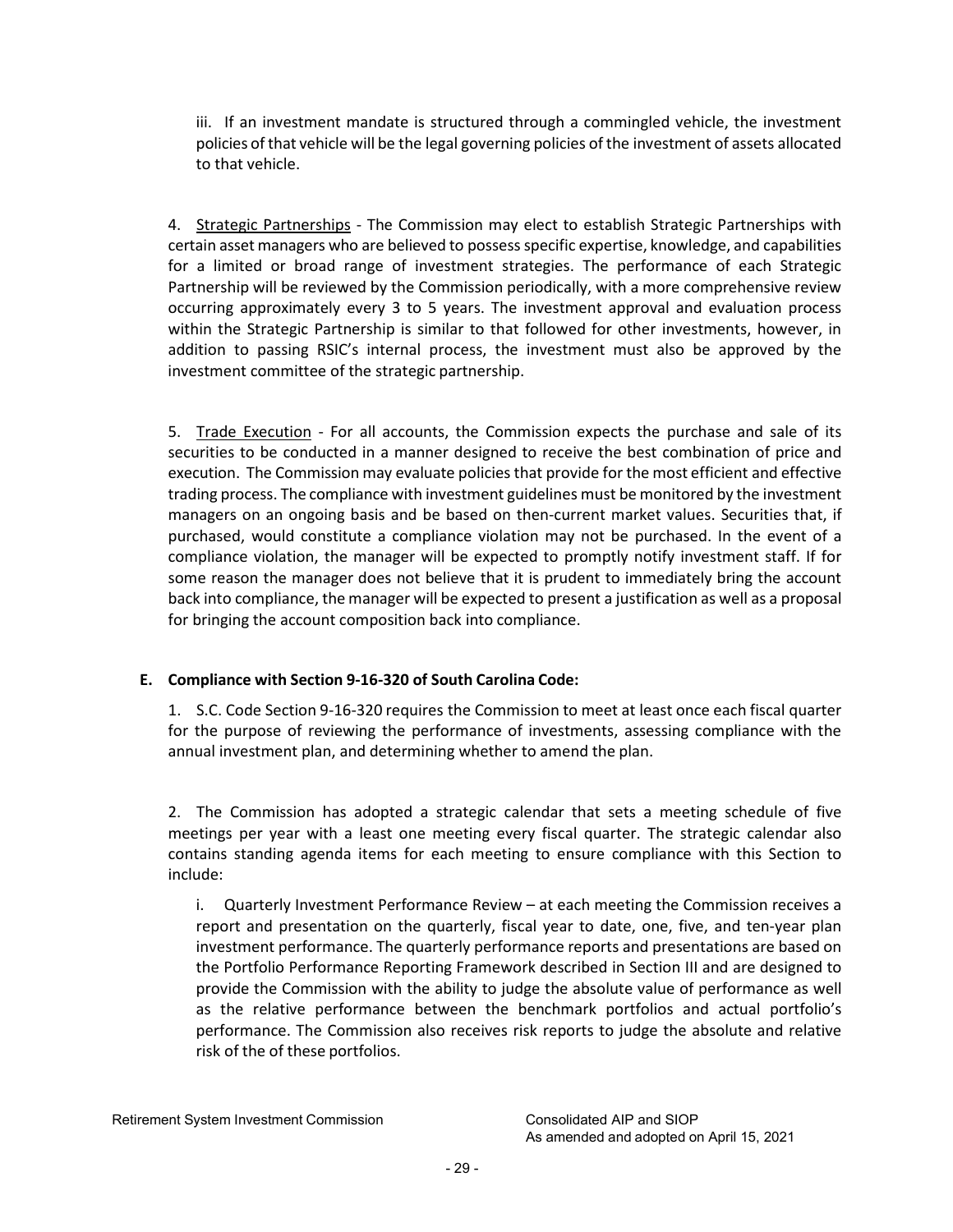ii. AIP Compliance Review – At each meeting the Commission receives reports detailing compliance with the Annual Investment Plan to include:

a. A review of the asset class exposures and sub-asset class components of the portfolio to ensure compliance with the allowable ranges contained in Section III, Table 7, and to ensure adequate diversification of the portfolio and that the portfolio is not concentrated in any one industry sector, market sector, or issuer;

b. A review of relevant progress towards any of the Strategic Initiatives in Section IV;

c. Any significant market contingencies and review of any responsive action that resulted in a decision not to rebalance the portfolio pursuant to Section V.C.6 or any action taken to protect the Portfolio which fell outside the allowable ranges in Section III, Table 7;

d. Action resulting in significant cost savings to the portfolio;

e. Any material deviation from the general operational and investment policies, and

f. As part of an in-depth review of one of the Policy Portfolio asset classes at each meeting, a review of the asset class baseline andprogress towards meeting the baseline.

iii. The Commission retains the authority to amend any portion of the AIP requirements at any meeting and is required to consider amendments proposed by the CIO at its April meeting. However, if the Commission does not act to amend the AIP at any other meeting, it should be presumed that it determined not to amend the plan.

# **F. General Provisions Related to Alternative Investments**

1. South Carolina law, the Employee Retirement Income Security Act of 1974 ("ERISA"), and the Uniform Management of Public Employee Retirement Systems Act of 1997 ("UMPERSA") each have similar or compatible, but not identical, definitions and responsibilities of fiduciaries with respect to managing and investing assets of retirement systems. For clarity and consistency, it is prudent for the Commission to declare standards for interpretation of certain terms used in these sources.

2. As relating to the use of alternative investment strategies, the "Plan Assets" of the Retirement System include the System's ownership interest in the following entities (e.g., a share or a unit), but do not include the underlying assets owned by the entity itself:

- i. a registered investment company;
- ii. a registered security that is widely held and freelytransferable;

iii. an entity in which "benefit plan investors" hold less than 25% of the equity interest as defined and determined by ERISA§3(42);

iv. an "operating company" engaged in the production or sale of a product or service other than the investment of capital;

v. a "real estate operating company" or REOC (which actively manages and develops real estate consistent with U.S. Department of Labor ERISAregulations);

vi. a "venture capital operating company" or VCOC (which actively manages "venture capital investments" consistent with U.S. Department of Labor ERISA regulations); or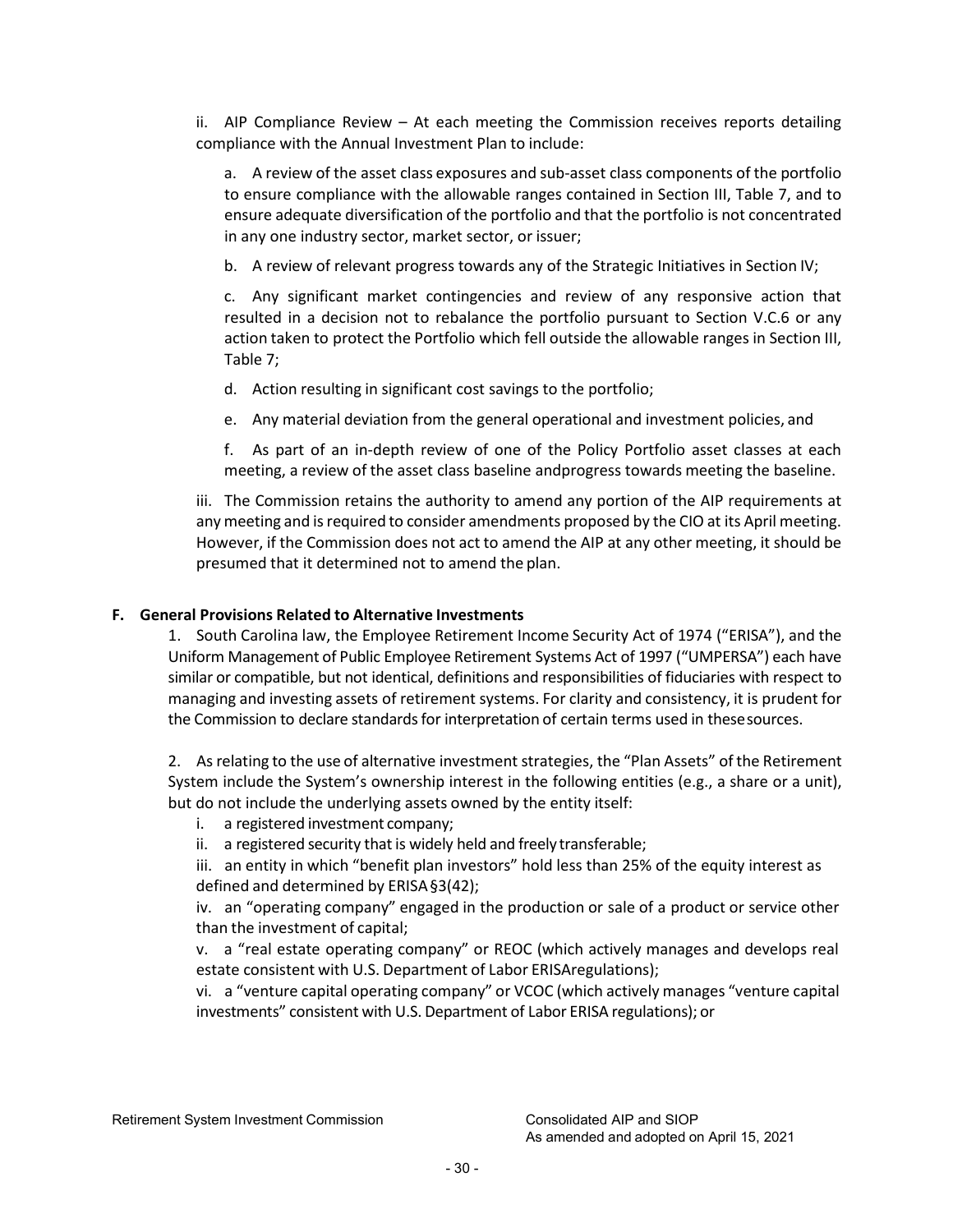vii. a private investment partnership or offshore investment corporation the offering memorandum of which allows for the entity to take both long and short positions, use leverage and derivatives, and invest in manymarkets.

3. Whenever RSIC invests in an entity that does not hold Retirement System's assets, the decision to invest in the entity will be subject, *inter alia*, to the South Carolina fiduciary rules and ethics standards provided by state law, but the transactions engaged in by the entity generally will not be subject to the same rules.

4. RSIC will at times need to interpret statutes while implementing and administering the investment program. Wheneverthe South Carolina statutes are substantively similar to provisions of ERISA or UMPERSA, and to the extent practicable and consistent with South Carolina law and other principles of general application relating to public pension plans, RSIC intends to use (1) pertinent provisions of ERISA; (2) interpretive rules and regulations of the U.S. Department of Labor relating to ERISA; and (3) the Reporter's official comments to UMPERSA forguidance.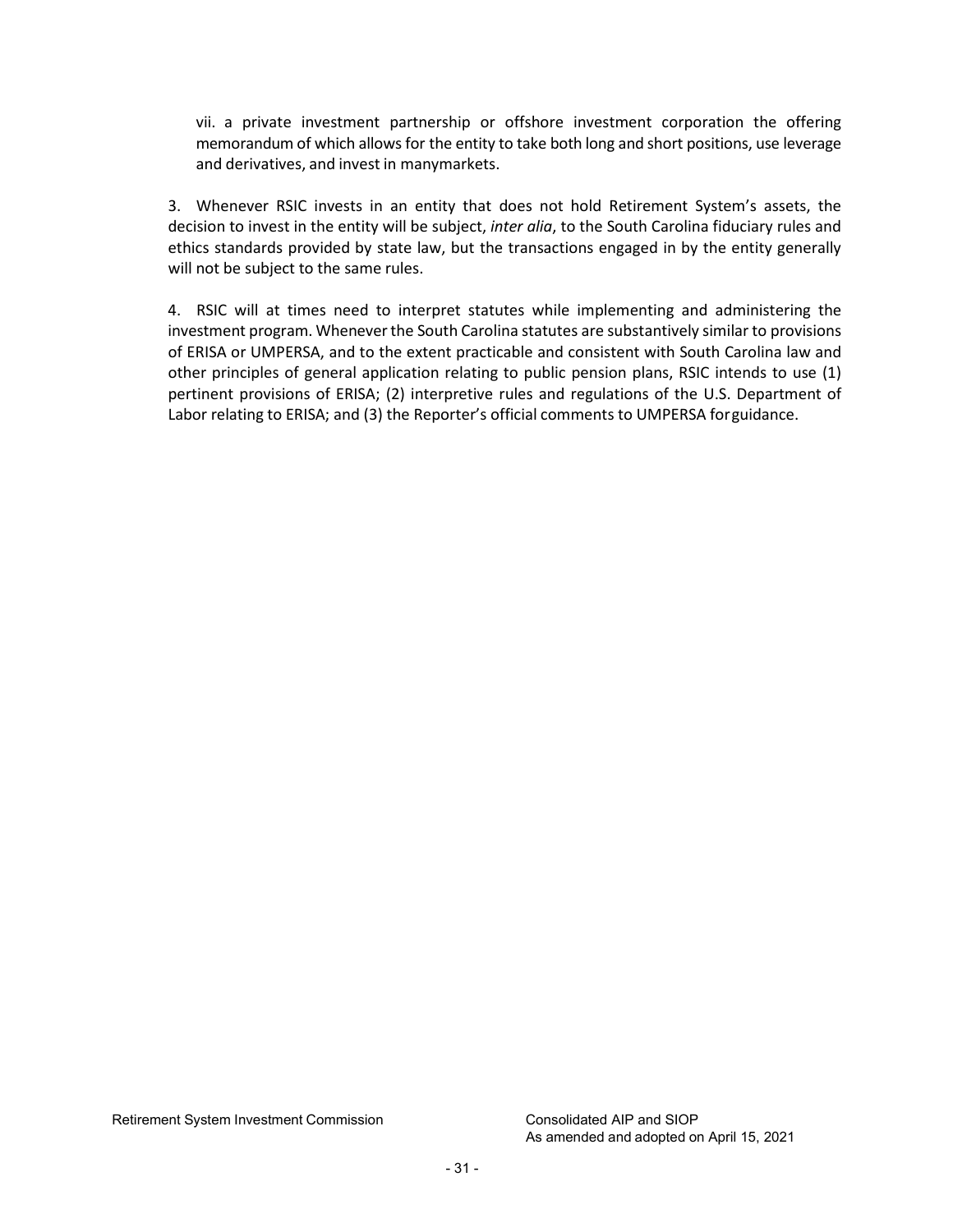#### **VI. Investment Authority Delegation Policy**

- <span id="page-31-0"></span>A. Pursuant to Section 9-16-330(B) of the 1976 Code, the Commission delegates to the CIO the final authority to invest subject to the oversight of the CEO and the requirements and limitations of this policy. The size of any one investment made pursuant to this policy is limited to the percentage of total plan assets that applies to the particular asset class to which the investment pertains as provided in Section C of this policy and subject to any other limitation the Commission may place on this authority at any given time. The value of total plan assets to which the percentage limitations apply must be the estimated total value of plan assets included in the most recent quarterly investment performance report prepared pursuant to Section 9-16-90(A). For purposes of this policy, a co-investment is considered a separate and distinct investment from an investment in a commingled fund, fund of one structure, or an amount committed to a separately managed account and is separately subject to the limitations and requirements of this policy. Individual investments made in a separately managed account or a fund of one structure are not considered separate investments for purposes of this policy and are subject in aggregate to the limitations and requirements of this policy regardless of whether some degree of discretion is retained by staff regarding individual investments to be included in the applicable account.
- B. The investment process for any investment made pursuant to this policy must be substantially similar to the investment process employed prior to the adoption of this policy, but for the requirement that the Commission approve the investment prior to closing the investment and must adhere to RSIC's Due Diligence Guidelines and Policies. Notwithstanding the authority granted by this policy, an investment must be presented to the Commission for its approval if it meets any of the following criteria:
	- 1. The investment is the initial investment in a new asset class;
	- 2. The majority of the underlying assets comprising the investment have not been previously included in the investment portfolio;
	- 3. The strategy to be employed by the investment manager is not substantially similar to an investment that has been previously subject to the Commission's investment due diligence process; or
	- 4. The investment strategy, other than in publicly traded assets, has important direct connections to South Carolina residents, state policymakers, or South Carolina focused businesses, and/or a majority of the assets of the investments would be principally located in South Carolina.
- C. The amount of delegation for new investments approved pursuant to this policy shall not exceed 5% of the total value of Plan assets between regularly scheduled Commission meetings. The size of an individual investment made pursuant this policy is subject to the following limitations provided for the asset class applicable to the investment:
	- 1. Public Markets 2% of the total value of plan assets, unless it is reasonable to believe that due to the particulars of the investment strategy that liquidating the investment would ordinarily require longer than ninety days and, in such case, the limit is 1% of the total value of plan assets, for:
		- i. Global Public Equity,
		- ii. Equity Options,
		- iii. Portable Alpha,
		- iv. Global Asset Allocation,

Retirement System Investment Commission Consolidated AIP and SIOP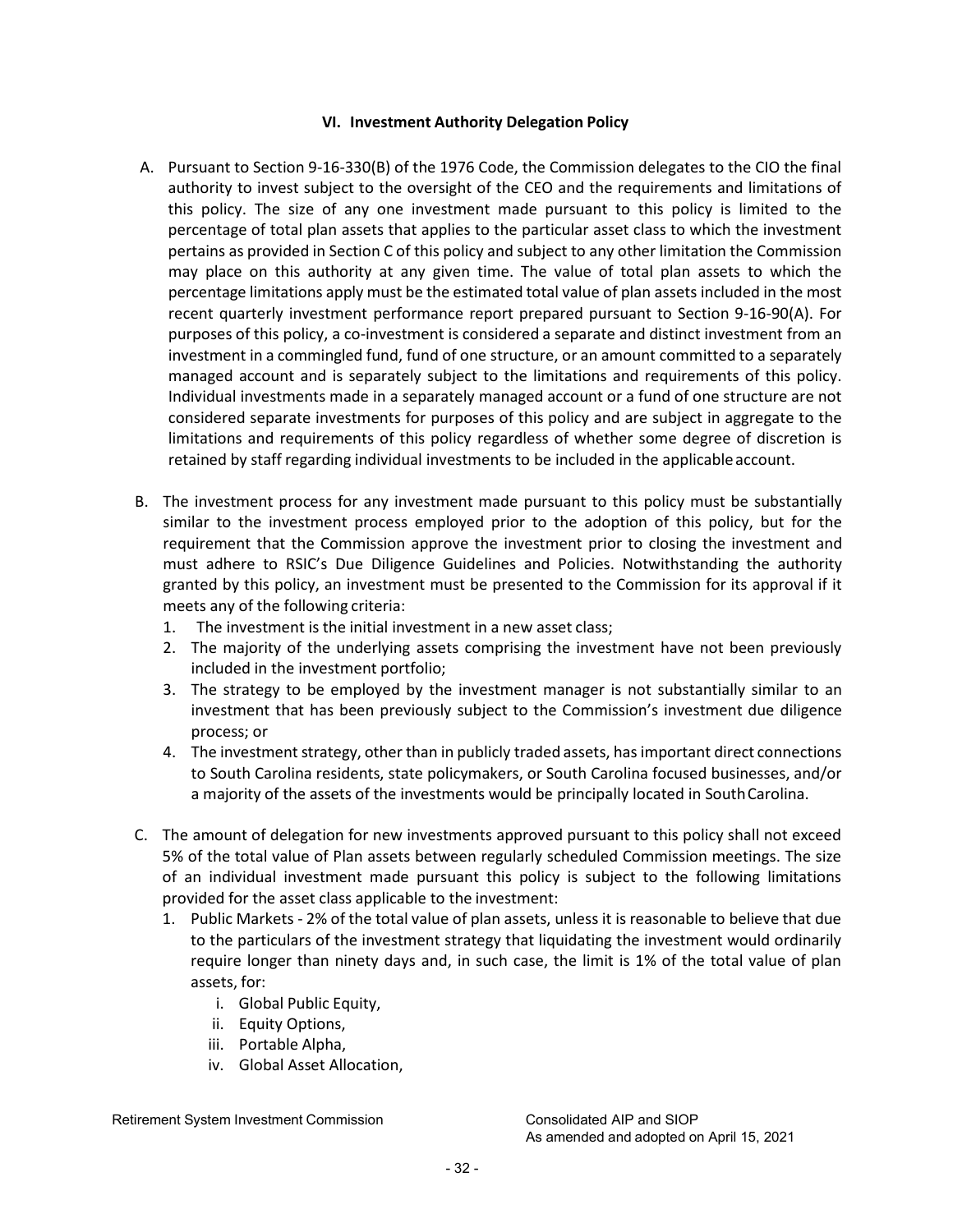- v. Mixed Credit,
- vi. Emerging Market Debt,
- vii. Other Opportunistic Strategies,
- viii. Core Fixed Income, and
- ix. Cash and Short Duration.
- 2. Publicly-Traded Real Estate 1% of the total value of plan assets.
- 3. Private Markets 75 bps of the total value of plan assets for:
	- i. Private Equity,
	- ii. Private Debt,
	- iii. Private Real Estate,
	- iv. Infrastructure, and
	- v. Opportunistic Hedge Funds.
- 4. For purposes of this policy, the asset classes indicated in this section are as they are described in the Annual Investment Plan.
- D. Pursuant to Section 9-16-330(B)(2), the closing documentation of any investment made pursuant to this policy must include the CEO's certification that the investment conformsto the amount and extent of delegation provided by this policy.
- E. The Commission must be informed of a proposed investment to be made pursuant to this policy no less than three days before the closing of the investment and must be provided with all applicable documentation and reports produced or relied upon by staff when making the investment recommendation including, but not limited to:
	- 1. investment due diligence report,
	- 2. operational due diligence report,
	- 3. key terms sheet,
	- 4. memorandum and/or reports from the general or specialty consultant,
	- 5. Internal Investment Committee action summary,
	- 6. Completeness check certification, and
	- 7. Final draft versions of pertinent legal documents, including the Investment contract, limited partnership agreement, and/or other applicable closing documents.
- F. An investment made pursuant to this policy must be reviewed with the Commission at the next regularly scheduled Commission meeting.
- G. The CIO must provide the Commission with an updated proposed investment pipeline on a monthly basis.
- H. The delegation of the final authority to invest pursuant to this section includes the authority to terminate an investment manager if the investment was made pursuant to this policy or the amount of capital committed to the manager by the Commission would fall within the applicable limits provided in Section C. The CIO must approve any termination of a manager made pursuant to this policy, subject to the oversight of the CEO. The CIO must provide a memorandum to the Commission summarizing his justification for terminating the manager within three days of terminating the manager. The CIO must provide a review of the termination to the Commission at the next Commission meeting.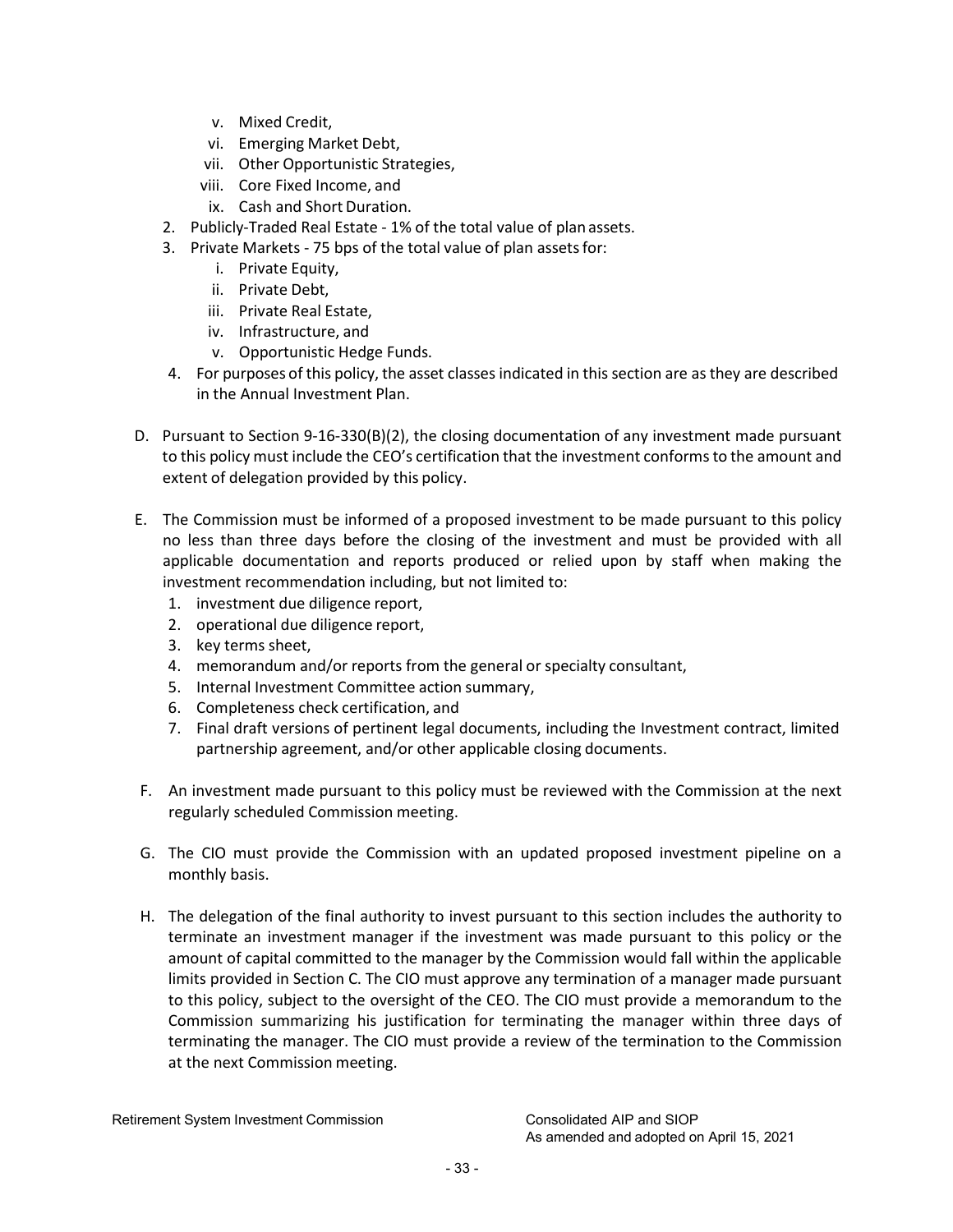- I. The Commission will review this policy annually to ensure that it remains relevant and appropriate, or when there has been an amendment to state law relevant to any section of this policy, or a Commission approved change in the responsibilities, duties or operations of the Commission or its Committee generally, or as otherwise deemed appropriate by the Commission.
- J. No provision of this policy shall apply to the extent that it is in conflict with any provision of the Code of Laws of South Carolina, 1976, as amended. In the event of such conflict, the applicable Code provision shall apply in all respects.
- K. This policy was adopted by the Commission on September 28, 2017, subject to final approval by the Chair of the incorporation of certain amendments into the policy. The Chair issued final approval of the policy on October 23, 2017.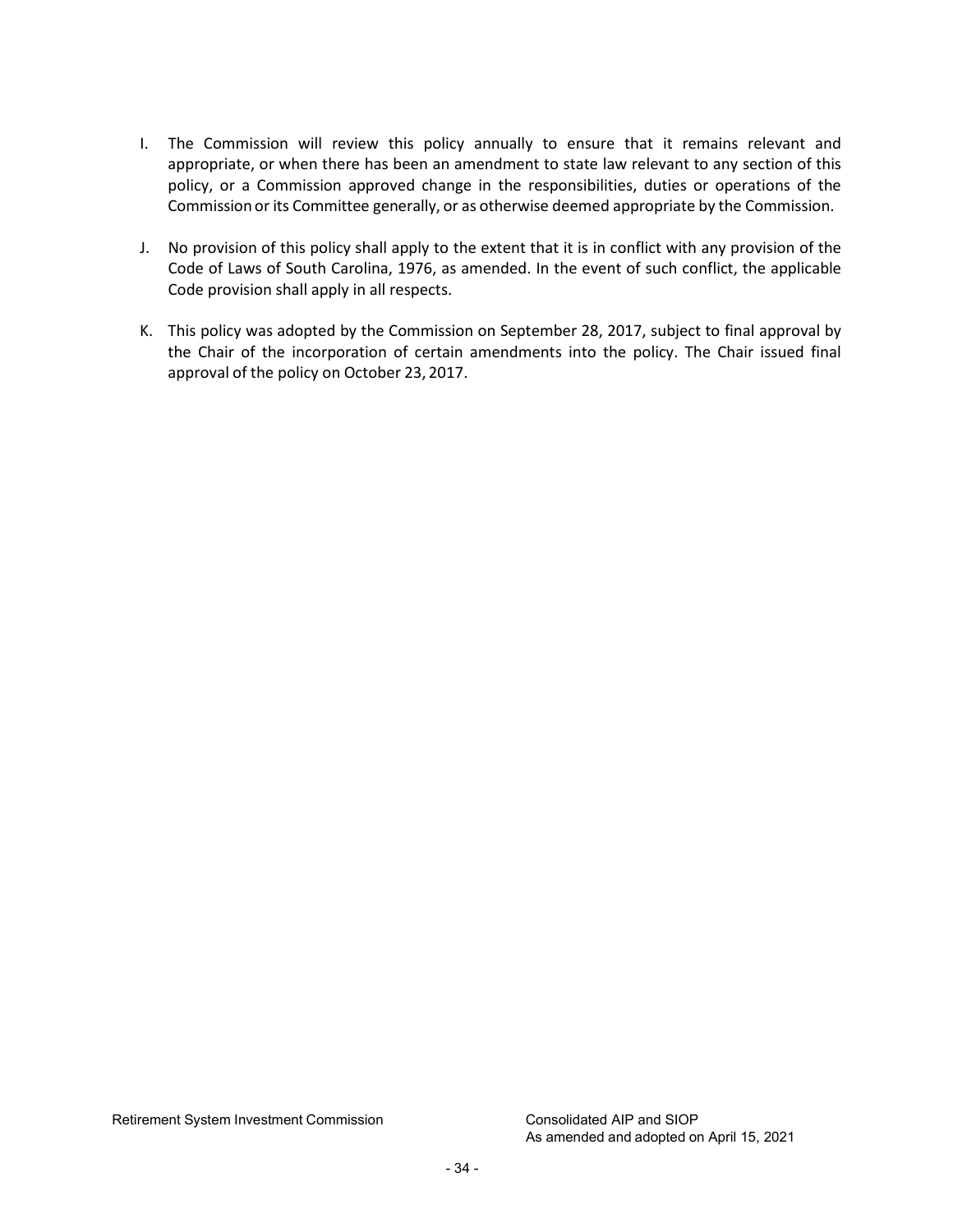# **VII. SECURITIES LITIGATION POLICY ("POLICY")**

# **A. Purpose and General Principles**

- a. The purpose of this Policy isto set forth the South Carolina Retirement System Investment Commission's<sup>1</sup> guidelines with respect to securities litigation. Interests in securities litigation matters will be managed as assets of the South Carolina Retirement Systems Group Trust (the "Trust") with the goal of enhancing the long-term value of theTrust.
- b. The Commission acknowledges that it has a fiduciary duty to take reasonable actions to pursue and collect on legal claims held as an asset of the Trust. The Commission also recognizes that most, if not all, of the securities litigation claims in which the Trust may have an interest will be pursued by law firms from the class action bar regardless of whether RSIC takes an active role in the litigation.
- c. This Policy outlines the Commission's procedures for monitoring the Trust's portfolio for potentially actionable losses, protecting the Trust's interests in litigation related to portfolio losses, and maximizing recoveries attainable by the Trust from such actionable losses.
- d. This policy consists of four sections: 1) a section relating to asset recovery as passive class members in U.S.-based securities actions; 2) a section for litigation of securities listed on domestic exchanges where RSIC deems active participation is warranted; 3) a section for litigation of securities listed on foreign exchanges; and 4) a section related to the monitoring process for both foreign and domestic claims in which the Trust takes an active role.

# **B. Part One: Securities Litigation Policy for Filing Proofs of Claim ("Passive Participation")**

- a. Under U.S. federal law, securities class action lawsuits function as "opt-out" cases. This means that the Trust does not need to participate as a named party in order to recover its *pro rata* share of a class action recovery so long as the certified class claims include the losses incurred by the Trust. This type of participation is called Passive Participation. When notified of a class action settlement in which the Trust has suffered a loss, RSIC need only submit a timely and valid proof of claim in order to be included in any recovery.
- b. The Trust's custodial bank, The Bank of New York Mellon ("BNY Mellon"), is responsible for completing and filing all proofs of claim, including the necessary supporting documents and information in every securities class action pending in the U.S. in which the Trust has a direct interest (i.e., for Trust assets that are custodied at BNY Mellon ("In-Bank Assets")). BNY Mellon is not responsible for filing proofs of claim for, or otherwise reporting on the management of, securities class action litigation for assets that are not custodied at BNY Mellon ("Out-of-Bank Assets").

<span id="page-34-0"></span><sup>&</sup>lt;sup>1</sup> "Commission" refers to the commission of seven members responsible for managing the South Carolina Retirement System Investment Commission, as specified in S.C. Code of Laws Ann. Section 9-16-315.

<sup>&</sup>quot;South Carolina Retirement System Investment Commission" or "RSIC" refers to the agency established by South Carolina law for the purpose of investing and managing all assets held in trust for the participants and beneficiaries of the state's five separate defined benefit plans.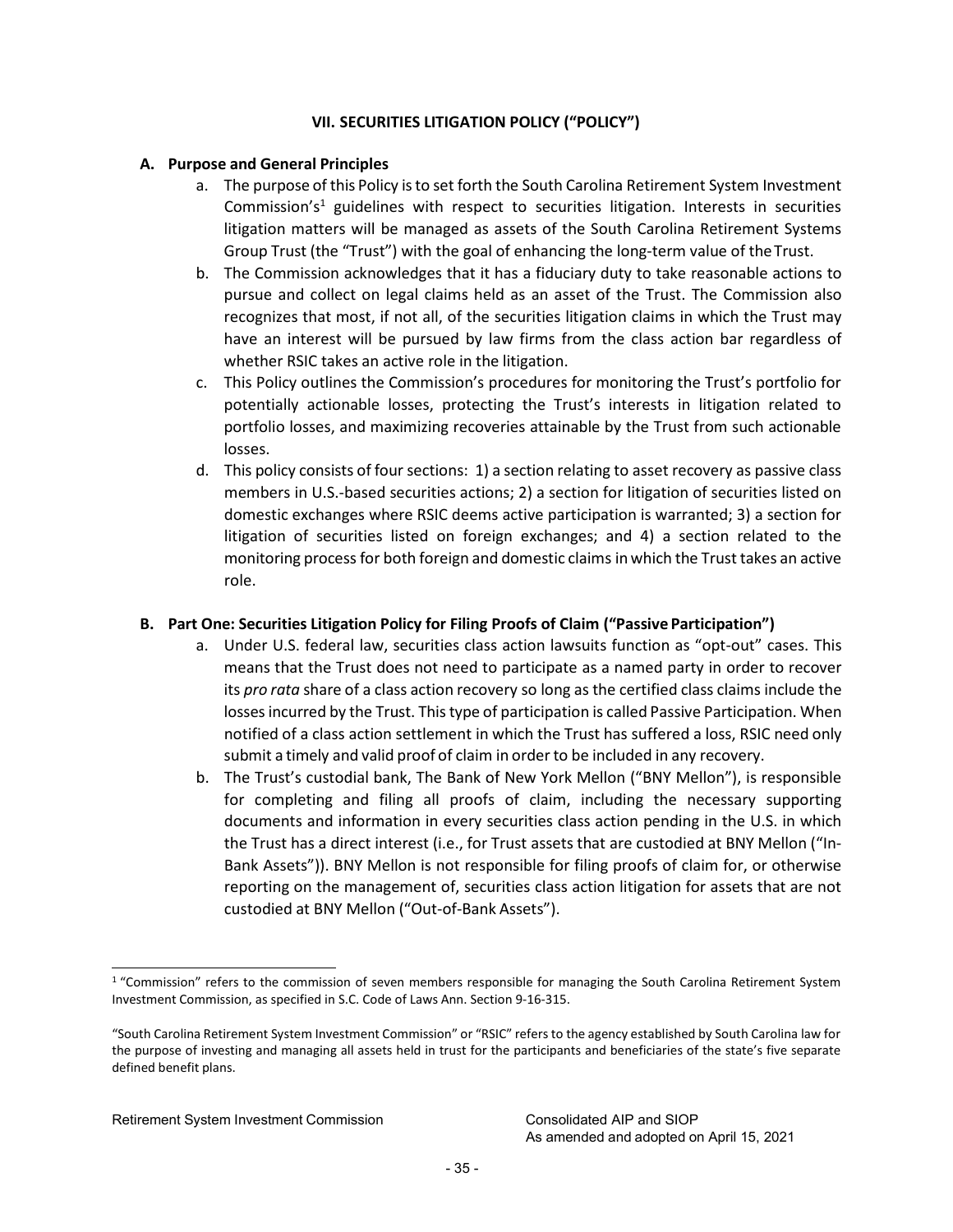c. BNY Mellon's claims filing responsibilities are set forth in more detail in the Service Level Description, dated July 21, 2019, between the Trust by and through RSIC and BNY Mellon (the "SLD"). The SLD outlines the process for: (i) identifying and reviewing all class action recoveries (whether by settlement or trial); (ii) providing timely notice of each settlement recovery to RSIC and the Commission; (ii) filing complete and accurate proofs of claim forms in a timely fashion on behalf of the Trust; (iv) providing quarterly reports outlining all claims filed on behalf of the Trust during the quarter; and (v) providing quarterly reports identifying all securities litigation proceeds recovered by the Trust directly or on its behalf. In the event of a claim involving securities that are not identified by a specific security identifier (e.g., CUSIP, ISIN, SEDOL, etc.), BNY Mellon will use commercially reasonable efforts to identify impacted securities recorded in BNY Mellon's records relating to the security named in the documentation received. In the event that BNY Mellon is unable to file a claim on the Trust's behalf (e.g., involving anti-trust claims), BNY Mellon, or in some cases a third party, will forward the relevant claim information to RSIC, and RSIC will utilize the services of third-party claims filing services that specialize in analyzing and filing such claims.

# **C. Part Two: Securities Litigation Policy for Securities Listed on a Domestic Exchange**

- a. While the Commission has a fiduciary obligation to take reasonable action to collect on legal claims held by the Trust, the Trust, acting by RSIC, may need to engage in active participation ("Active Participation") on occasion. This type of participation involves serving as lead plaintiff in cases in the domestic exchange context. Active Participation in domestic securities class actions must be balanced with the Commission and RSIC's primary obligation to maximize the investment returns of the Trust. This determination must also be weighed against the additional costs and burden on staff that may resultby becoming lead plaintiff in a securities litigation case as well as the recognition that the Trust's position as a lead plaintiff will not, in and of itself, entitle the Trust to any greater recovery.
- b. **Authority to Seek Lead Plaintiff Designation:** Due to the time-sensitive nature of electing to seek a lead plaintiff designation and the Chief Executive Officer's ("CEO") statutory designation as the chief administrative officer of RSIC, the Commission, through this Policy, has delegated to the Executive Leadership Team the authority to elect to seek a lead plaintiff designation where appropriate, reasonable, and prudent to protect the interests of the Trust.
- c. **Decision-Making Guidance for Active Participation:** The Executive Leadership Team will generally consider seeking lead plaintiff status ("Active Participation") in a domestic class action when: (i) the Trust's projected losses exceed \$5 million U.S. Dollars (the "Loss Threshold"); or (ii) when the loss is substantial but less than the Loss Threshold and there are significant special factors justifying the Trust's involvement. The determination of special factors will be made in the discretion of the Executive Leadership Team.
- d. **Monitoring Procedures:** In addition to the reporting provided by BNY Mellon for class action litigation involving In-Bank Assets, the Trust may retain three or more securities litigation monitoring law firms (the "Firms") to advise RSIC via periodic reporting of recently-filed class actions in which the Trust has sustained losses and which appear to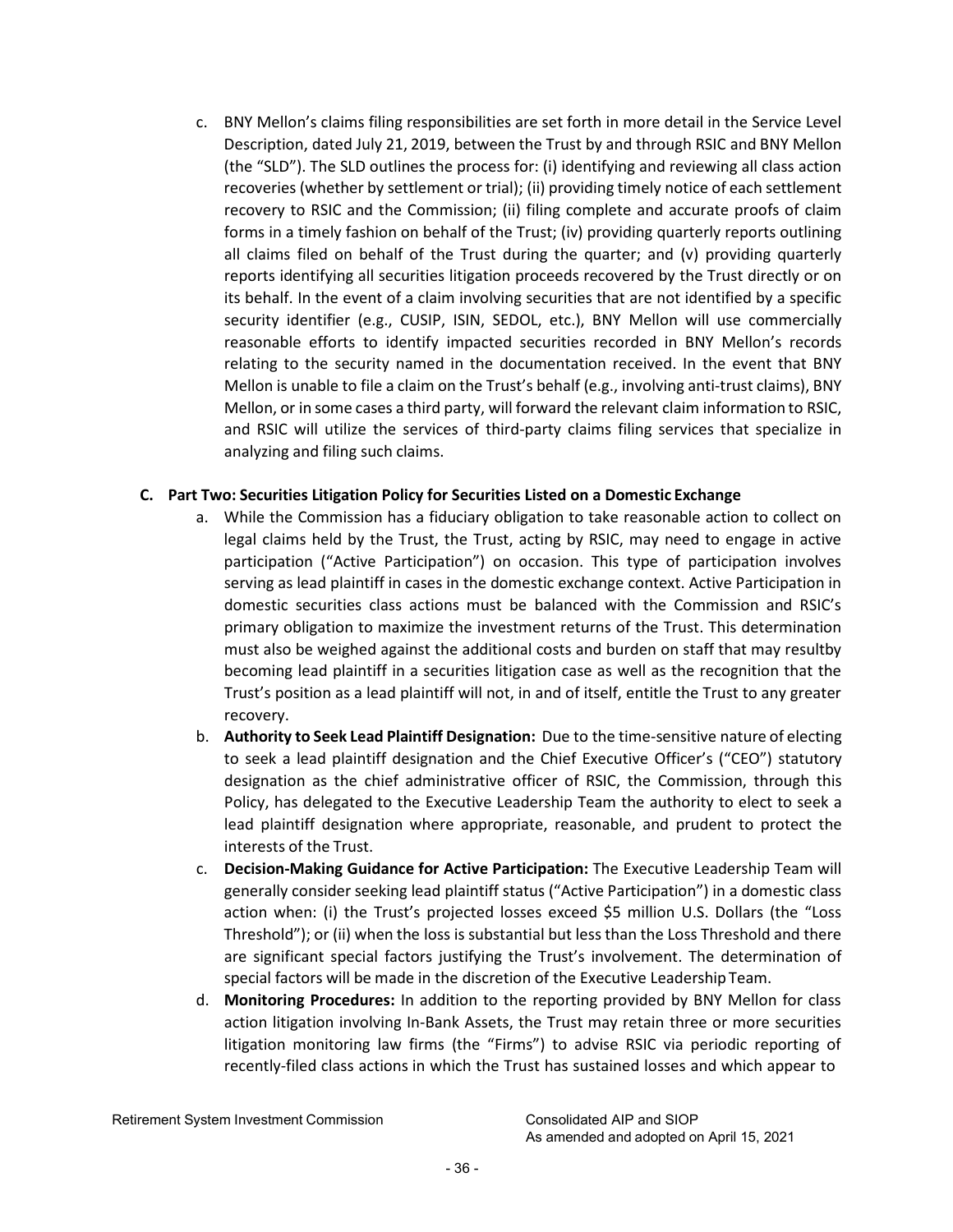have merit. The Firms will generally be engaged for up to five years, with the option to terminate earlier or renew for additional periods. Each of the Firms will provide reporting on at least a quarterly basis outlining all recently filed claims in which the Trust has sustained losses. Additionally, the Firms will submit written memos to RSIC on certain cases, including any cases exceeding the Loss Threshold, regarding the alleged facts of the case, the estimated losses, the Firm's view on the merits of the allegations, and a recommendation as to whether RSIC should seek a lead plaintiff position in the matter. RSIC Legal will perform an initial review of all reports and memos received from the Firms. Any reports or memos indicating a loss that exceeds the Loss Threshold will be forwarded to the CLO for further review. The CLO will review the reports and will follow up with the Firms that have provided the memorandum to get additional insight and information about potential claims exceeding the Loss Threshold ("Reviewable Claims") and will make additional inquiries or conduct additional research as needed.

- e. After review by the CLO, the CLO will confer with the Executive Leadership Team regarding the merits of Reviewable Claims, including the projected losses incurred by the Trust, the specifics of the related investment(s), available staff resources, and the recommendations of the Firms regarding whether the Trust should seek a lead plaintiff position. Any decision to seek a lead plaintiff designation for a claim exceeding the Loss Threshold or based on special circumstances must be made by a unanimous vote of the Executive Leadership Team. The Executive Leadership Team will notify the Chair and Vice-Chair of the Commission about any decision to seek a lead plaintiff position and will update the Commission via reporting to the Commission's secure portal.
- f. **Selection of Outside Counsel for Securities Litigation** If the Executive Leadership Team determines that it is prudent to hire one of the Firms or other legal counsel to represent the Trust in a securities litigation action to protect the assets of the Trust, all selection of counsel and retainer agreements shall be negotiated, executed, and monitored by the CEO with assistance from the CLO. The CEOmay engage one of the Firms hired to monitor the Trust's portfolio, or the CEO may seek to engage other counsel after consultation with the CLO and notice and consultation with the Office of the South Carolina Attorney General, as required by S.C. Code Ann. Section 9-16-315(I). When RSIC first engages the Firms, RSIC will pre-negotiate a proposed engagement agreement for potential litigation, which must be approved by the CEO.

# **D. Part Three: Securities Litigation for Securities Listed on a Foreign Exchange**

a. Due to the 2010 Supreme Court case, *Morrison v. National Australia Bank Ltd.*[,](#page-36-0) <sup>2</sup> investors no longer have the protections of U.S. securities laws for securities that were purchased on a non-U.S. exchange. Unlike the U.S. class action process, foreign securities actions generally require investorsto join as a named-plaintiff or "opt-in" at the commencement of the case in orderto be entitled to a share of any recovery. This "opt-in" processrequires affirmative decisions early in the process to join the lawsuit in order to participate in any recovery. In many cases, investors may be required to make these decisions before a foreign action is even filed.

<span id="page-36-0"></span><sup>2</sup>*Morrison v. National Australia Bank Ltd.,* 561 U.S. 247 (2010).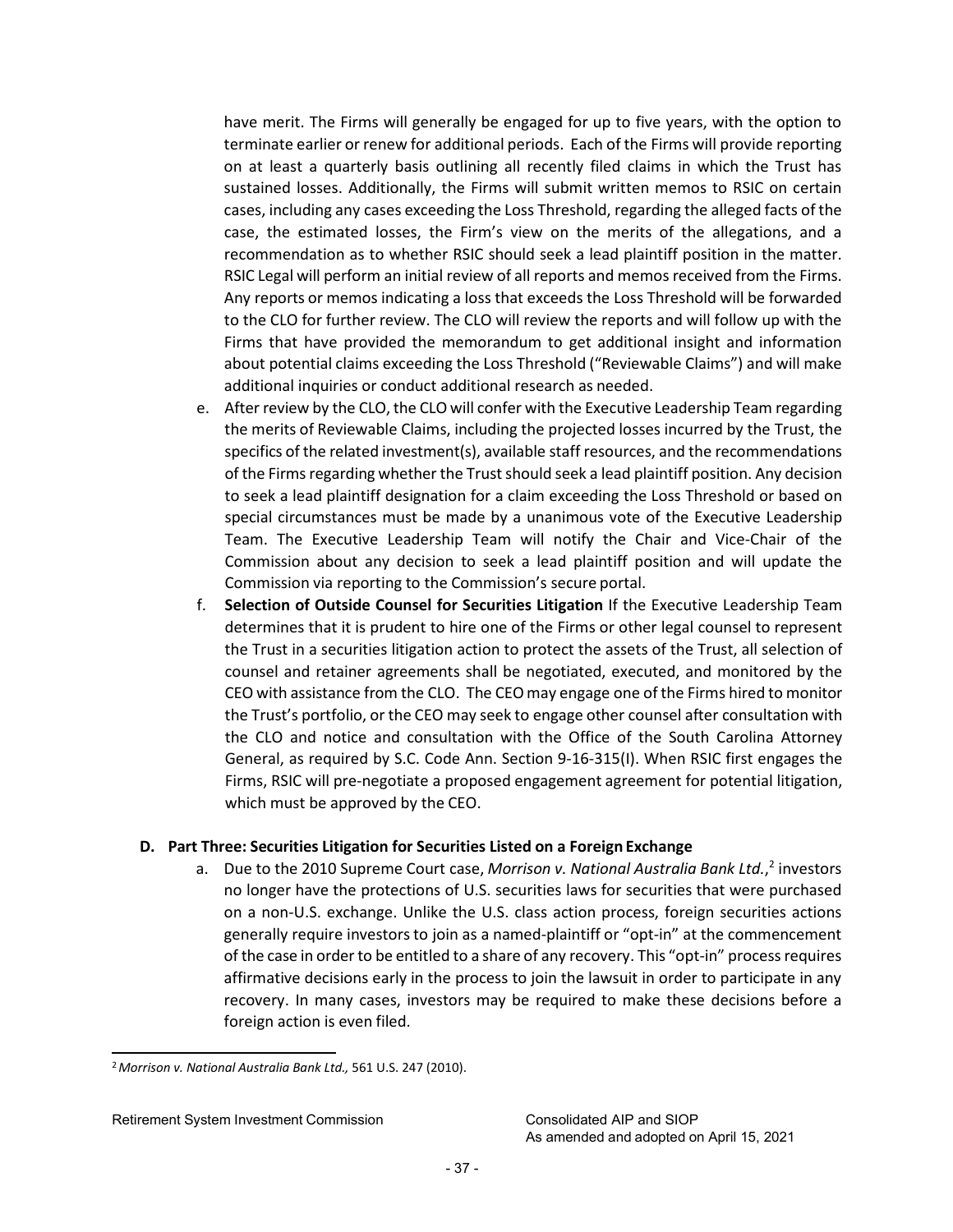b. **Decision-Making Guidance for Active Management:** Because there israrely an option for passive participation in foreign securities actions, the review for participation in these actions differs from those explained in Part Two of this Policy. The CLO will review notices of potential claims in foreign securities actions and will review recommendation memos received from the Firms or other sources in those cases where the loss threshold exceeds \$1 million (the "Foreign Loss Threshold"). In foreign jurisdictions, various groups, including non-law firm litigation funding organizations, may act as a funding source for the litigation and work with a certain legal team to initiate litigation. In some cases, the group that first files a lawsuit may become a founding group ("Founding Group"). Founding Groups may impose differing terms and conditions in order to participate in a lawsuit. The CLO will review all available factors relating to participating in foreign actions for claims exceeding the Foreign Loss Threshold, including but not limited to: (i) the amount of the loss; (ii) the potential litigation fees; (iii) the litigation funding requirements; (iv) whether more than one litigation funding group is proposing participation; (v) the risk of adverse costs; (vi) the legal merits of the case; (vii) the contractual requirements for joining and/or bringing a claim; and (viii) the potential cost of staff's time. . After reviewing the above factors and the documentation required to elect to participate in the applicable foreign jurisdiction, the CLO will make a recommendation to the CEO on whether to participate, and if applicable, which Founding Group to elect based on the most suitable contract terms available for the Trust. The CEO, after reviewing the CLO's recommendation, will elect (A) whether or not to pursue participation in foreign litigation that exceeds the Foreign Loss Threshold; and (B) which funding group to select based on the terms and legal requirements of each. The CLO, working with the Firm(s), as applicable, will negotiate the required documentation and retain the right to change a recommendation to participate if suitable contract terms cannot be negotiated with the Founding Group.

# **E. Part Four: Litigation Monitoring for Active Participation in Domestic and ForeignLitigation**

a. The CEO, acting via the CLO, will monitor any pending domestic or foreign cases in which RSIC is actively participating. The CLO will request quarterly written status updates from any Firms representing RSIC in Active Participation cases. The CLO will actively participate in discussions with the Firms regarding any participation by RSIC Staff or document production needs. The CEO and CLO will be actively involved in settlement discussions for any domestic litigation action. The CLO will submit periodic updates to the CEO and the Commission regarding such cases. In accordance with the CEO's statutory authority as chief administrative officer of the Commission, the CEO retains the ultimate authority related to the direction of any class action litigation and/or settlement pursuant to this Policy. The CEO may consult the Commission on any matter related to the initiation of or conduct of any lawsuit pursuant to this Policy. The CEO shall have full authority to approve a proposed settlement of any litigation. In addition, the CEO shall have full authority to execute all contracts, legal documents, settlements, certifications, and authorizations required to pursue litigation authorized by the Executive Leadership Team.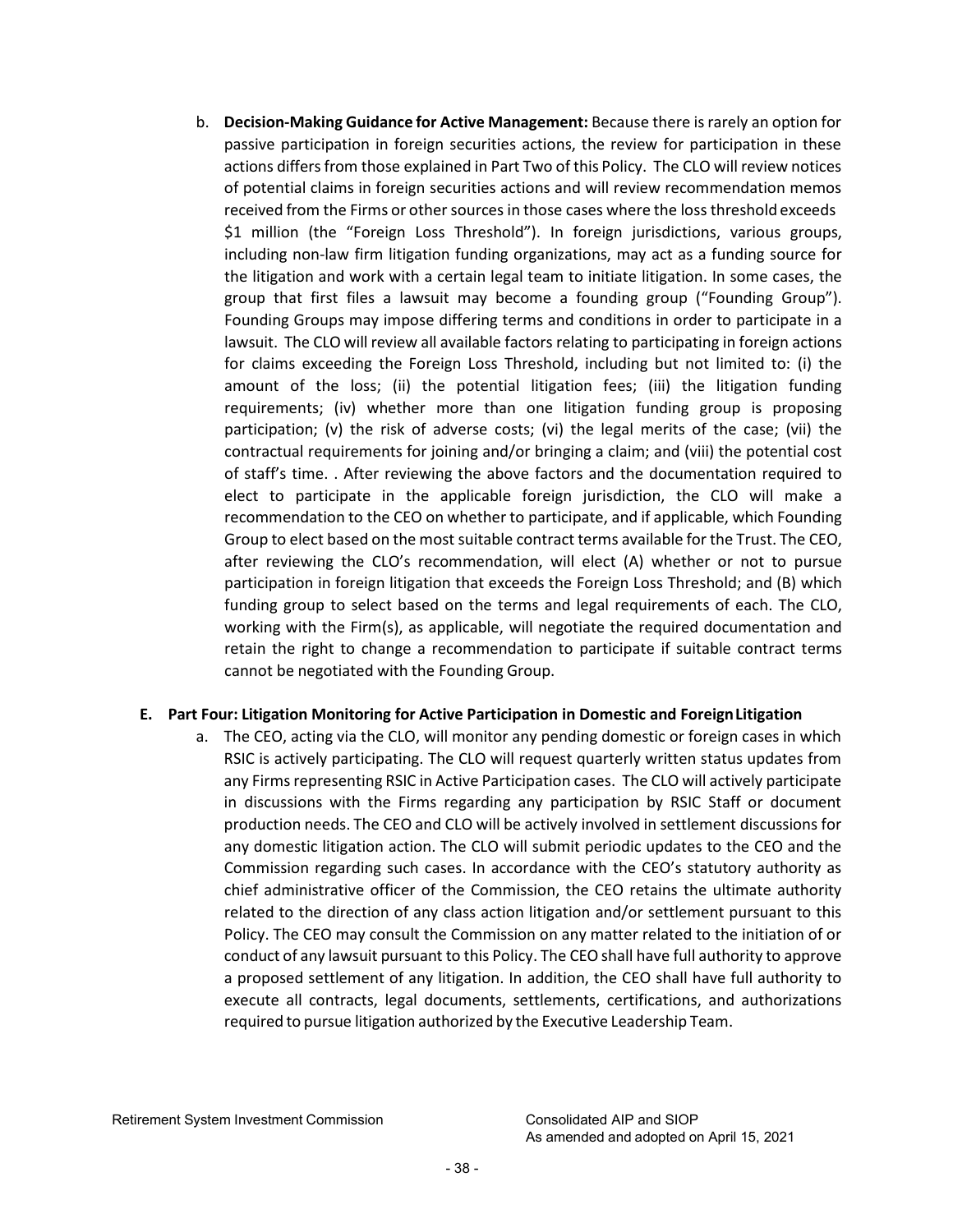F. The Commission shall review this policy at least once every three (3) years to ensure that it remains relevant and appropriate.

Retirement System Investment Commission Consolidated AIP and SIOP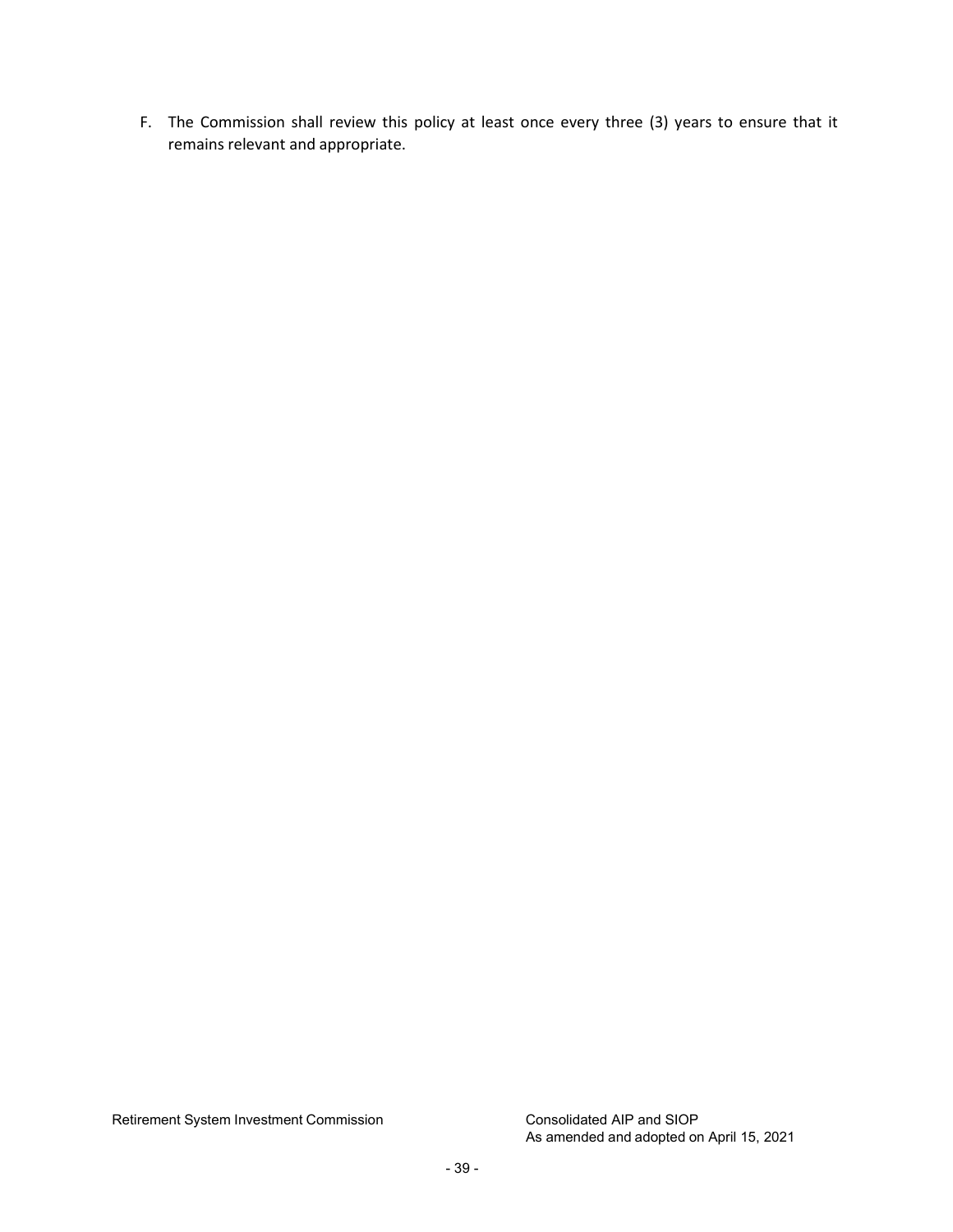# **VIII. Placement Agent Policy**

- <span id="page-39-0"></span>**A. Purpose.** It is the intent of this Policy to comply with S.C. Code Ann. §9-16-100, which prohibits compensation being paid to a Placement Agent (as defined below) as a result of an investment by the Retirement System (as defined below).
- **B. Definitions.** For purposes of this Policy, the following capitalized terms will have the defined meaning set forth below:
	- **a.** Pursuant to §9-16-100(B), a "Placement Agent" means any individual directly or indirectly hired, engaged, or retained by, or serving for the benefit of or on behalf of an external manager or an investment fund managed by an external manager and who acts or has acted for compensation as a finder, solicitor, marketer, consultant, broker, or other intermediary in connection with making an investment with or investing in a fund managed by the external investment manager.
	- **b.** "Placement Agent Policy Compliance Letter" means that letter which will be requested from prospective external investment management firms in accordance with the terms of this Policy.
	- **c.** "Policy" means this Placement Agent Policy.
	- **d.** "Retirement System" means the South Carolina Retirement Systems GroupTrust.
	- **e.** "RSIC" means the South Carolina Retirement System Investment Commission.

# **C. Procedure**

- **a.** RSIC staff will inform prospective external investment management firms ("Investment Managers") as to the RSIC's Placement Agency Policy and statutory requirements as soon as practicable after RSIC staff begins the due diligence review of any potential investment. The RSIC staff member leading the due diligence review for the investment is responsible for sending written notice (paper, fax or email) to the Investment Manager requesting a Placement Agent Policy Compliance Letter. If a copy of this Policy has not already been provided to the Investment Manager, then this Policy will be made available to the Investment Manager prior to or at the time notice is given to the InvestmentManager.
- **b.** The Placement Agent Policy Compliance Letter must be included in the RSIC investment Due Diligence Report packet.
- **c.** Investments will not be voted on by the Commission, Internal Investment Committee, or otherwise approved pursuant to RSIC policies, prior to receipt of the completed Placement Agent Policy Compliance Letter and confirmation from RSIC compliance staff that the letter is sufficient per Section G below.
- **d.** The following entities must complete the Placement Agent Policy Compliance Letter as outlined below:
	- **i.** Investment Managers that have a direct contractual investment management relationship with the RSIC or with an investment vehicle in which the RSIC is invested.
	- **ii.** Investment Managers that have an indirect contractual investment management relationship with the RSIC through an investment vehicle that invests in funds or other pooled investment vehicles or other assets.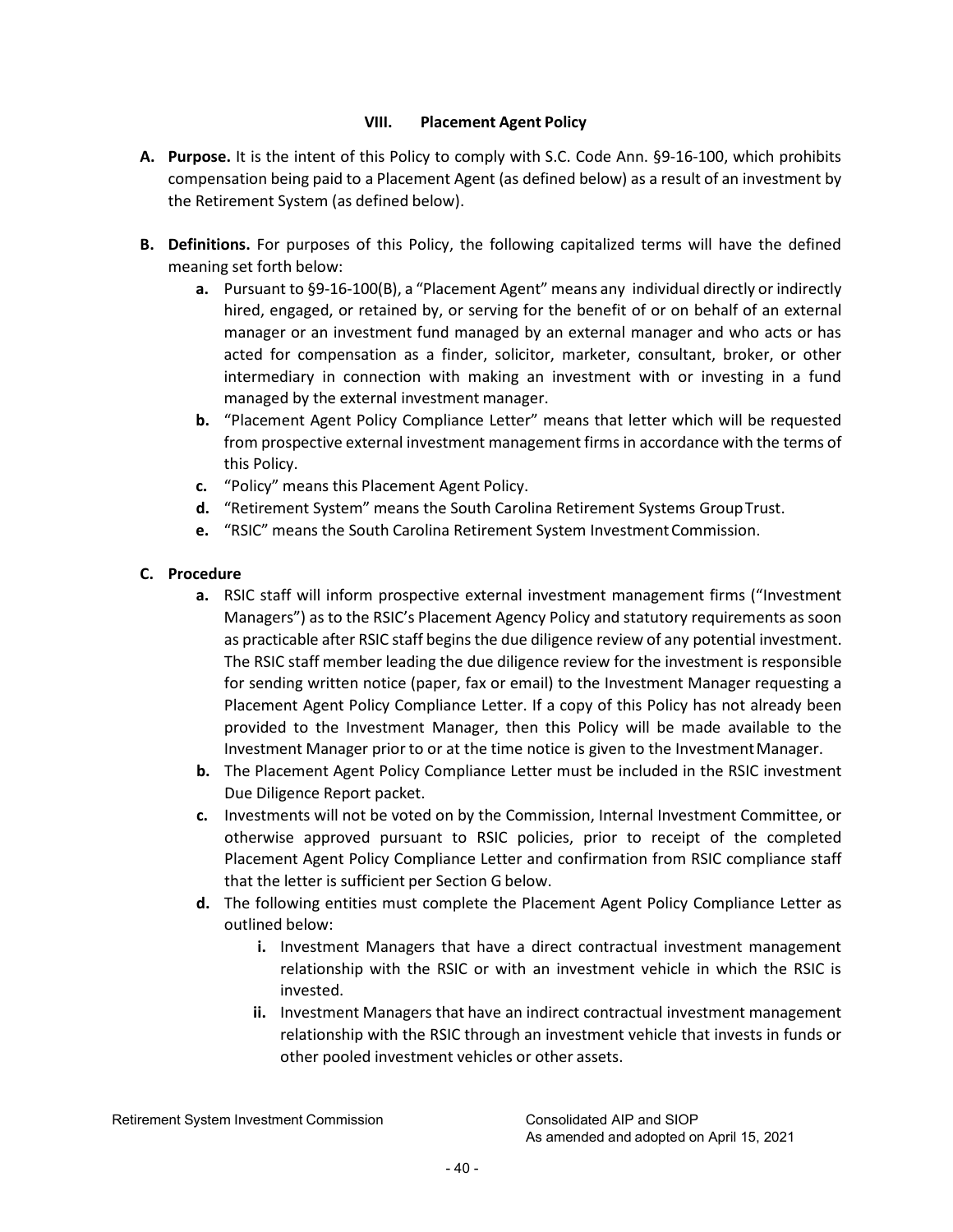- **D. Placement Agent Policy Compliance Letter.** The Investment Manager will provide disclosure in the form of a letter addressing all requirements specified below:
	- **a.** Certification that, in compliance with §9-16-100, no Placement Agent (as defined by State law) received, or will receive, compensation in connection with the RSIC making an investment with or investing in a fund managed by the Investment Manager.
	- **b.** Representation that the Investment Manager has reviewed the applicable law and has not relied on the counsel or advice of RSIC or any employee, representative, agent or officer of RSIC regarding the interpretation and application of the applicable law.
	- **c.** Representation that all information contained in thePlacement Agent Policy Compliance Letter is true, correct and complete in all material respects.
- **E. Open Records Law**. RSIC may be required to disclose information in the Placement Agent Policy Compliance Letter under the South Carolina Freedom of Information Act.
- **F. Investments with Separate Account Investment Management Agreements ("IMAs").** If, after closing, the RSIC determines that the Placement Agent Policy Compliance Letter contains a material inaccuracy or omission, the RSIC will, to the fullest extent possible, seek the option, in its sole discretion and without liability to the Investment Manager or any third party, to terminate the IMA and to pursue all remedies that may otherwise be available to the RSIC without incurring any penalty under any agreement to which it is a party.
- **G. Investments in commingled investment structures (LPAs, LLCs, Trusts, etc.).** The RSIC will endeavor to have provisions incorporated into the transaction documents for commingled investment structures which would permit the RSIC to take those actions described in the next sentence. If, after closing, the RSIC determines that the Placement Agent Policy Compliance Letter contains a material inaccuracy or omission, the RSIC will seek to obtain the option, in its sole discretion and without liability to the commingled investment structure, the General Partner or equivalent management entity, any other investor in the structure or third party, to cease making further capital contributions and/or direct paymentsto the investment and to pursue all remedies that may otherwise be available to the RSIC without being deemed to be a defaulting Limited Partner under the transaction documents and without incurring any other penalty under any agreement to which it is a party.
- **H. Review**. RSIC's compliance staff will review Placement Agent Policy Compliance Letters and will determine whether each letter is sufficient. Any questions regarding the sufficiency of the letter will be referred to the RSIC legal department and will be reported to the CIO and applicable RSIC Staff.
- **I. Staff Contact.** RSIC staff will provide notice about the prohibition in the state law to any party that contacts RSIC staff regarding a potential investment and appears to be acting in the role of a Placement Agent.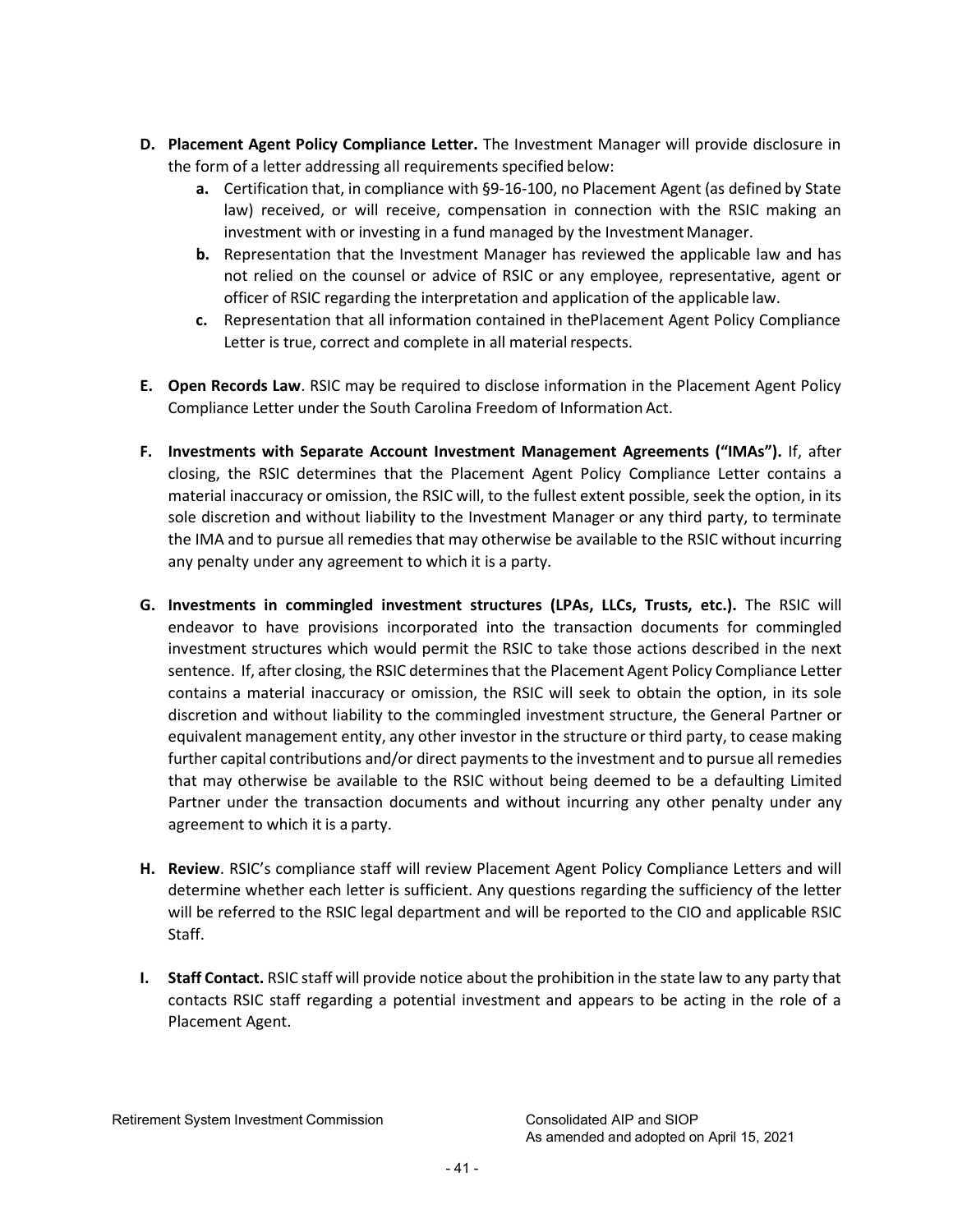**J. Obligation to Update.** It is the Investment Manager's obligation to promptly inform RSIC staff of any material changes to a prior-filed Placement Agent Policy Compliance Letter, and to submit an updated Placement Agent Policy Compliance Letter where warranted prior to the RSIC's closing on an investment.

# **K. Review and History**

- **a.** The Commission will review this policy at least every three years to ensure that it remains relevant and appropriate, or when there has been an amendment to state law relevant to any section of this policy, or a Commission approved change in the responsibilities, duties, or operations of the Commission or its committees generally, or as otherwise deemed appropriate by the Commission.
- **b.** No provision of this policy shall apply to the extent that it is in conflict with any provision of the Code of Laws of South Carolina, 1976, as amended. In the event of such conflict, the applicable Code provision shall apply in all respects.
- **c.** This policy was initially adopted on September 20, 2012.
- **d.** This policy was amended on June 22, 2017 and will take effect on July 1, 2017.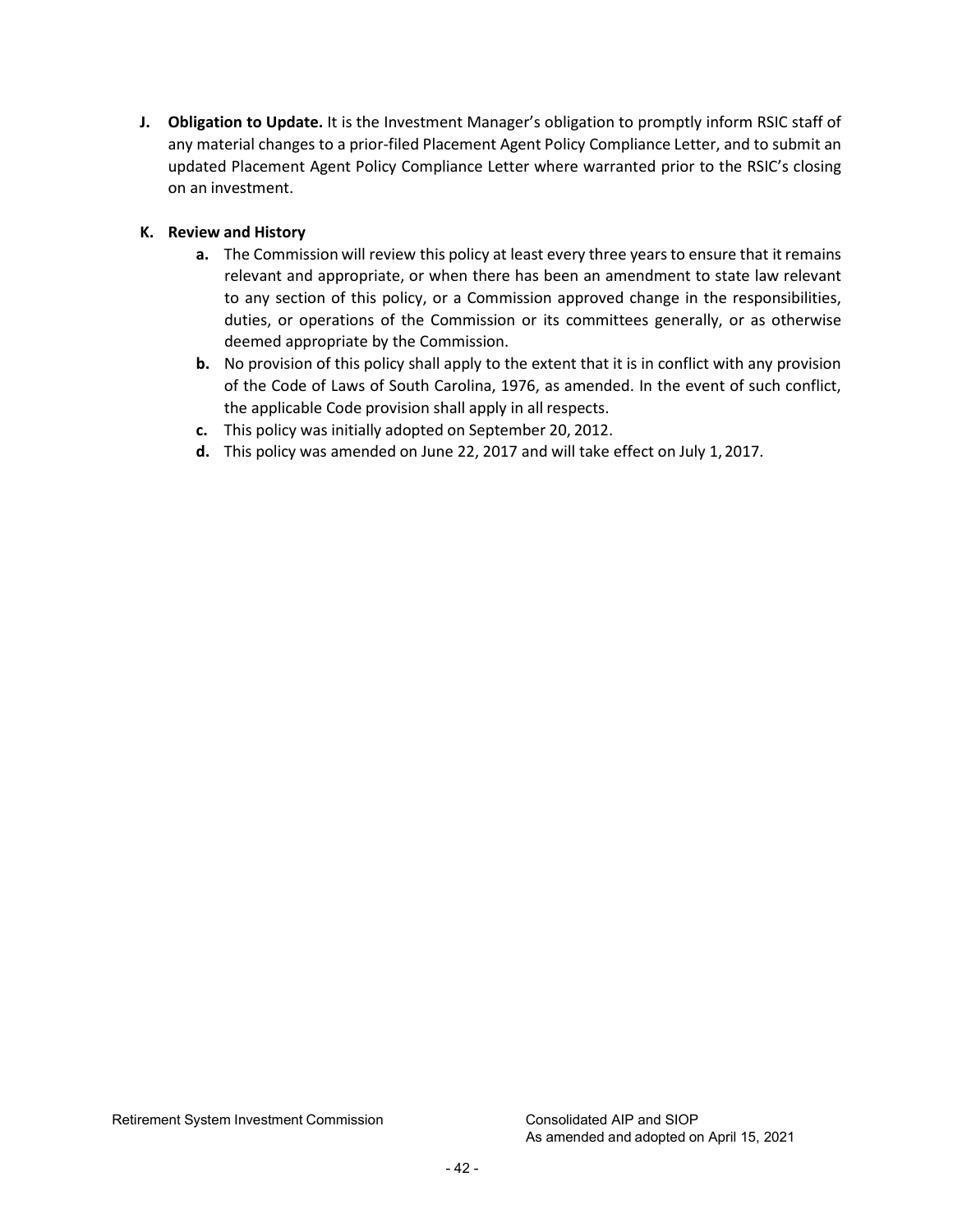# **IX. SUDAN DIVESTMENT POLICY**

- <span id="page-42-0"></span>**A.** Background. The State of South Carolina has enacted a Sudan divestment law, codified at S.C. Code Ann. §9-16-55 ("Act"). The uncodified preamble to the Act notes that "[d]ivestment is a course of last resort that should be used sparingly and under extraordinary circumstances," but states that "the genocide occurring in the Sudan is reprehensible and abhorrent," warranting this type of legislative response. The Act, which applies solely to the South Carolina Retirement Systems Group Trust ("Group Trust") managed by the South Carolina Retirement System Investment Commission ("Commission" as the governing body, "RSIC" as the agency), sets forth various criteria that are to be considered by the Commission in making the determinations required by the Act.
- **B.** Purpose. The purpose of this Sudan Divestment Policy ("Policy") is to document the manner in which the Act is administered. The Commission has the exclusive authority to invest and manage the assets of the Group Trust pursuant to S.C. Code Ann. §9-16-20. The Commission also has the fiduciary duty to manage the assets of the Group Trust solely in the interests of the retirement systems, participants, and beneficiaries. The Commission must discharge these responsibilities in a manner consistent with all applicable statutes, regulations, and policies, including the Act.
- **C.** Definitions. The Act utilizes the following defined terms:
	- **a.** "Active Business Operations" means a Company engaged in Business Operations that provide revenue to the Government of Sudan or a Company engaged in Oil-Related Activities.
	- **b.** "Business Operations" means maintaining, selling, or leasing equipment, facilities, personnel, or any other apparatus of business or commerce in Sudan, including the ownership or possession of real or personal property located in Sudan.
	- **c.** "Company" means a sole proprietorship, organization, association, corporation, partnership, venture, or other entity, its subsidiary or affiliate that exists for profit-making purposes or to otherwise secure economic advantage. "Company" also means a Company owned or controlled, either directly or indirectly, by the Government of Sudan, that is established or organized under the laws of or has its principal place of business in the Sudan.
	- **d.** "Government of Sudan" means the Government of Sudan or its instrumentalities as further defined in the Darfur Peace and Accountability Act of 2006.
	- **e.** "Investment" means the purchase, ownership, or control of stock of a Company, association, or corporation, the capital stock of a mutual water Company or corporation, bonds issued by the government or a political subdivision of Sudan, corporate bonds, or other debt instruments issued by a Company.
	- **f.** "Military Equipment" means weapons, arms, or military defense supplies.
	- **g.** "Oil-Related Activities" means, but is not limited to, the export of oil, extracting or producing oil, exploration for oil, or the construction or maintenance of a pipeline, refinery, or other oil field infrastructure.
	- **h.** "Public Employee Retirement Funds" means those assets as defined in §9-16-10(1).
	- **i.** "Scrutinized Companies" means any of the following:

Retirement System Investment Commission Consolidated AIP and SIOP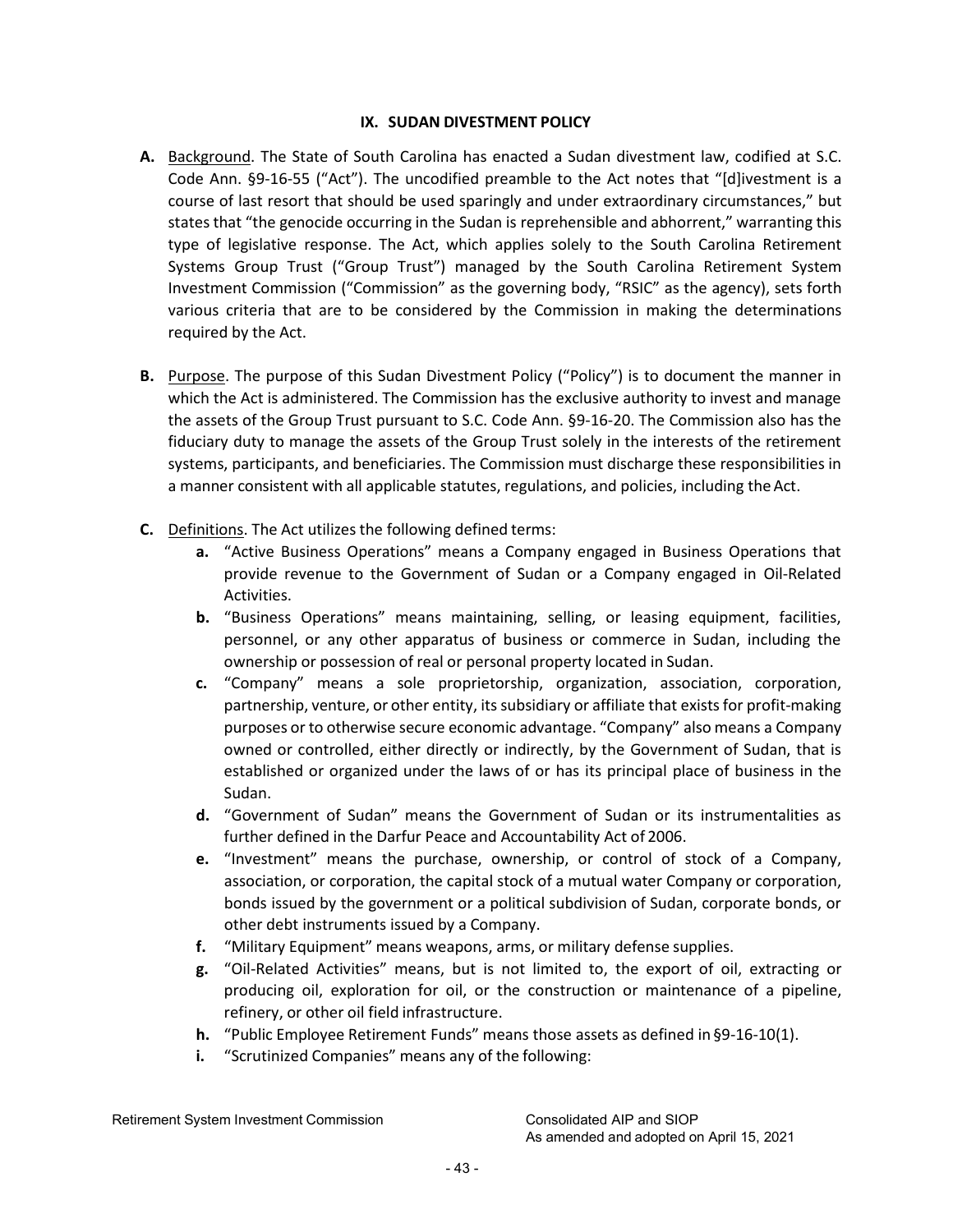- **i.** The Company is engaged in Active Business Operations in Sudan; and
- **ii.** The Company is engaged in Oil-Related Activities or energy or power-related operations, or contracts with another Company with Business Operations in the oil, energy, and power sectors of Sudan, and the Company has failed to take Substantial Action related to the Government of Sudan because of the Darfur genocide; or
- **iii.** The Company has demonstrated complicity in the Darfur genocide.
- **iv.** The Company is not engaged in Oil-Related Activities and lacks significant Business Operations in the eastern, southern, and western regions of Sudan; and
- **v.** The Company is engaged in Oil-Related Activities or energy or power-related operations, or contracts with another Company with Business Operations in the oil, energy, and power sectors of Sudan, and the Company has failed to take Substantial Action related to the Government of Sudan because of the Darfur genocide; or
- **vi.** The Company has demonstrated complicity in the Darfur genocide.
- **vii.** The Company supplies Military Equipment within the borders of Suda[n.](#page-43-0) 3
- **j.** "State" means the State of South Carolina.
- **k.** "Substantial Action" means a boycott of the Government of Sudan, curtailing business in Sudan until that time described in Section I of this Policy, selling Company assets, equipment, or real and personal property located in Sudan, or undertaking significant humanitarian efforts in the eastern, southern, or western regions of Sudan.
- **l.** "Sudan" means the Republic of the Sudan, a territory under the administration or control of the Government of Sudan, including, but not limited to, the Darfur region, or an individual, Company, or public agency located in Khartoum, northern Sudan, or the Nile River Valley that supports the Republic of the Sudan.
- **D.** Identification of Companies
	- **a.** Identifying Scrutinized Companies. RSIC Staff ("Staff") has engaged the services of a specialized research firm ("Advisor") to (i) identify companies doing business in Sudan, as defined in the Act, and (ii) provide Staff with a list of such Scrutinized Companies ("Scrutinized Companies List").
	- **b.** Updates to Scrutinized Companies List. Staff shall ensure that the Scrutinized Companies List is updated on or about January 1 and July 1 of each year.
- **E.** Engagement
	- **a.** Determining Scrutinized Status. For each Company identified by the Advisor pursuant to Section D of this Policy, RSIC (either via Staff or the Advisor) shall send a written notice informing the Company that it may become subject to divestment by RSIC. The notice

<span id="page-43-0"></span><sup>&</sup>lt;sup>3</sup> If a Company provides equipment within the borders of Sudan that may be readily used for military purposes, including but not limited to, radar systems and military-grade transport vehicles, there is a strong presumption against investing in the Company unless that Company implements safeguards to prevent the use of that equipment for military purposes.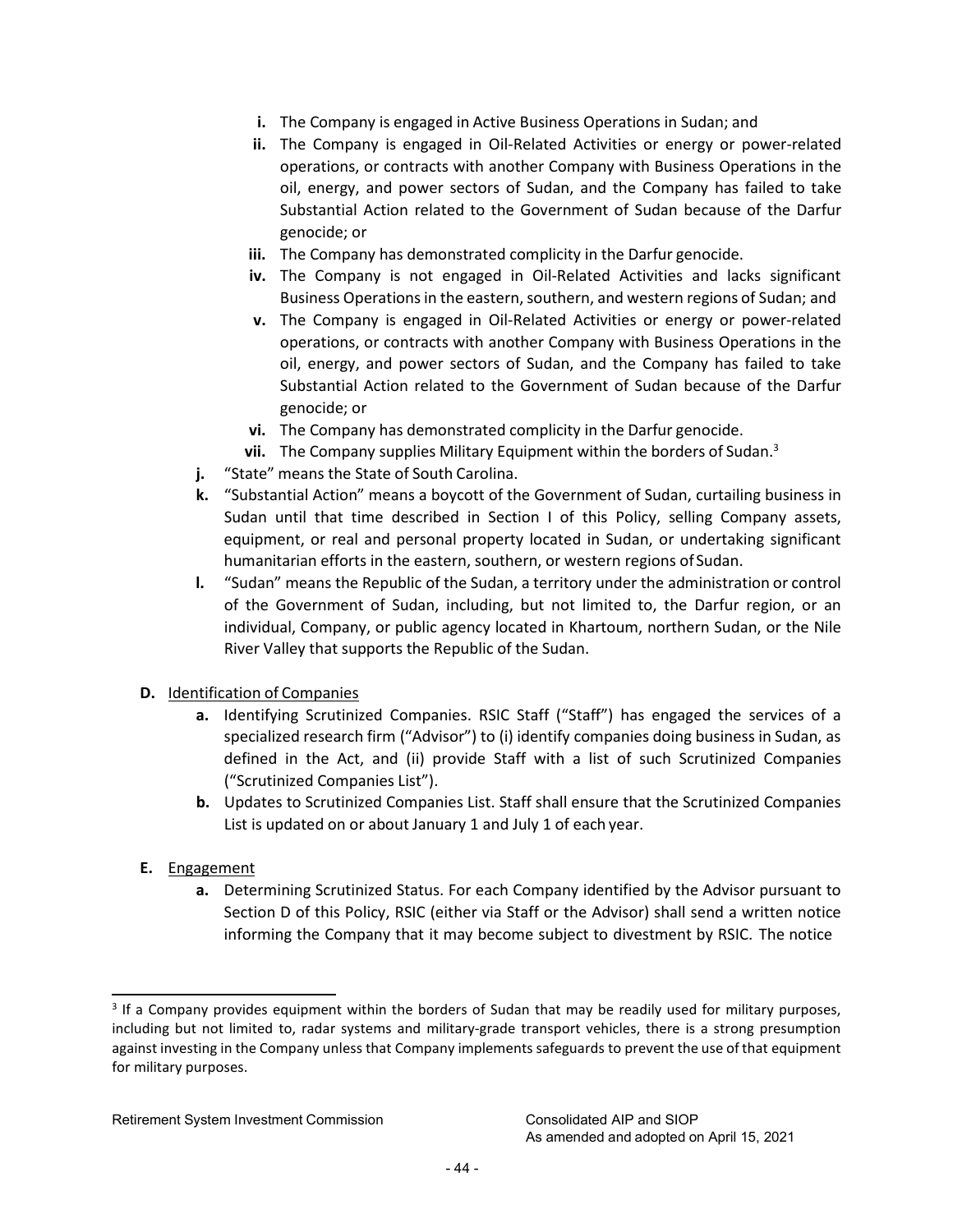shall offer the Company the opportunity to clarify its Sudan-related activities within 90 days in order to avoid qualifying for potential divestment.

- **b.** Compliance. If, following RSIC's notification (either via Staff or the Advisor) to a Company pursuant to Section E. a. of this Policy, that Company ceases the activities that caused the Company to be added to the Scrutinized Companies List, as determined by the Advisor, the Company shall be removed from the Scrutinized Companies List, and the provisions of this Section E shall cease to apply to the Company unless it resumes the activities that caused the Company to be added to the Scrutinized Companies List.
- **F.** Determinations to be made by the Chief Investment Officer
	- **a.** Delegation to the Chief Investment Officer. The Commission has delegated authority to the Chief Investment Officer ("CIO") to, in consultation with RSIC's Chief Executive Officer, make the determinations required under the Act and to take actions necessary to implement this Policy.
	- **b.** General. If, following RSIC's engagement with a Company pursuant to Section E. a. of this Policy, the Company continues to be a Scrutinized Company, Staff will present the CIO with detailed information gathered from the Advisor, affected investment managers, and others regarding the Company, its Business Operations, the Group Trust's holdings, and any other information required by the Act and this Policy. The CIO will make determinations as to (i) whether Staff should sell, redeem, divest, or withdraw the Group Trust's interests in the Company, and (ii) the timing of any such sale, redemption, divestment, or withdrawal. The CIO will also make the determinations described in Section I of this Policy.
- **G.** Prohibition. RSIC shall not use Public Employee Retirement Funds to acquire new Investments in Companies on the Scrutinized Companies List, except as provided in this Policy.
- **H.** Permissible Investments under the Act
	- **a.** The Act does not apply to the following types of Investments:
		- **i.** Investments in a Company that is primarily engaged in supplying goods or services intended to relieve human suffering in Sudan;
		- **ii.** Investments in a Company that promotes health, education, journalistic, or religious activities in or welfare in the western, eastern, or southern regions of Sudan;
		- **iii.** Investments in a United States Company that is authorized by the federal government to have Business Operations in Sudan; and
		- **iv.** Investments that constitute indirect beneficial ownership through index funds, commingled funds, limited partnerships, derivative instruments, or the like.
	- **b.** In developing the Scrutinized Companies List, the Advisor shall determine, in good faith and with due professional care, whether any of the foregoing exemptions andexclusions set forth in the Act apply.
- **I.** Determinations required to be made by the CIO pursuant to §9-16-55(D)(1). The Act states that nothing in the Act "requires the [C]ommission to take action as described in [the Act] unless the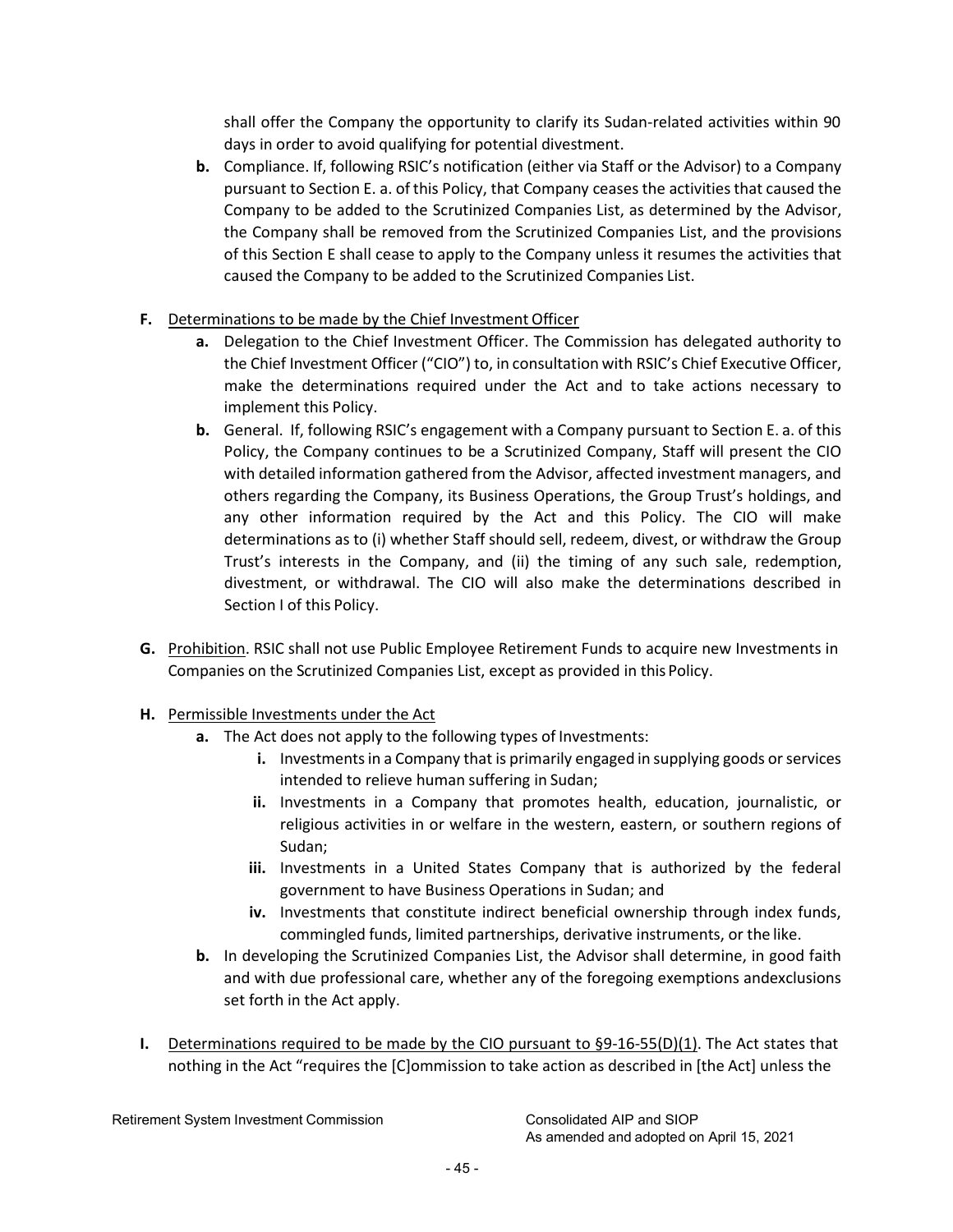[C]ommission determines, in good faith, that the action described in [the Act] is consistent with the fiduciary responsibilities of the [C]ommission as described in [Title 9, Chapter 16 of the Code] and there are appropriated funds of the State to absorb the expenses of the [C]ommission to implement this [Act]." §9-16-55(D)(1). Accordingly, whenever the CIO is asked to consider taking action under the terms of the Act or this Policy, Staff will assist the CIO in making the determinations required to be made as described in this Section.

- **J.** Reporting. Staff shall, following the close of RSIC's fiscal year, prepare a formal report to the Commission regarding actions taken pursuant to the Act. RSIC shall also publish the report. The report shall include all of the following information with respect to the previous fiscal year:
	- **a.** The Scrutinized Companies List;
	- **b.** A list of all Companies added to or removed from the Scrutinized Companies List;
	- **c.** A summary of correspondence with Companies engaged by RSIC under the Act;
	- **d.** A list of all Companies that RSIC will continue to engage concerning their Business Operations in Sudan;
	- **e.** A summary of all Investmentssold, redeemed, divested, or withdrawn under the Act; and
	- **f.** A list of all Investments that were retained by RSIC pursuant to a determination by the CIO as set forth in Section I.
- **K.** Expiration. The restrictions in the Act shall apply only until:
	- **a.** The Government of Sudan halts the genocide in Darfur for twelve months as determined by both the Department of State and the Congress of the United States;or
	- **b.** The United States revokes its current sanctions against Sudan.
- **L.** Indemnification. The Act provides that present and former board members, officers, and employees of the State Fiscal Accountability Authority, present, future, and former directors, officers, and employees of the South Carolina Public Employee Benefit Authority, the Commission, and contract investment managers retained by the Commission must be indemnified from the general fund of the State and held harmless by the State from all claims, demands, suits, actions, damages, judgments, costs, charges, and expenses, including court costs and attorney's fees, and against all liability, losses, and damages of any nature whatsoever that these present, future, or former board members, officers, employees, or contract investment managers shall or may at any time sustain by reason of any decision to restrict, reduce, or eliminate Investments pursuant to the action of the Act. Action of the Action of the Action of the Action of the Action of the Action of the Act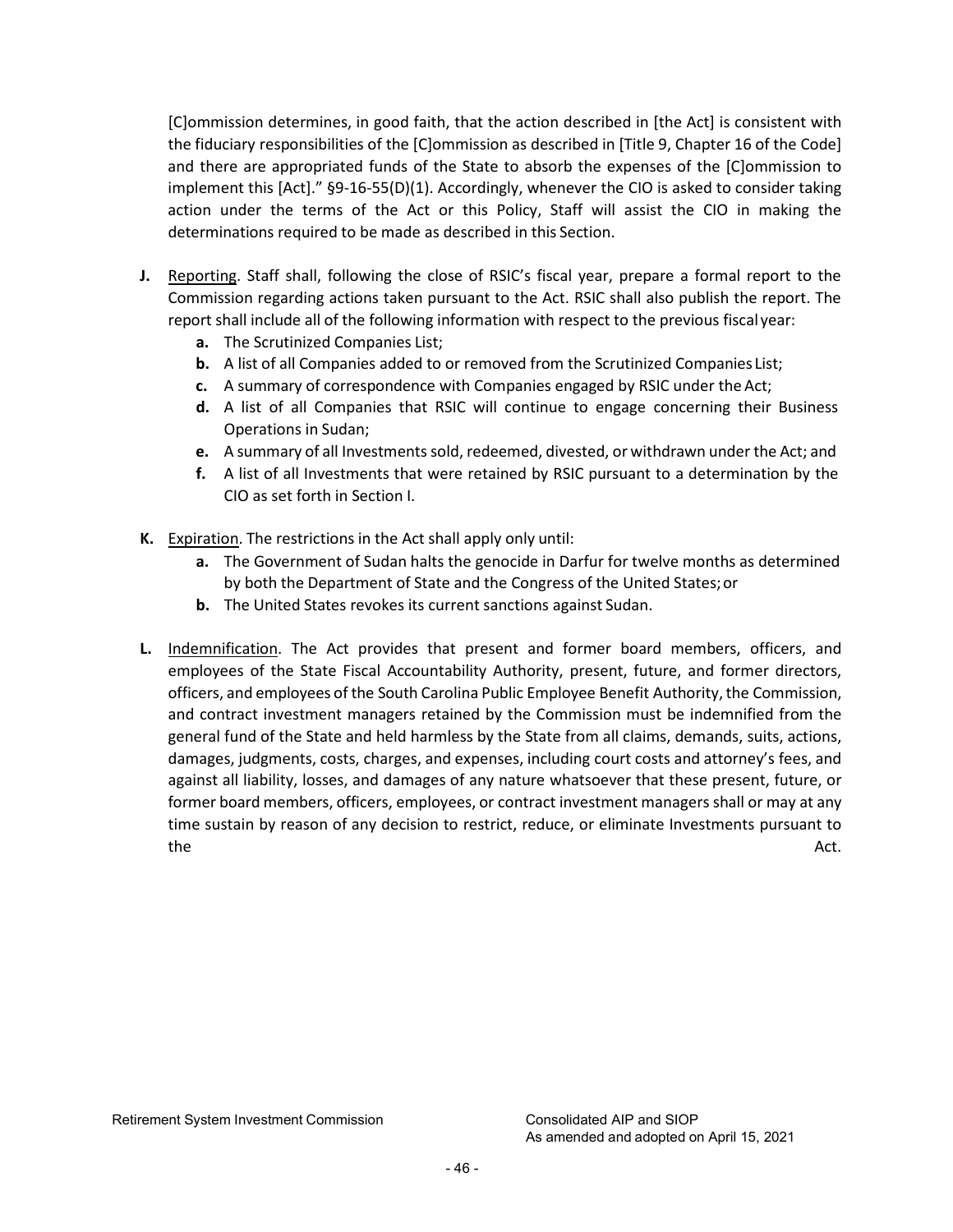# **X. LONG-TERM ANNUALIZED RETURN AND VOLATILITY EXPECTATIONS –**

# **Meketa Investment Group 2021 Annual Asset Study**

<span id="page-46-0"></span> **Twenty-Year Annualized Return and Volatility Expectations for Major Asset Classes** 

|                                         | Annualized        | Annualized                |
|-----------------------------------------|-------------------|---------------------------|
|                                         | Compounded Return | <b>Standard Deviation</b> |
| <b>Asset Class</b>                      | (%)               | (%)                       |
| <b>Rate Sensitive</b>                   |                   |                           |
| Cash Equivalents                        | 1.1               | 1.0                       |
| Short-term Investment Grade Bonds       | 1.3               | 1.0                       |
| <b>Investment Grade Bonds</b>           | 1.8               | 4.0                       |
| Investment Grade Corporate Bonds        | 2.3               | 7.0                       |
| Long-term Government Bonds              | 2.5               | 12.0                      |
| Long-term STRIPS                        | 3.3               | 21.0                      |
| <b>TIPS</b>                             | 1.8               | 7.0                       |
| <b>Credit</b>                           |                   |                           |
| High Yield Bonds                        | 4.2               | 11.0                      |
| <b>Bank Loans</b>                       | 4.0               | 9.0                       |
| Foreign Bonds                           | 1.7               | 8.0                       |
| Emerging Market Bonds (major; unhedged) | 3.7               | 11.0                      |
| Emerging Market Bonds (local; unhedged) | 3.9               | 14.0                      |
| <b>Direct Lending</b>                   | 6.7               | 14.0                      |
| Mezzanine Debt                          | 6.9               | 16.0                      |
| <b>Distressed Debt</b>                  | 7.0               | 21.0                      |
| <b>Equities</b>                         |                   |                           |
| Public US Equity                        | 6.8               | 18.0                      |
| Public Developed Market Equity          | 7.1               | 19.0                      |
| <b>Public Emerging Market Equity</b>    | 8.1               | 24.0                      |
| <b>Public Frontier Market Equity</b>    | 8.9               | 21.0                      |
| <b>Public Global Equity</b>             | 7.1               | 18.0<br>28.0              |
| Private Equity Composite                | 9.1<br>9.0        | 25.0                      |
| <b>Buyouts</b><br>Venture Capital       | 9.6               | 36.0                      |
| <b>Real Assets</b>                      |                   |                           |
| <b>REITS</b>                            | 7.2               | 26.0                      |
| Core Private Real Estate                | 5.5               | 12.0                      |
|                                         |                   |                           |
| Value Added Real Estate                 | 7.2               | 20.0                      |
| Opportunistic Real Estate               | 9.2               | 26.0                      |
| High Yield Real Estate Debt             | 6.0               | 18.0                      |
| Natural Resources (Public)              | 7.3               | 23.0                      |
| Natural Resources (Private)             | 8.3               | 23.0                      |
| Commodities                             | 3.7               | 17.0                      |
| Infrastructure (Public)                 | 7.4               | 18.0                      |
|                                         |                   |                           |
| Infrastructure (Core)                   | 7.0               | 14.0                      |
| Infrastructure (Non-Core)               | 9.0               | 22.0                      |
| Other                                   |                   |                           |
| <b>Hedge Funds</b>                      | 4.3               | 7.0                       |
| Long-Short                              | 3.8               | 10.0                      |
| Event-Driven                            | 4.9               | 9.0                       |
| Global Macro                            | 4.3               | 5.0                       |
| Risk Parity (10% vol)                   | 4.0               | 11.0                      |
| <b>Tactical Asset Allocation</b>        | 4.1               | 11.0                      |

Retirement System Investment Commission Consolidated AIP and SIOP